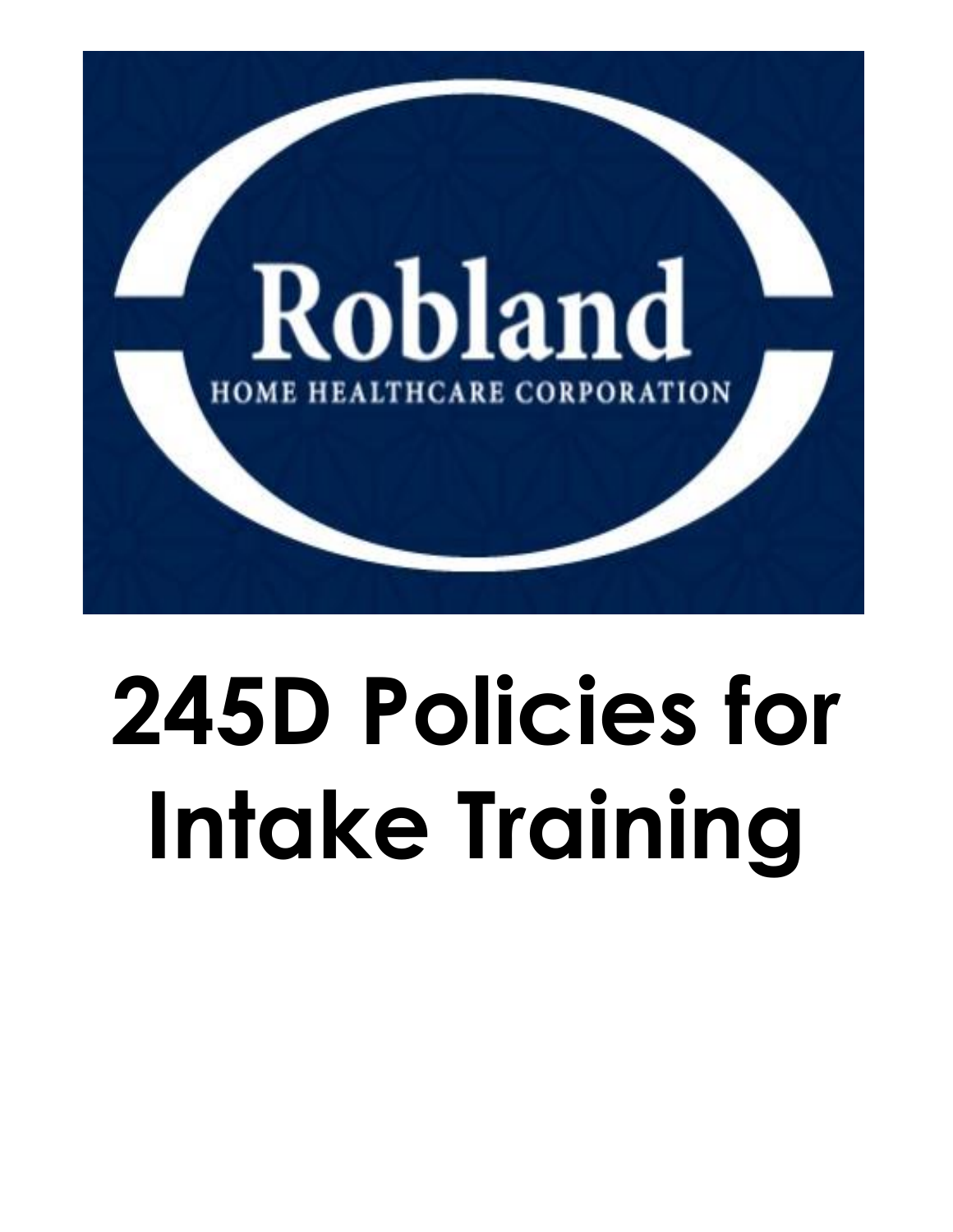# **Home and Community Base Services-Service Recipient Rights**

This program is licensed under Minnesota Statues, Chapter 245D. It must help you exercise and protect your rights identified in Minnesota Statues, section 245D.04

When receiving services and supports from this program name, I have the right to:

- 1. Take part in planning and evaluating the services that will be provided tome.
- 2. Have services and supports provided to me in a way that respects me and considersmy preferences.
- 3. Refuse or stop services and be informed about what will happen if I refuse orstop services.
- 4. Know, before I start to receive services from this program, if the program has the skills and ability to meet my need for services and supports.
- 5. Know the conditions and terms governing the provision of services, including the program's admission criteria and policies and procedures related to temporary service suspension and service termination.
- 6. Have the program help coordinate my care if I transfer to another provider toensure continuity of care.
- 7. Know what services this program provides and how much they cost, regardless of who will be paying for the services, and to be notified of those changes.
- 8. Know, before I start to receive services, if the cost of my care will be paid for by my insurance, government funding, or other sources, and be told of any charges I mayhave to pay.
- 9. To have staff that is trained and qualified to meet my needs and support.
- 10. Have my personal, financial, service, health, and medical information kept private and be notified if these records have been shared.
- 11.Have access to my records and recorded information that the program has about me as allowed by state and federal law, regulation, or rule.
- 12. Be free from abuse, neglect, or financial exploitation by the program or its staff.
- 13. Be free from staff trying to control my behavior by physically holding me or using a restraint to keep me from moving, giving me medication, I don't want to take, or that isn't prescribed for me, or putting me in time-out, seclusion, restrictive intervention; except when manual restraint is needed in an emergency to protect me or others from physical harm.
- 14. Receive services in a clean and safe location.
- 15. Be treated with courtesy and respect and have my property treated withrespect.
- 16. Be allowed to reasonably follow my cultural and ethnic practices and religion.
- 17. Be free from prejudice and harassment regarding my race, gender, age, disability, spirituality, and sexual orientation.
- 18. Be told about and how to use the program's grievance policy and procedures, including knowing how to contact the person's responsible for helping me to get my problems with the program fixed and how to file a social services appeal under the law.
- 19. Know the names, addresses, and phone numbers of people who can help me, including the ombudsman, and to be given information about how to file a complaint with these offices.
- 20. Exercise my rights on my own or have a family member or another person help me exercise my rights, without retaliation from the program.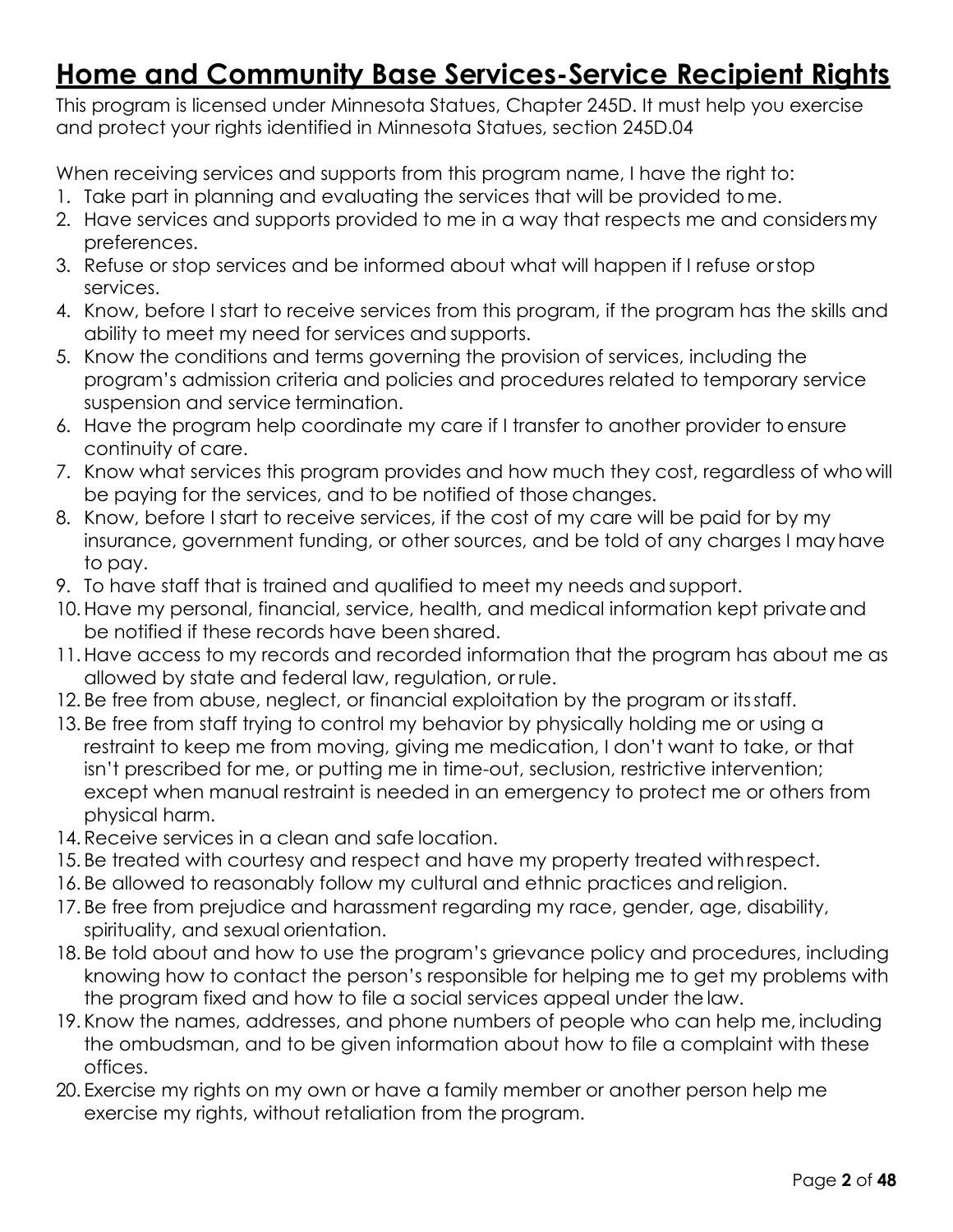- 21. Give or not give written informed consent to take part in any research or experimental treatment.
- 22. Choose my own friends and spend time with them.
- 23.Have personal privacy.
- 24. Take part in activities that I choose.

RESIDENTIAL SERVICES AND SUPPORTS (meaning out-of-home crisis respite, supported living services, foster care services in a foster care home or a community residential setting) MUST INCLUDE THESE ADDITIONAL RIGHTS:

- 25.Have free daily, private access to and use of a telephone for local calls, and longdistance calls made collect or paid for by me.
- 26. Receive and send mail and emails and not have them opened by anyone else unless I ask.
- 27.Use of and have free access to common areas (including the kitchen).
- 28. Visit alone with my spouse, family, legal counsel, religious guide, or others allowed in Minnesota Human Service Rights Act, Minnesota Statues, section 363A.09, includingmy bedroom.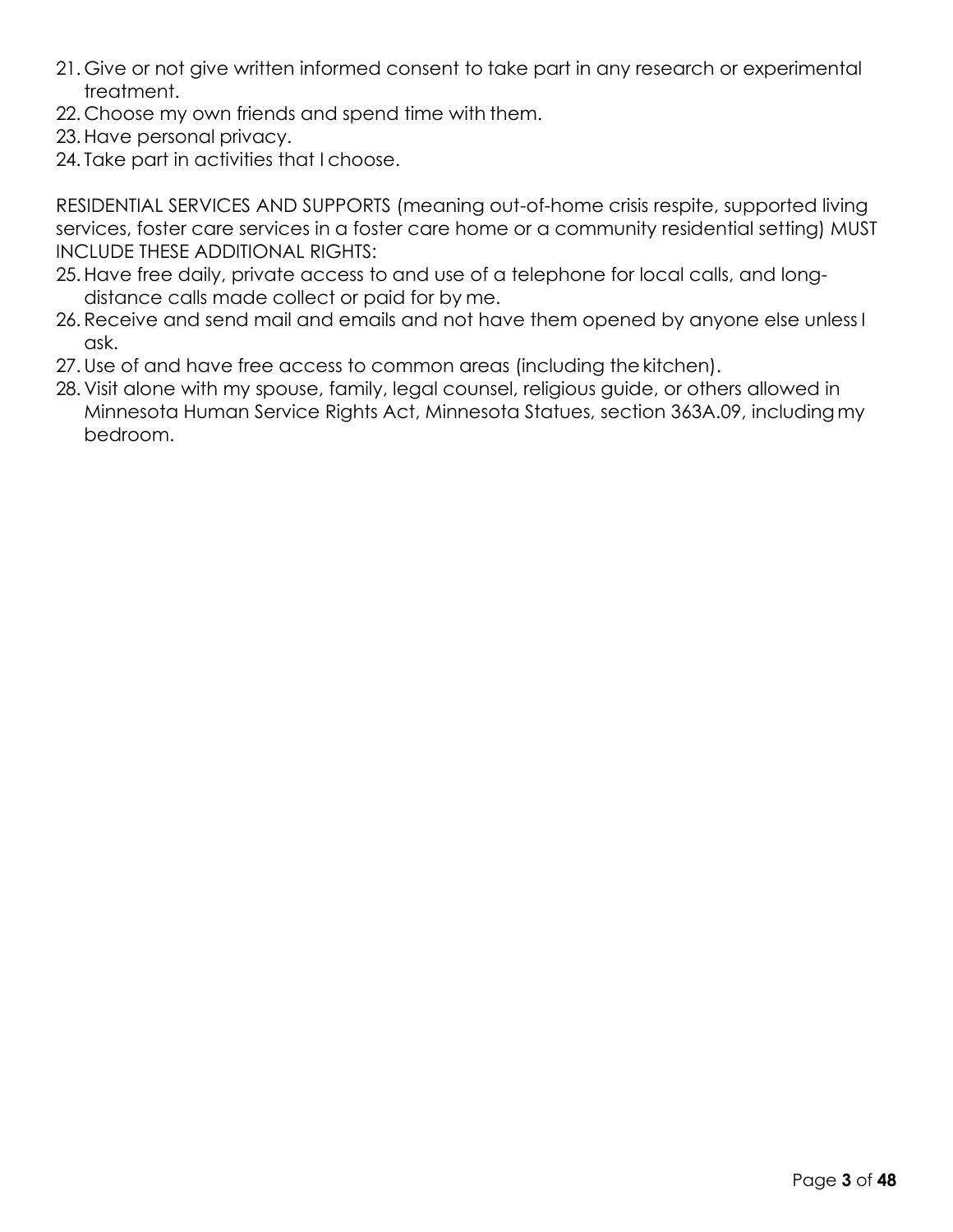# **Standards of Conduct & Ethics Policy**

Standards of Conduct & Ethics outlines the primary expectations for staff behavior, based on the values of tolerance, respectfulness, honesty, integrity, dependability, quality and effectiveness of service provided, teamwork, acceptance of individual differences and consumer empowerment & choice. Employees are expected to conduct themselves in a manner that demonstrates the following standards:

- 1. I will maintain a professional relationship and be respectful of all people that we serve providing the best service that is responsive to the consumer's needs.
- 2. I will respect and promote the consumer's right of choice and self-determination.
- 3. I will assist consumers in identifying, clarifying and reaching their goals.
- 4. I will not put my personal needs ahead of the needs of consumers.
- 5. I will model appropriate behavior for consumers.
- 6. I will report any mistreatment, neglect, abuse, or financial exploitation ofconsumers.
- 7. I will respect consumers past and present rights to privacy and will avoid illegal and unwarranted disclosures of confidential information.
- 8. I will strive to eliminate attitudinal barriers, including stereotyping and discrimination towards consumers.
- 9. I will strive to collaborate with other staff and outside agencies about consumers when given written permission by the consumer.
- 10. I will respect the rights, views, and confidences of my co-workers and treat themwith fairness and courtesy.
- 11. I will not exploit the trust of my co-workers or the public.
- 12. I will make every effort to avoid relationships that could impair my professional judgement.
- 13. I will not make false statements about consumers, co-workers, or Robland Home Healthcare.
- 14. I will maintain accurate records necessary for rendering services to consumers as required by law, regulations and agency procedures.
- 15. I will not falsify any documents related to Robland Home Healthcare operations.
- 16. I will provide service and represent myself within the boundaries of my education, training, professional credentials, and professional experience.
- 17. I will represent Robland Home Healthcare in a professional and competent manner.
- 18. I will work to advance Robland Home Healthcare in its goals, community standing, and success.
- 19. I will promote a positive and supportive attitude toward Robland Home Healthcare consumers, co- workers, supervisors, management, and Board of Directors.
- 20. I will use proper channels for expressing concerns about consumers, co-workers, and Robland Home Healthcare.
- 21. I will extend respect and cooperation to colleagues of allprofessions.
- 22. I will be honest and trustworthy in all my professional relationships.
- 23. I will not take advantage of any professional relationship to exploit or further my personal, professional, or business interests.
- 24. I will not participate, condone, or be associated with any form of dishonesty, fraud,or deception.
- 25. I will seek assistance for any problem that impairs my judgement orperformance.
- 26. I will not lend money, vehicles, equipment, or any other items to consumers or families.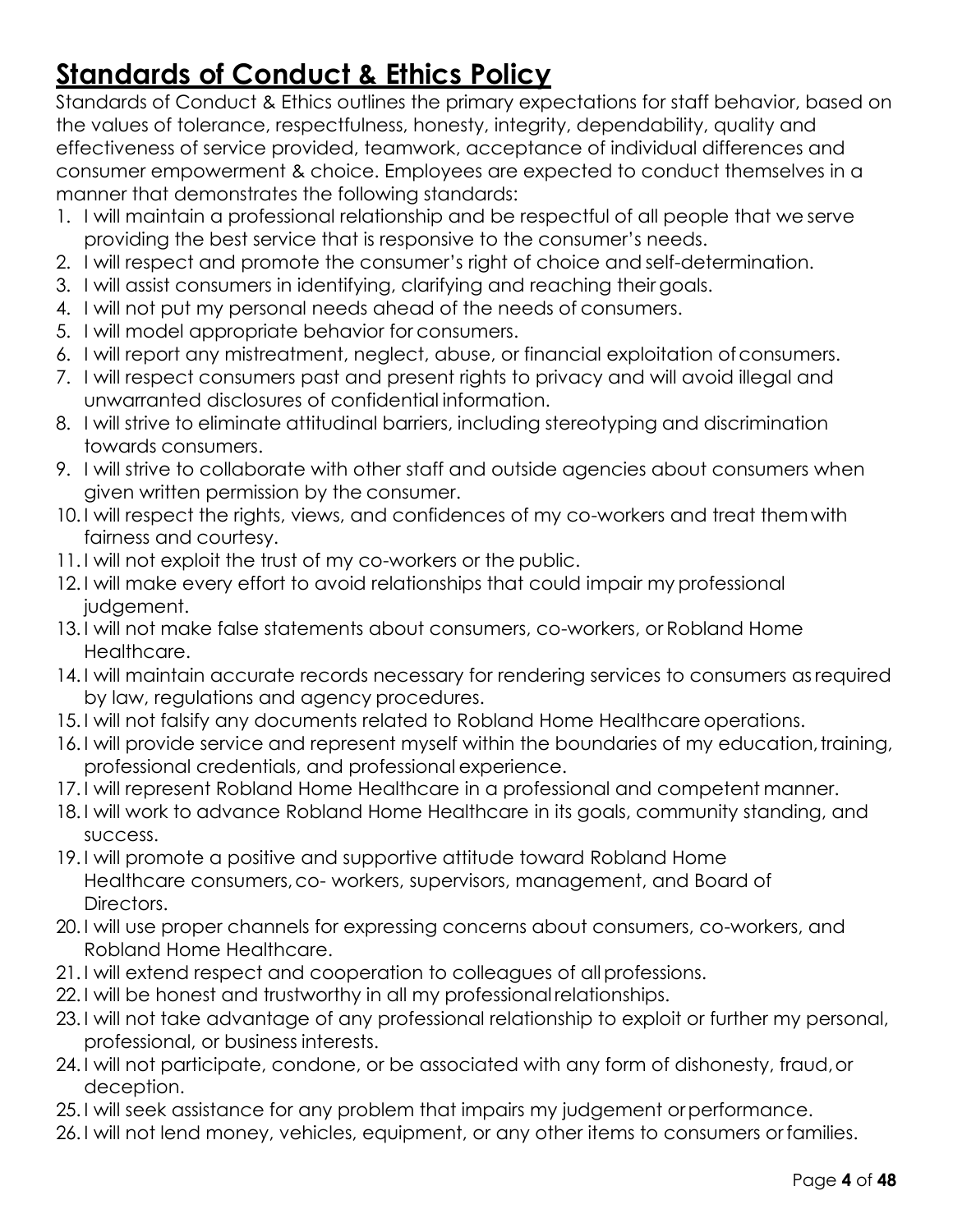- 27. I will not borrow money, vehicles, equipment, or any other items from consumersor families.
- 28. I will not accept personal favors, such as tips or gifts from consumers or families.
- 29. I will not sell merchandise of any kind to consumers.
- 30. I will not co-sign loans for consumers by staff; co-signing loans for staff by consumers or family members.
- 31. I will not become involved in a romantic and/or sexual nature between programstaff and consumers or their families.
- 32. I will not allow blurred boundaries regarding friendship versus professional relationship.
- 33. I will prevent any personal relationship with the consumers while services arebeing provided and a minimum of two years following termination ofservices.
- 34. I will not promise or keep "secrets" with the consumers that should be disclosed to professional staff and/or supervisors within the agency.
- 35. I will not share information with a consumer regarding another consumer.
- 36. I will not share information regarding staff members or any other privilegedinformation.
- 37. I will not conduct myself in a manner that is detrimental to the professionalism ofthe program or has the appearance of a conflict of interest.

#### **Failure to follow Robland Home Healthcare Employee Code of Conduct & Ethics will result in disciplinary action and possible termination of employment.**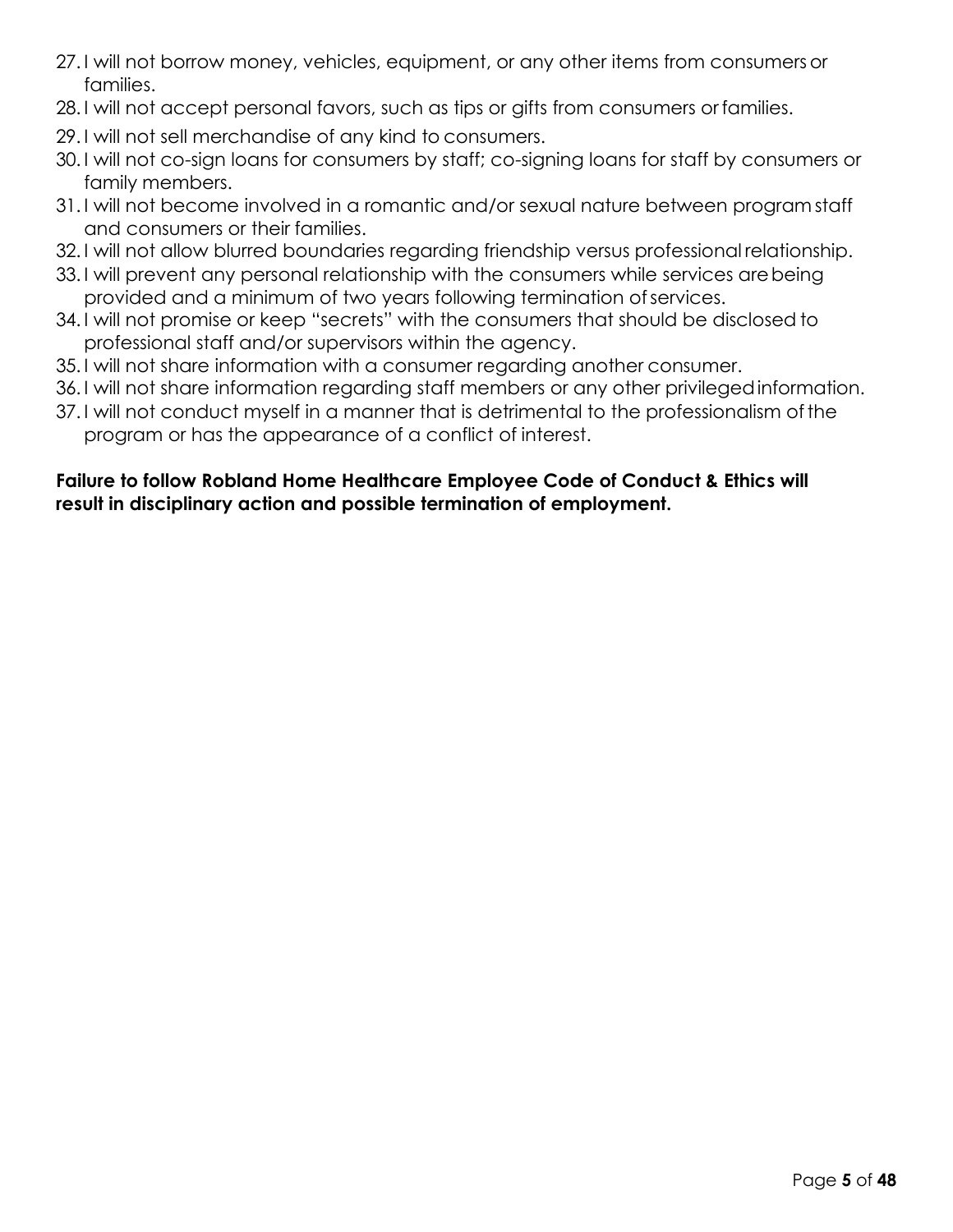# **Drug and Alcohol Policy**

#### **I. Policy**

It is the policy of Robland Home Healthcare to support a workplace free from the effects of drugs, alcohol, chemicals, and abuse of prescription medications. This policy applies to all of our employees, subcontractors, and volunteers (employees).

#### **II. Procedures**

- A. All employees must be free from the abuse of prescription medications or being in any manner under the influence of a chemical that impairs their ability to provide services or care.
- B. The consumption of alcohol is prohibited while directly responsible for persons receiving services, or on our property (owned or leased), or in our vehicles, machinery, or equipment (owned or leased), and will result in corrective action up to and including termination.
- C. Being under the influence of a controlled substance identified under Minnesota Statutes, chapter 152, or alcohol, or illegal drugs in any manner that impairs or could impair an employee's ability to provide care or services to persons receiving services is prohibited and will result in corrective action up to and including termination.
- D. The use, sale, manufacture, distribution, or possession of illegal drugs while providingcare or to persons receiving services, or on our property (owned or leased), or in our vehicles, machinery, or equipment (owned or leased), will result in corrective action up to and including termination.
- E. Any employee convicted of criminal drug use or activity must notify the Human Resources Coordinator immediately following the conviction.
- F. Criminal conviction for the sale of narcotics, illegal drugs or controlled substances will result in corrective action up to and including termination.
- G. Robland Home Healthcare's designated staff person will notify the appropriate law enforcement agency when we have reasonable suspicion to believe that an employee may have illegal drugsin his/her possession while on duty during work hours. Where appropriate, we will also notify licensing boards.
- H. If Robland Home Healthcare is notified of a claim of drug or alcohol use during work hours, Robland Home Healthcare will conduct an internal investigation within 5 work days. Consequences of an investigationwill include corrective action up to and including termination.

Policy reviewed and authorized by Robland Home Healthcare owners and las updated 1-2019.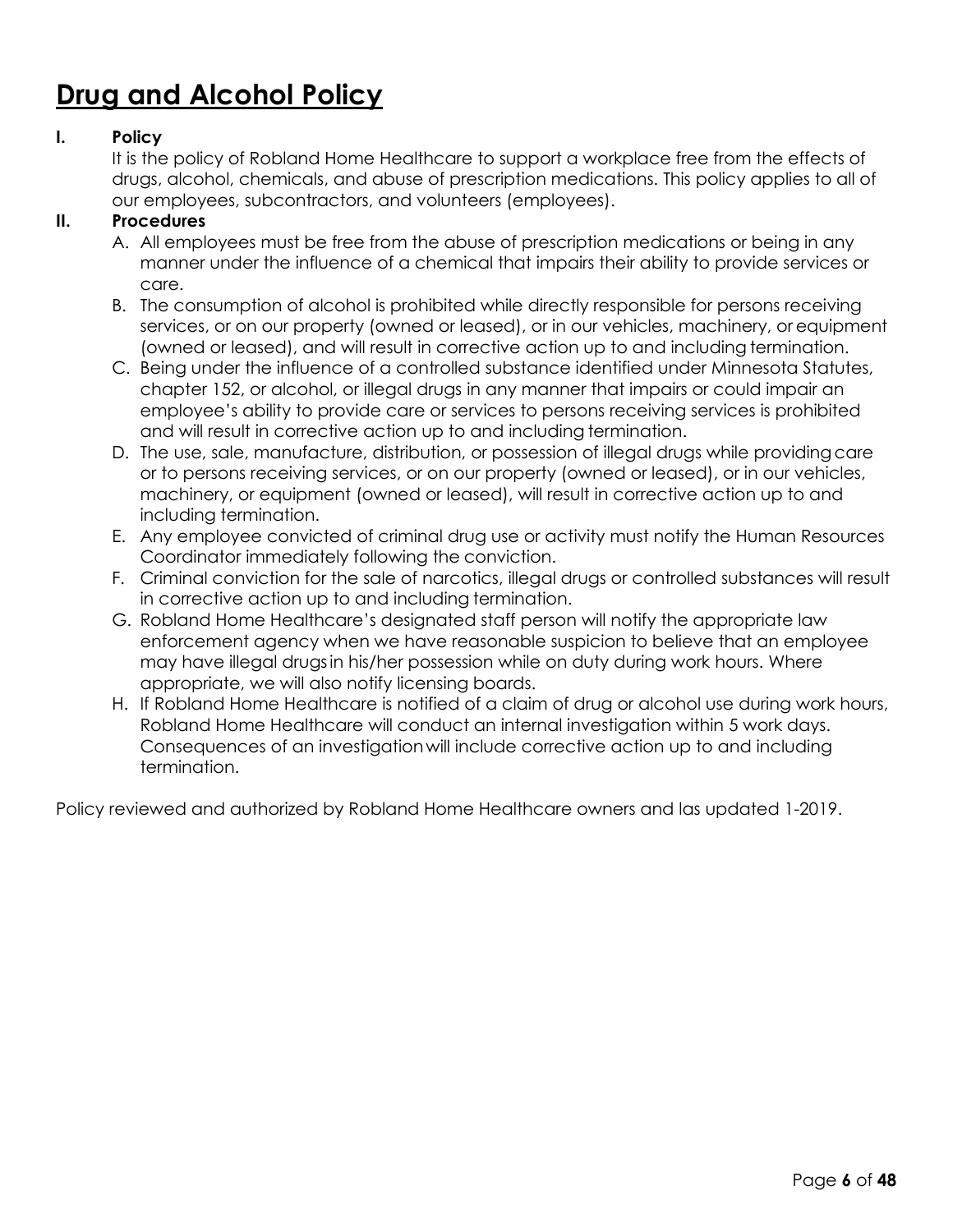# **Grievance Policy**

## **I. Policy**

It is the policy of Robland Home Healthcare to ensure that people served by Robland Home Healthcare have the right to respectful and responsive services. We are committed to providing a simple complaint process for the people served in our program and their authorized or legal representatives to bring grievances forward and have them resolved in a timely manner.

## **II. Procedures**

A. Service Initiation

A person receiving services and their case manager will be notified of this policy, and provided a copy, within five working days of service initiation.

- B. How to File a Grievance
	- 1. The person receiving services or person's authorized or legal representative:
		- a. should talk to a staff person that they feel comfortable with about their complaint or problem;
		- b. clearly inform the staff person that they are filing a formal grievance and not just an informal complaint or problem; and
		- c. may request staff assistance in filing a grievance.
	- 2. If the person or person's authorized or legal representative does not believe that their grievance has been resolved they may bring the complaint to the highest level of authority at Robland Home Healthcare. That person is the administrator, Aimee Hulsing, at 125 W Broadway Ave. Ste 102B,

Minneapolis, MN 55411. She may also be reached at 763-575-8046.

- C. Response by Robland Home Healthcare
	- 1. Upon request, staff will provide assistance with the complaint process to theservice recipient and their authorized representative. This assistance will include:
		- a. the name, address, and telephone number of outside agencies to assist the person; and
		- b. responding to the complaint in such a manner that the service recipient or authorized representative's concerns are resolved.
	- 2. Robland Home Healthcare will respond promptly to grievances that affect the health and safetyof service recipients.
	- 3. All other complaints will be responded to within 14 calendar days of the receipt of the complaint.
	- 4. All complaints will be resolved within 30 calendar days of the receipt.
	- 5. If the complaint is not resolved within 30 calendar days, Robland Home Healthcare willdocument the reason for the delay and a plan for resolution.
	- 6. Once a complaint is received, Robland Home Healthcare is required to complete acomplaint review. The complaint review will include an evaluation of whether:
		- a. related policy and procedures were followed;
		- b. related policy and procedures were adequate;
		- c. there is a need for additional staff training;
		- d. the complaint is similar to past complaints with the persons, staff, or services involved; and
		- e. there is a need for corrective action by Robland Home Healthcare to protect the health and safety of persons receiving services.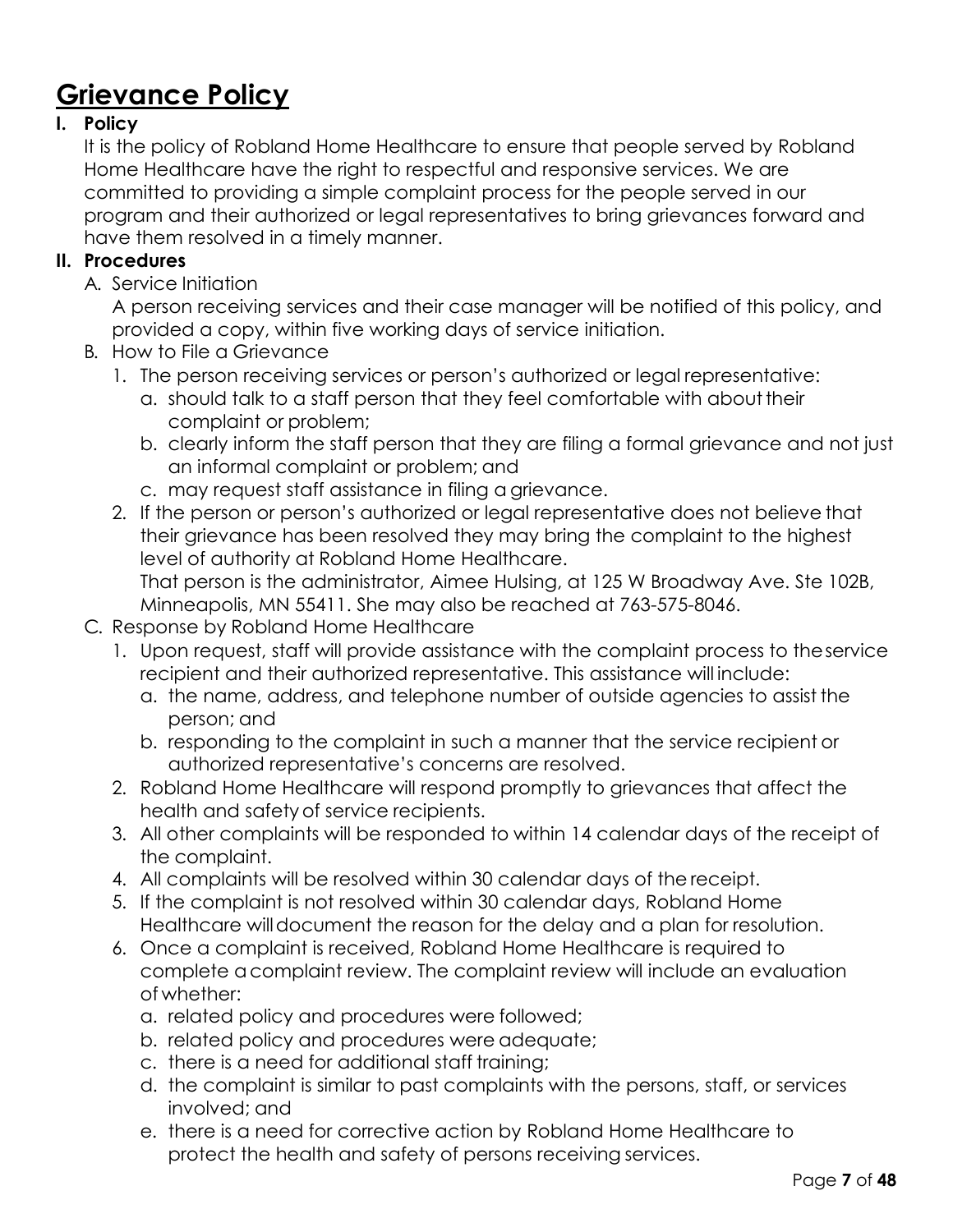- 7. Based on this review, Robland Home Healthcare must develop, document, and implement a corrective action plan designed to correct current lapses and prevent futurelapses in performance by staff or Robland Home Healthcare, if any.
- 8. Robland Home Healthcare will provide a written summary of the complaint and a notice ofthe complaint resolution to the person and case manager that:
	- a. identifies the nature of the complaint and the date it wasreceived;
	- b. includes the results of the complaint review; and
	- c. identifies the complaint resolution, including any corrective action.
- D. The complaint summary and resolution notice must be maintained in the person's record.

Policy reviewed and authorized by Robland Home Healthcare owners and last updated 1- 2019.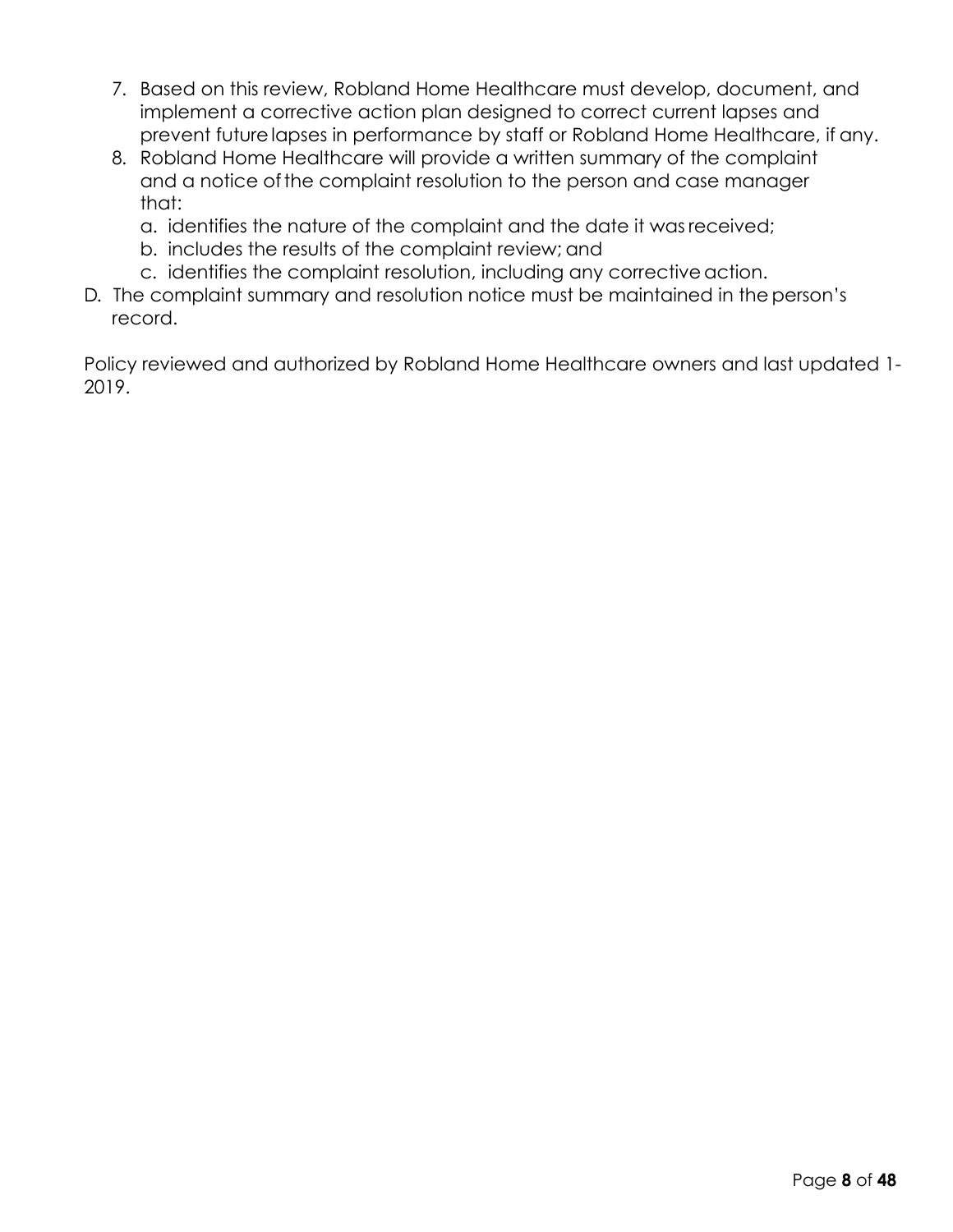# **Admission Criteria Policy**

## **I. Policy**

It is the policy of Robland Home Healthcare to promote continuity of care by ensuring that admission and service initiation is consistent with a person's service recipient rights under section [245D.04](https://www.revisor.mn.gov/statutes/?id=245D.04) and Robland Home Healthcare's knowledge, skill, and ability to meet the service and support needs of persons served by Robland Home Healthcare.

### **II. Procedures**

A. Pre-admission

Before admitting a person to Robland Home Healthcare, Robland Home Healthcare must provide information to the person or the person's legal representative that identifies the criteria to be applied in determining whether Robland Home Healthcare can develop services to meet the needs specified in the person's coordinated service and support plan.

- B. Service initiation
	- 1. Service recipient rights

Upon service initiation Robland Home Healthcare will provide each person or each person's legal representative with a written notice that identifies the service recipient rights under 245D.04, and an explanation of those rights within five working days of service initiation and annually thereafter. Reasonable accommodations will be made to provide this information in other formats or languages as needed to facilitate understanding of the rights by the person and the person's legal representative, if any.

Robland Home Healthcare will maintain documentation of the person's or the person's legal representative's receipt of a copy and an explanation of the rights.

2. Availability of program policies and procedures:

Robland Home Healthcare must inform the person, or the person's legal representative, and case manager of the policies and procedures affecting a person's rights under section 245D.04, and provide copies of the following policies and procedures, within five working days of service initiation:

- a. Grievance policy and procedure;
- b. Service suspension policy and procedure;
- c. Service termination policy and procedure;
- d. Emergency use of manual restraints policy and procedure
- e. Data privacy policy.
- 3. Handling property and funds:

Robland Home Healthcare does not generally handle program participant property or funds. Robland Home Healthcare will obtain written authorization from the person or the person's legal representative and the case manager whenever Robland Home Healthcare will assist a person with the safekeeping of funds or other property. Authorization must be obtained within five working days of service initiation and renewed annually thereafter.

- C. Refusal to admit a person
	- 1. Refusal to admit a person to Robland Home Healthcare must be based on an evaluation of the person's assessed needs and the licensed provider's lack of capacity to meet the needs of the person.
	- 2. Robland Home Healthcare must not refuse to admit a person based solely on: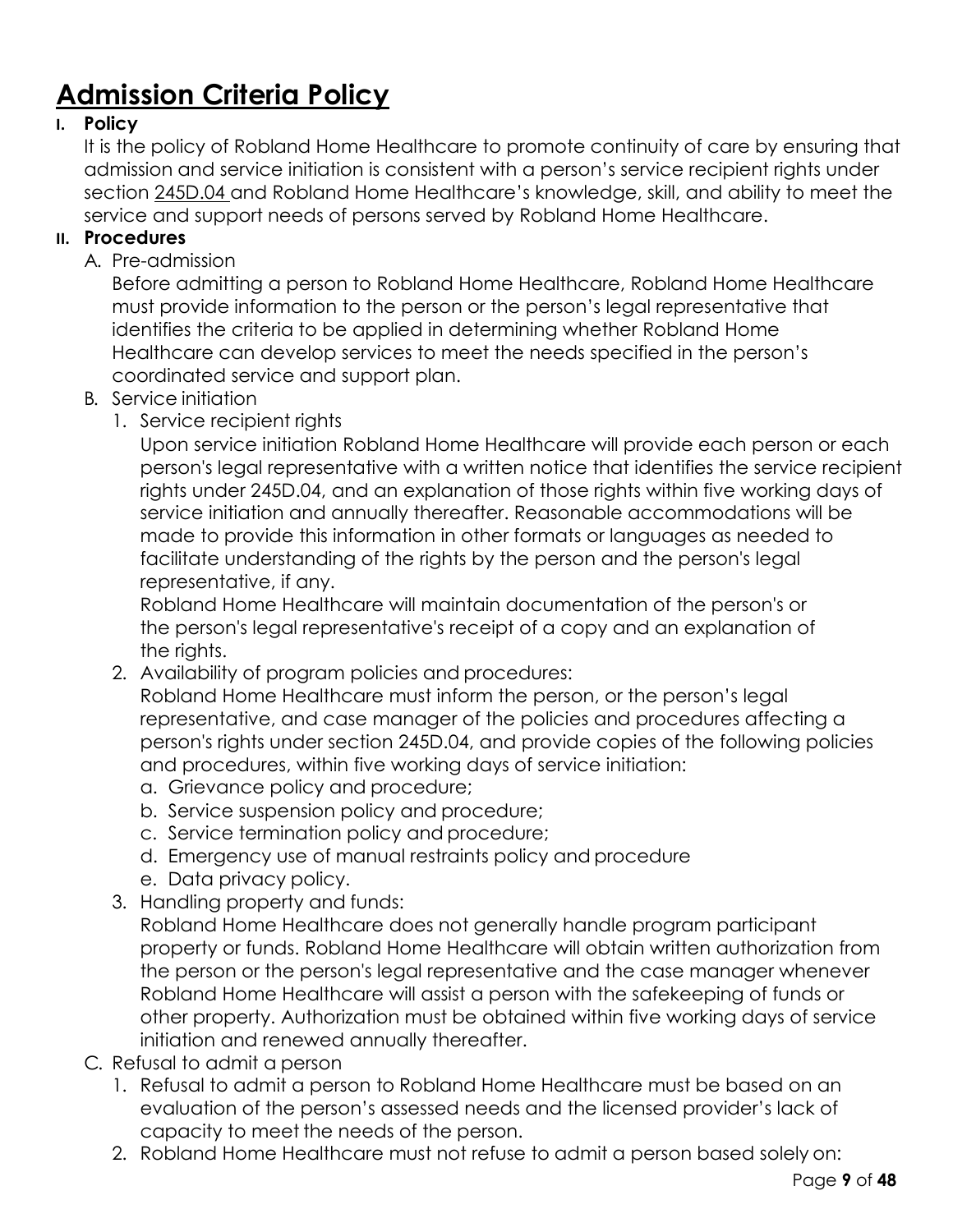- a. person's severity of disability;
- b. orthopedic or neurological handicaps;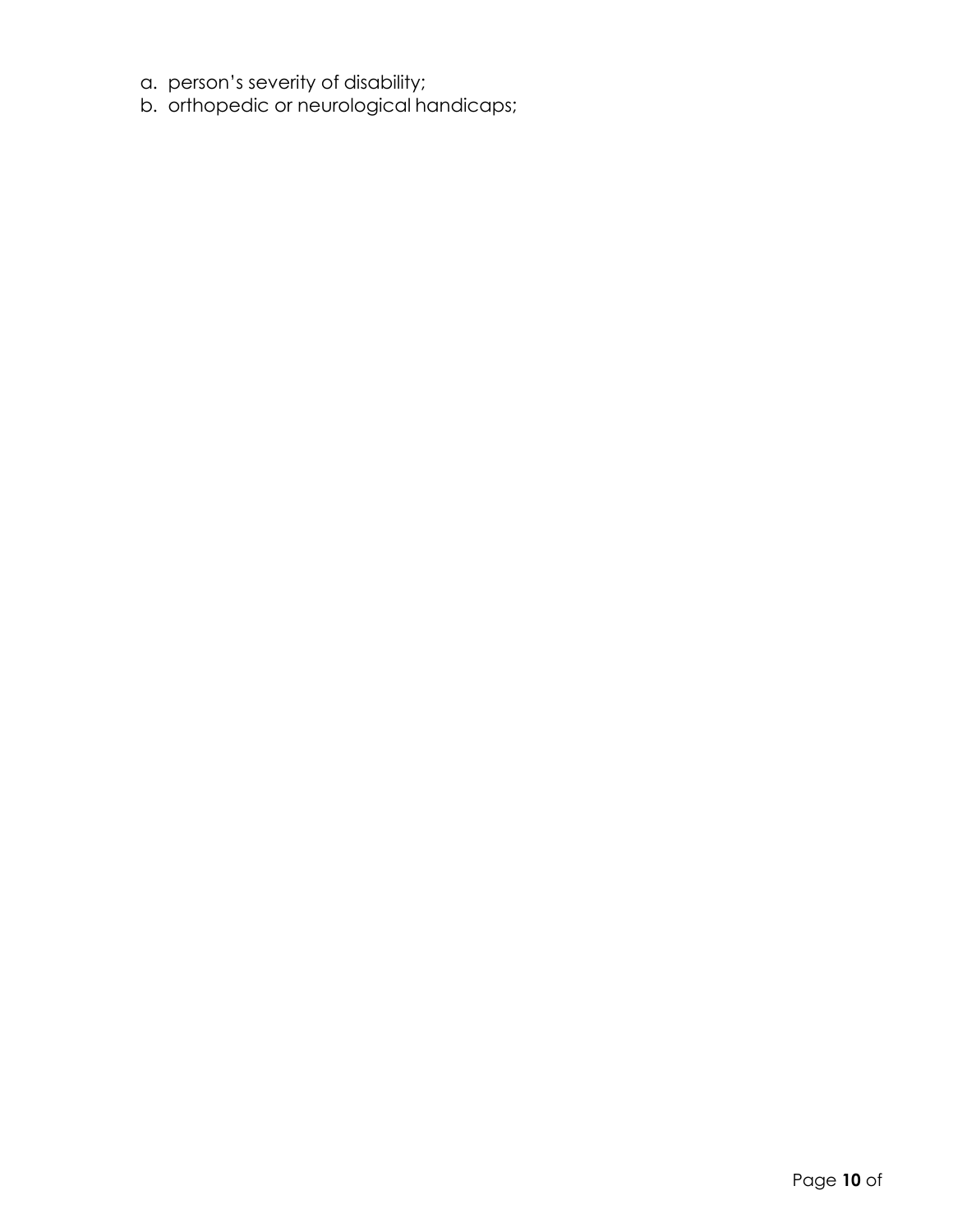- c. sight or hearing impairments;
- d. lack of communication skills;
- e. physical disabilities;
- f. toilet habits;
- g. behavioral disorders; or
- h. past failure to make progress.
- 3. Documentation of the basis of refusal must be provided to the person orthe person's legal representative and case manager upon request.

Policy reviewed and authorized by Robland Home Healthcare owners and last updated 1- 2019.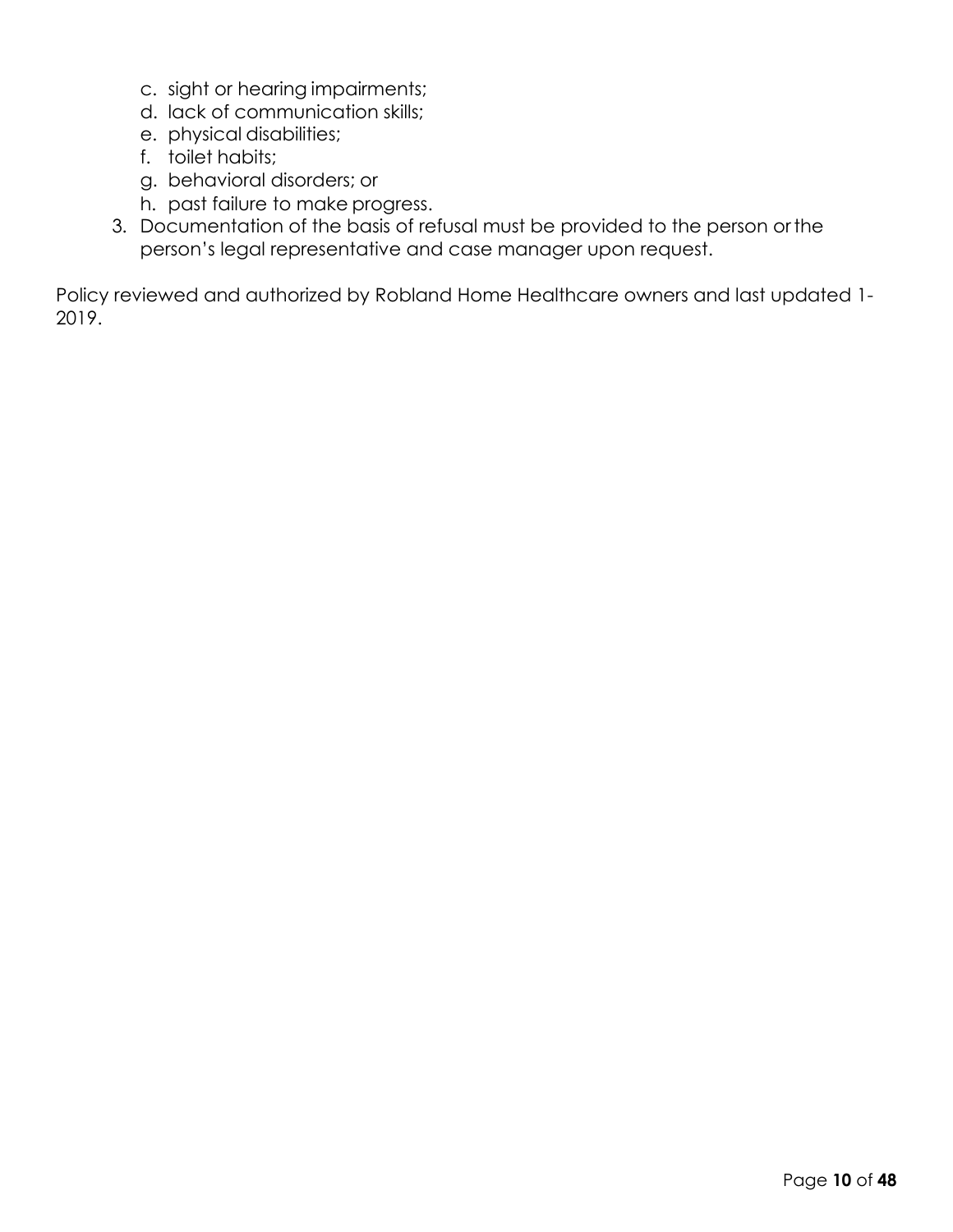# **Safe Transportation Policy**

## **I. Policy**

It is the policy of Robland Home Healthcare to promote safe transportation, with provisions for handling emergency situations, when this program is responsible for transporting persons receiving services.

- A. Staff may not transport program participants unless expressly authorized, in writing, by Robland Home Healthcare Management. At times staff may have a personal relationship with program participants and consider transportation of a program participant apersonal choice. Should any Robland Home Healthcare staff choose not to adhere to the Transportation Policy it will be at their own personal risk, and in such a situation Robland Home Healthcare staff will not hold Robland Home Healthcare or its affiliates liable.
- B. We encourage program participants to use the following:
	- 1. Metro Mobility
	- 2. Public Transportation
	- 3. MNET (Metro Minnesota Non-Emergency Transportation Program)
	- 4. Private Taxi Services

#### **II. Procedures**

Robland Home Healthcare staff who are authorized, in writing, by Management to transport program participants must at adhere to the following procedures.

- A. The program will ensure the vehicle and drivers are properly licensed andinsured when transporting persons served by the program.
- B. All staff will follow procedures to ensure safe transportation, handling, and transfersof the person and any equipment used by the person when assisting a person who is being transported, whether or not this program is providing the transportation. When the program is responsible for transportation of the person or a person's equipment, staff will utilize the following assistive techniques:
	- 1. Staff will provide assistance with seatbelts, as needed to ensure they arecorrectly fastened.
	- 2. Staff will assist with the use of any ramp or step stools to ensure safe entry and exit from the vehicle.
	- 3. Staff will ensure all supplies or equipment, including wheelchairs and walkers or other mobility aids used by a person, specialized equipment using proper vehicle restraints are properly secured before the vehicle is inmotion.
	- 4. Staff will comply with all seat belt and child passenger restraint system requirements under Minnesota Statutes, sections [169.685 a](https://www.revisor.mn.gov/statutes/?id=169.685)nd [169.686 w](https://www.revisor.mn.gov/statutes/?id=169.686)hen transporting achild.
- C. Staff will be responsible for the supervision and safety of persons while being transported.
	- 1. When the vehicle is in motion, seatbelts are to be worn at all times by all passengers, including the driver and all passengers.
	- 2. Staff must be prepared to intervene in order to maintain safety if a person being transported engages in known behavior that puts the person, the driver, or other passengers at risk of immediate danger of physical harm.
- D. Staff will be prepared for emergencies to ensure safety. Vehicles will be equippedwith the following in case of emergency:
	- 1. Name and phone number of person(s) to call in case of emergency.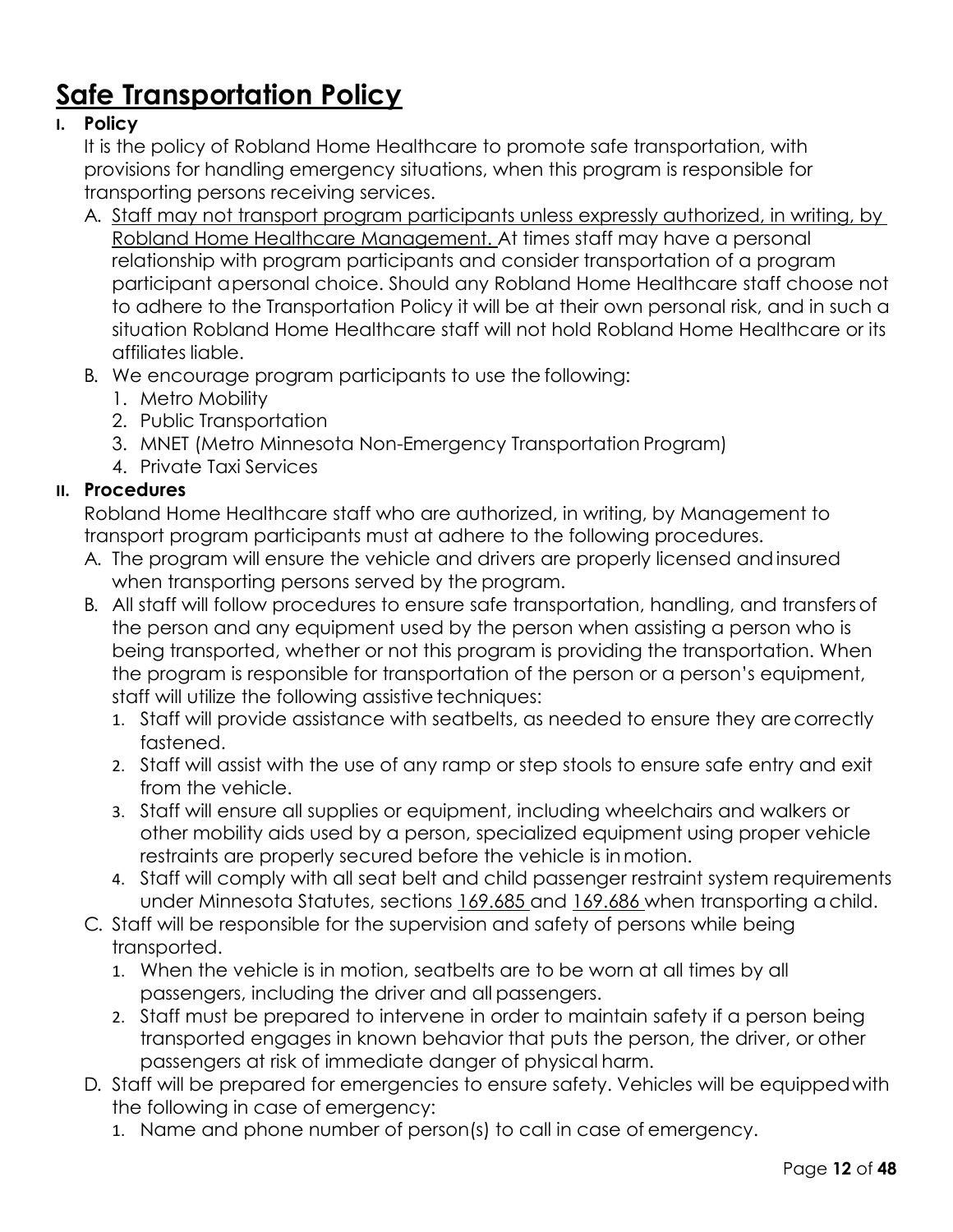- 2. First aid kit and first aid handbook.
- 3. Proof of insurance card and vehicle registration.
- E. In the event of a severe weather emergency, staff will take the following actions:
	- 1. Monitor weather conditions. Listen to local television or radio or a weather-radiofor weather warnings and watches.
	- 2. Follow directions for the need to change plans and activities or seek emergency shelter.
	- 3. Inform passengers why plans and activities have changed. Assist passengers in remaining calm.
- F. All staff are required to follow all traffic safety laws while operating the program vehicle. This includes maintaining a valid driver's license, wearing seatbelts, and obeying traffic signs while operating program vehicle.
- G. All staff are prohibited from smoking, eating, drinking, or using cellular phones orother mobile devices while operating the program vehicle.

Policy reviewed and authorized by Robland Home Healthcare owners at a formal Board of Directors meeting and last Updated 1-2019.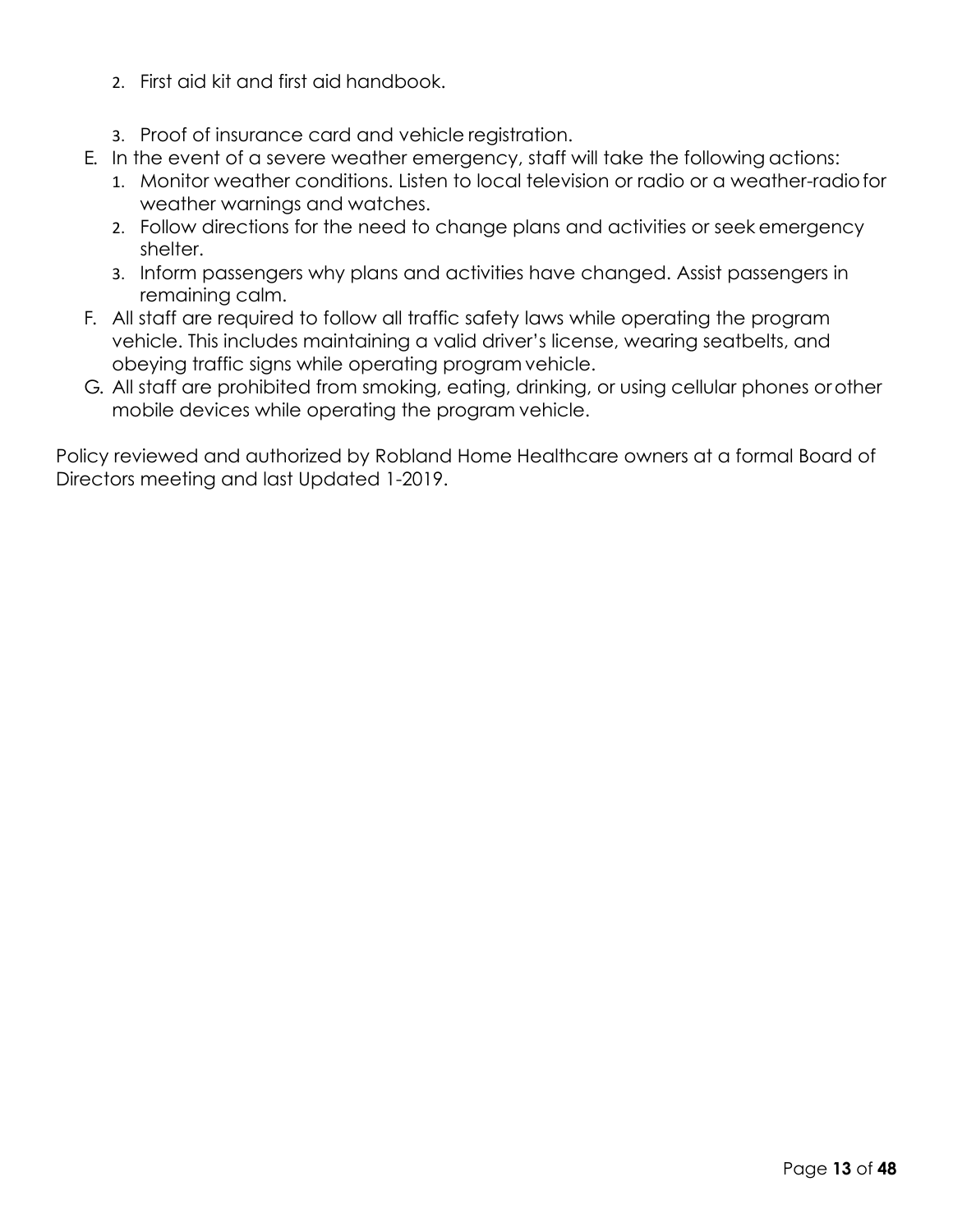# **Maltreatment of Minors Reporting and Internal Review Policy**

## **I. Policy**

It is the policy of Robland Home Healthcare to protect the children served by Robland Home Healthcare whose health or welfare may be jeopardized through physical abuse, neglect, or sexual abuse.

### **II. Procedures**

- A. Who should report?
	- 1. Any person may voluntarily report abuse or neglect.
	- 2. If you work with children in a licensed facility, you are mandated (required) to report and cannot shift the responsibility of reporting to your supervisor or to anyone else at your licensed facility. If you know or have reason to believe a child is being or has been neglected or physically or sexually abused within the preceding three years you must immediately (within 24 hours) make a report to an outside agency.
- B. Where to Report?
	- 1. If you know or suspect that a child is in immediate danger, call 911.
	- 2. Reports concerning suspected abuse or neglect of children occurring in all facilities licensed by the Minnesota Department of Human Services should be made to the Department of Human Services, Licensing Division's Maltreatment Intake line at 651- 431-6600.
	- 3. Reports regarding incidents of suspected abuse or neglect of children occurring within a family or in the community should be made to the local county social services agency or local law enforcement at 911.
	- 4. If your report does not involve possible abuse or neglect but does involve possible violations of Minnesota Statutes or Rules that govern the facility, you should call the Department of Human Services Licensing Division at 651-431-6500.
- C. What to Report?

Definitions of maltreatment are according to the Reporting of Maltreatment of Minors Act (MN Statutes, section 626.556) and are attached to this policy.

- 1. A mandated reporter must report to law enforcement kidnapping or actions that deprive a parent of custodial or parenting time rights. This report does not triggera local social services agency assessment.
- 2. A report to any of the above agencies should contain enough information to identify the child involved, any persons responsible for the abuse or neglect (if known), and the nature and extent of the maltreatment and/or possiblelicensing violations. For reports concerning suspected abuse or neglect occurring within a licensed facility, the report should include any actions taken by the facility in response to the incident.
- 3. An oral report of suspected abuse or neglect made to one of the above agencies by a mandated reporter must be followed by a written report to the same agency within 72 hours, exclusive of weekends and holidays.
- D. Failure to Report
	- 1. A mandated reporter who knows or has reason to believe a child is or hasbeen neglected or physically or sexually abused and fails to report is guilty of a misdemeanor.
	- 2. A mandated reporter who fails to report maltreatment that is found to be serious or recurring maltreatment may be disqualified from employment in positions allowing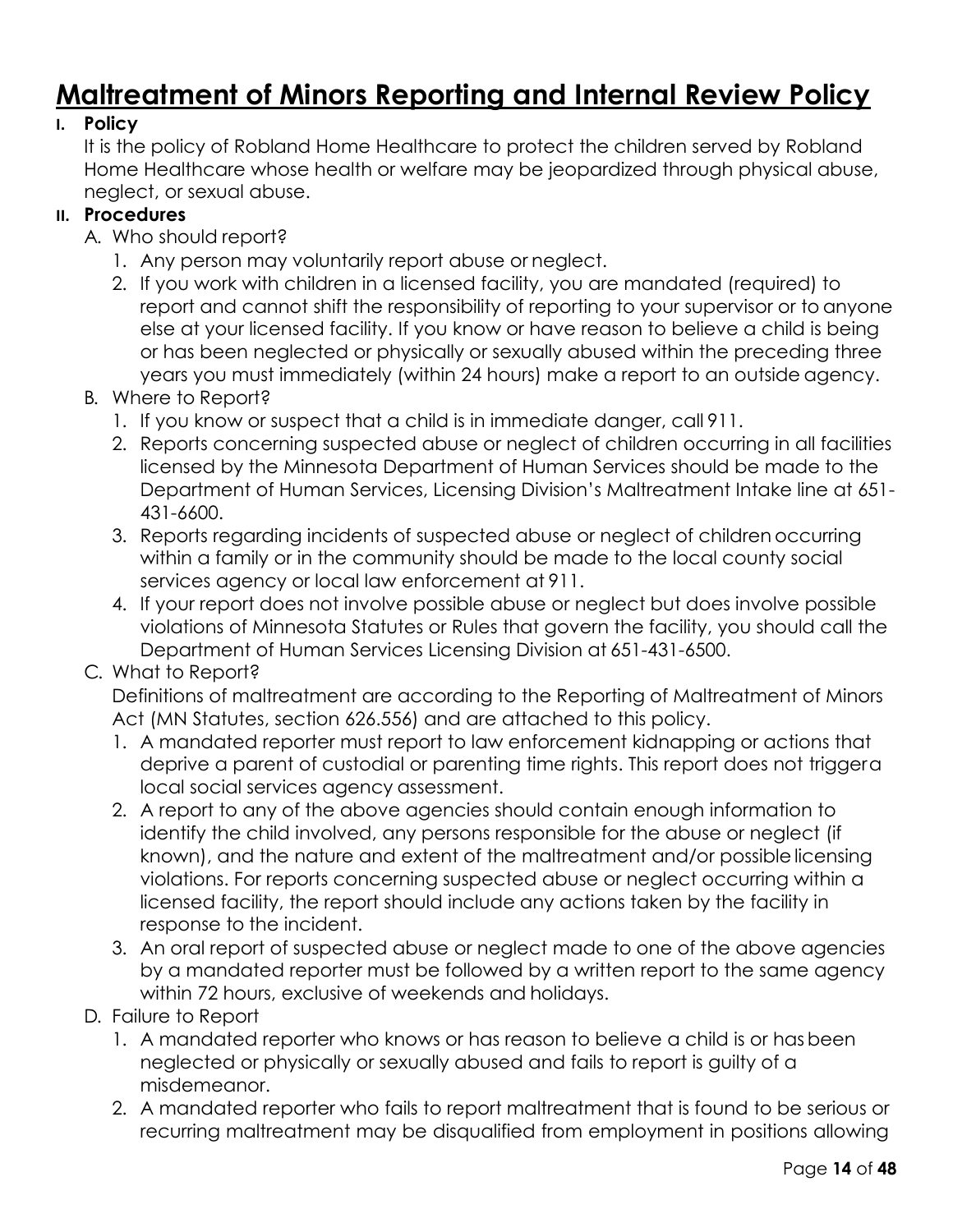direct contact with persons receiving services from programs licensed by the

Department of Human Services and by the Minnesota Department of Health, and unlicensed Personal Care Provider Organizations.

- E. Retaliation Prohibited
	- 1. An employer of any mandated reporter shall not retaliate against the mandated reporter for reports made in good faith or against a child who is the subject of the report.
	- 2. The Reporting of Maltreatment of Minors Act contains specific provisionsregarding civil actions that can be initiated by mandated reporters who believe that retaliation has occurred.
- F. Internal Review
	- 1. When the facility has reason to know that an internal or external report of alleged or suspected maltreatment has been made, the facility must complete an internal review within 30 calendar days and take corrective action, if necessary, to protect the health and safety of children in care.
	- 2. The internal review must include an evaluation of whether:
		- a. related policies and procedures were followed;
		- b. the policies and procedures were adequate;
		- c. there is a need for additional staff training;
		- d. the reported event is similar to past events with the children or the services involved; and
		- e. there is a need for corrective action by Robland Home Healthcare to protect the health and safety of children in care.
- G. Primary and secondary person or position to ensure reviews completed The internal review will be completed by the Client Relations Coordinator. If this individual is involved in the alleged or suspected maltreatment, the Vice President will be responsible for completing the internal review.
- H. Documentation of Internal Review The facility must document completion of the internal review and make internal reviews accessible to the commissioner immediately upon the commissioner's request.
- I. Corrective Action Plan Based on the results of the internal review, Robland Home Healthcare must develop, document, and implement a corrective action plan designed to correct current lapses and prevent future lapses in performance by individuals or Robland Home Healthcare, if any.
- J. Staff Training

Robland Home Healthcare must provide training to all staff related to the mandated reporting responsibilities as specified in the Reporting of Maltreatment of Minors Act (Minnesota Statutes, section 626.556). Robland Home Healthcare must document the provision of this training in individual personnel records, monitor implementation by staff, and ensure that the policy is readily accessible to staff, as specified under Minnesota Statutes, section 245A.04, subdivision 14.

K. Provide Policy to Parents

The mandated reporting policy must be provided to parents of all children at the time of enrollment and must be available upon request.

Policy reviewed and authorized by Robland Home Healthcare owners and last updated 3- 2019.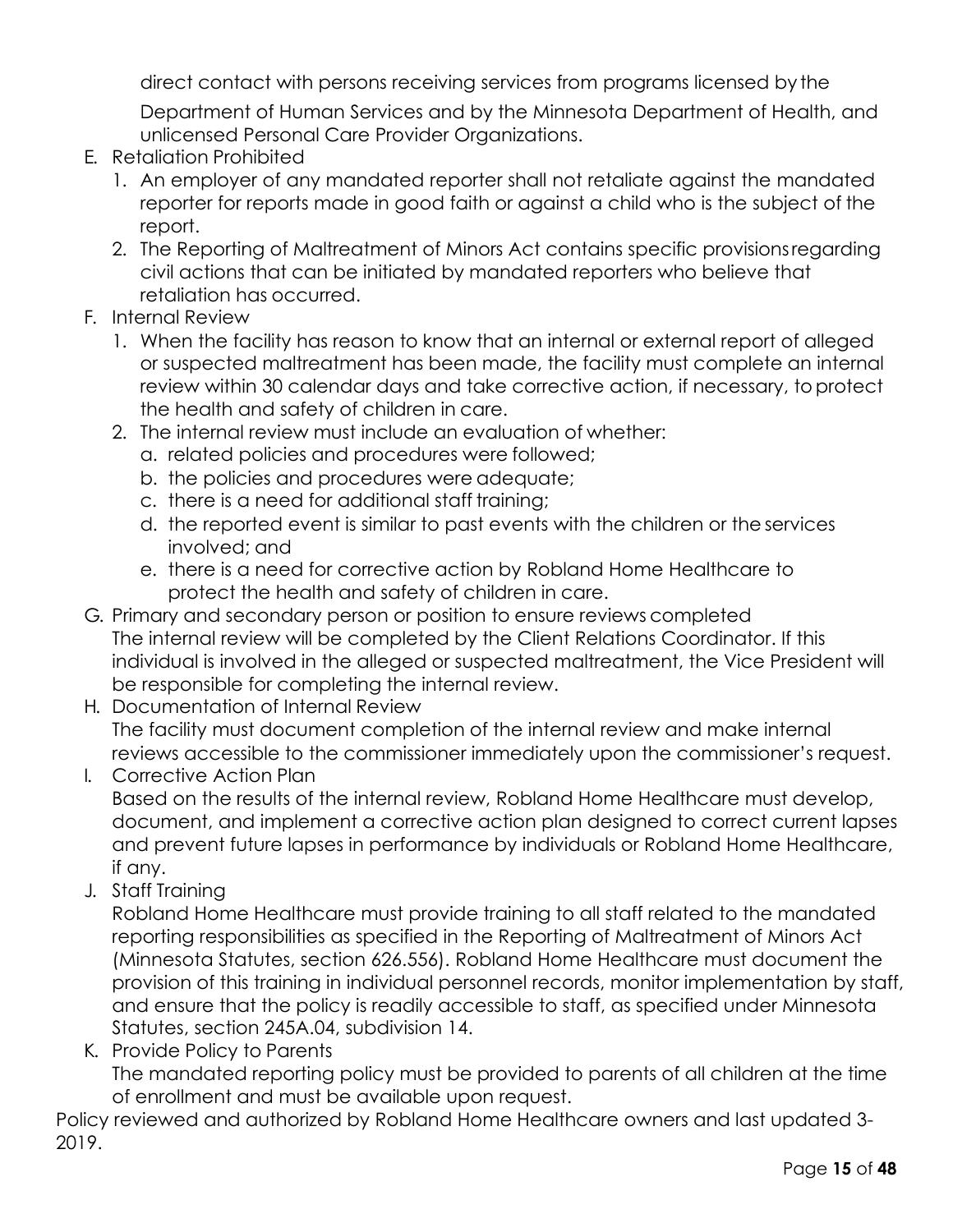## **626.556 REPORTING OF MALTREATMENT OF MINORS.**

### **Subd. 2. Definitions.**

As used in this section, the following terms have the meanings given them unless the specific content indicates otherwise:

- (a)"Accidental" means a sudden, not reasonably foreseeable, and unexpected occurrence or event which:
	- (1) is not likely to occur and could not have been prevented by exercise of due care; and
	- (2) if occurring while a child is receiving services from a facility, happens when the facility and the employee or person providing services in the facility are in compliance with the laws and rules relevant to the occurrence or event.
- (b) "Commissioner" means the commissioner of human services.
- (c) "Facility" means:
	- (1) a licensed or unlicensed day care facility, certified license-exempt child care center, residential facility, agency, hospital, sanitarium, or other facility or institution required to be licensed under sections
	- (2) a non-licensed personal care provider organization as defined in section 256B.0625, subdivision 19a.
- (d)"Family assessment" means a comprehensive assessment of child safety, risk of subsequent child maltreatment, and family strengths and needs that is applied to a child maltreatment report that does not allege sexual abuse or substantial child endangerment. Family assessment does not include a determination as to whether child maltreatment occurred but does determine the need for services to address the safetyof family members and the risk of subsequent maltreatment.
- (e)"Investigation" means fact gathering related to the current safety of a child and the risk of subsequent maltreatment that determines whether child maltreatment occurred and whether child protective services are needed. An investigation must be used when reports involve sexual abuse or substantial child endangerment, and for reports of maltreatment in facilities required to be licensed or certified under chapter 245A, 245D, or 245H; under sections 144.50 to 144.58 and 241.021; in a school as defined in section 120A.05,subdivisions 9, 11, and 13, and chapter 124E; or in a non-licensed personal care provider association as defined in section 256B.0625, subdivision 19a.
- (f) "Mental injury" means an injury to the psychological capacity or emotional stability ofa child as evidenced by an observable or substantial impairment in the child's ability to function within a normal range of performance and behavior with due regard to the child's culture.
- (g) "Neglect" means the commission or omission of any of the acts specified underclauses
	- (1) to (9), other than by accidental means:
	- (1) failure by a person responsible for a child's care to supply a child with necessary food, clothing, shelter, health, medical, or other care required for the child's physical or mental health when reasonably able to do so;
	- (2) failure to protect a child from conditions or actions that seriously endanger thechild's physical or mental health when reasonably able to do so, including a growth, delay, which may be referred to as a failure to thrive, that has been diagnosed by a physician and is due to parental neglect;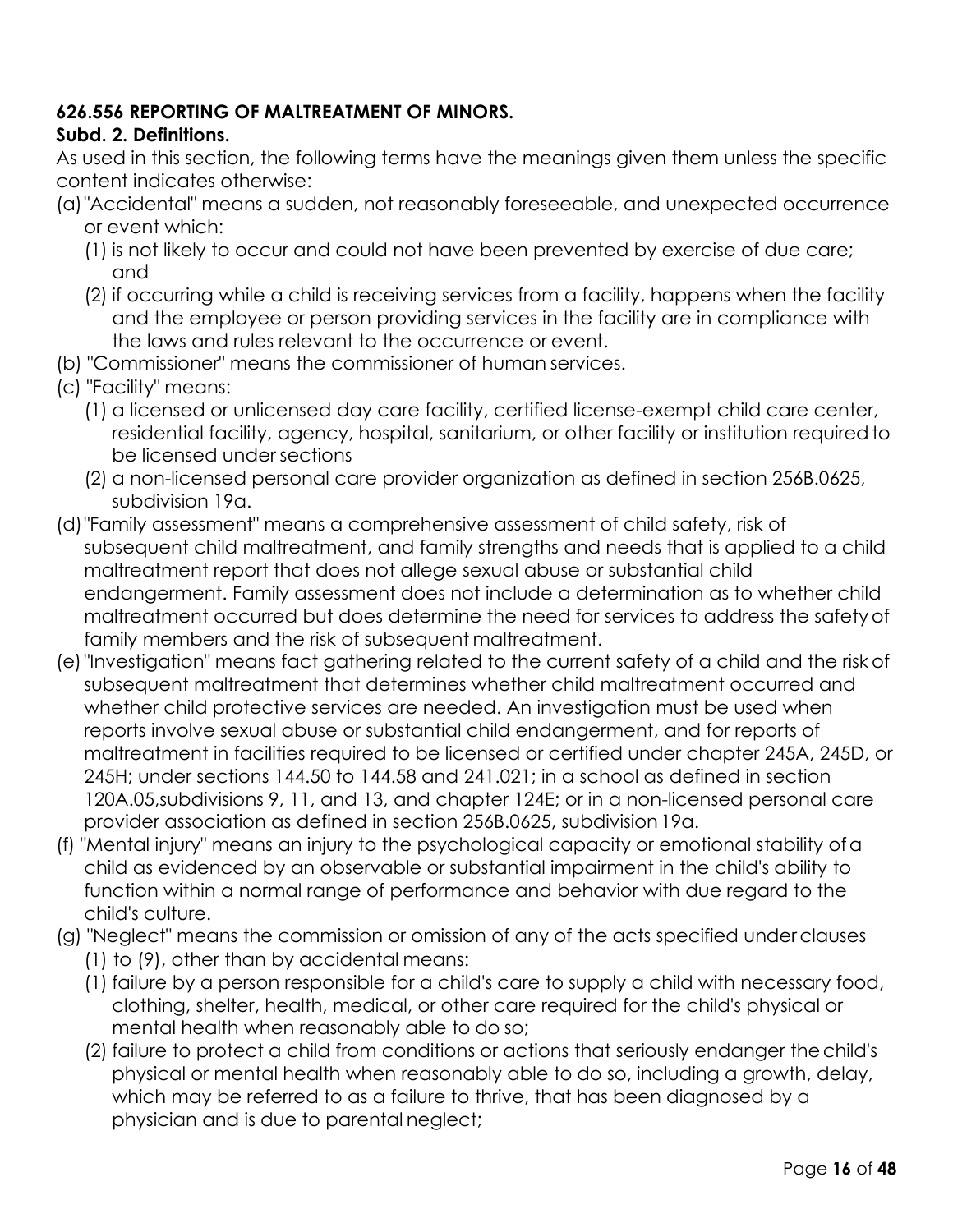- (3) failure to provide for necessary supervision or child care arrangements appropriate for a child after considering factors as the child's age, mental ability, physical condition, length of absence, or environment, when the child is unable to care for the child's own basic needs or safety, or the basic needs or safety or another child in theircare;
- (4) failure to ensure that the child is educated as defined in sections 120A.22 and 260C.163, subdivision11, which does not include a parent's refusal to provide the parent's child with sympathomimetic medications, consistent with section 125A.091, subdivision 5;
- (5) nothing in this section shall be construed to mean that a child is neglected solely because the child's parent, guardian, or other person responsible for the child's care in good faith selects and depends upon spiritual means or prayer for treatment or care of disease or remedial care of the child in lieu of medical care; except that a parent, guardian, or caretaker, or a person mandated to report pursuant to subdivision 3, has a duty to report if a lack of medical care may cause serious danger to the child's health. This section does not impose upon persons, not otherwise legally responsiblefor providing a child with necessary food, clothing, shelter, education, or medical care, a duty to provide that care;
- (6) prenatal exposure to a controlled substance, as defined in section 253B.02, subdivision 2, used by the mother for a nonmedical purpose, as evidenced by withdrawal symptoms in the child at birth, results of a toxicology test performed on the mother at delivery or the child at birth, medical effects or developmental delays during the child's first year of life that medically indicate prenatal exposure to a controlled substance, or the presence of a fetal alcohol spectrum disorder;
- (7) "medical neglect" as defined in section 260C.007, subdivision 6, clause(5);
- (8) chronic and severe use of alcohol or a controlled substance by a parent or person responsible for the care of the child that adversely affects the child's basic needs and safety; or
- (9) emotional harm from a pattern of behavior which contributes to impaired emotional functioning of the child which may be demonstrated by a substantial andobservable effect in the child's behavior, emotional response, or cognition that is not within the normal range for the child's age and stage of development, with due regard to the child's culture.
- (h) "Non-maltreatment mistake" means:
	- (1) at the time of the incident, the individual was performing duties identified in the center's child care program plan required under Minnesota Rules, part 9503.0045;
	- (2) the individual has not been determined responsible for a similar incident thatresulted in a finding of maltreatment for at least seven years;
	- (3) the individual has not been determined to have committed a similar nonmaltreatment mistake under this paragraph for at least four years;
	- (4) any injury to a child resulting from the incident, if treated, is treated only with remedies that are available over the counter, whether ordered by a medical professional ornot; and
	- (5) except for the period when the incident occurred, the facility and the individual providing services were both in compliance with all licensing requirements relevantto the incident.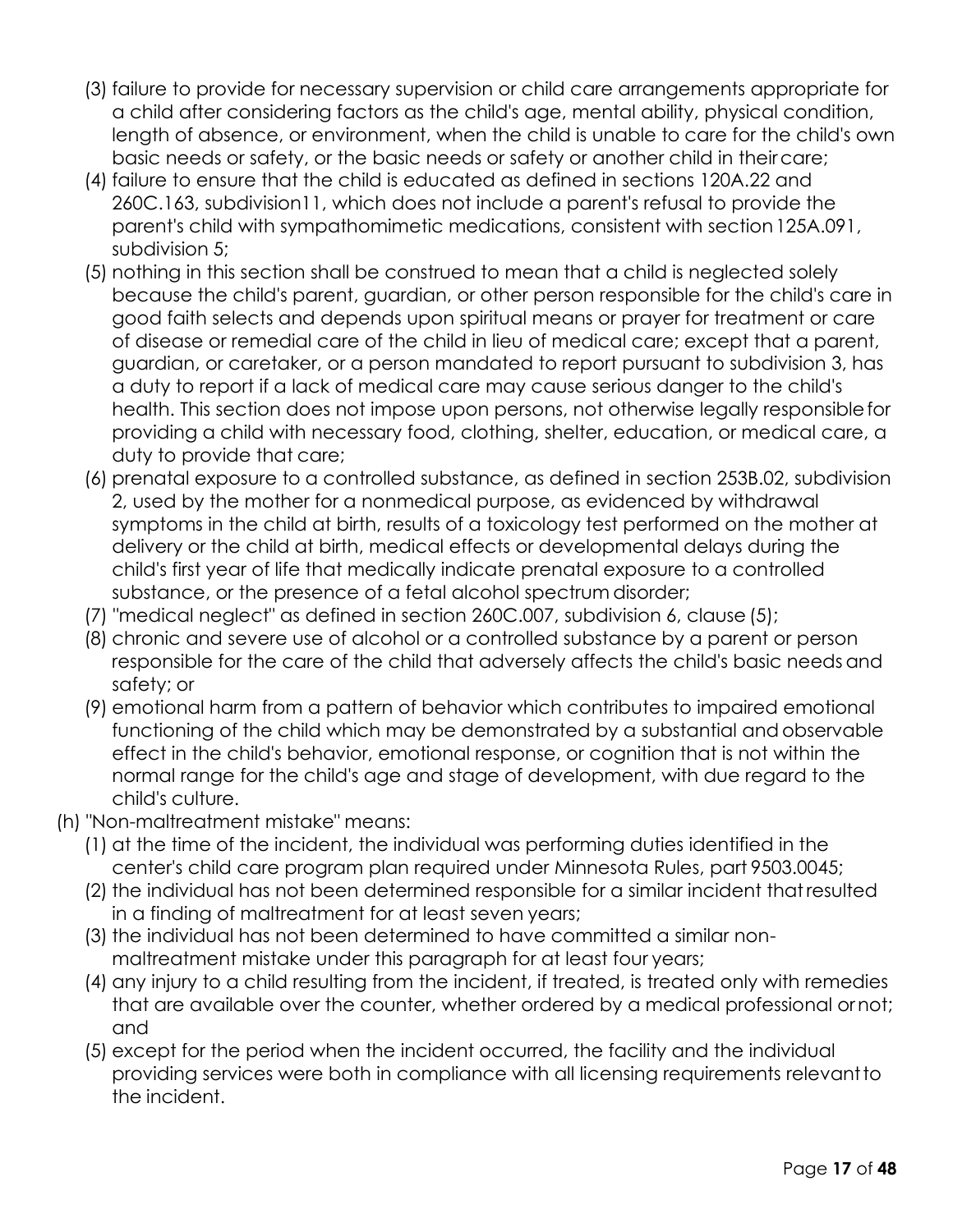This definition only applies to child care centers licensed under Minnesota Rules, chapter 9503. If clauses (1) to (5) apply, rather than making a determination of substantiated maltreatment by the individual, the commissioner of human services shall determine that a non-maltreatment mistake was made by the individual.

- (i) "Operator" means an operator or agency as defined in section 245A.02.
- (j) "Person responsible for the child's care" means (1) an individual functioning within the family unit and having responsibilities for the care of the child such as a parent, guardian, or other person having similar care responsibilities, or (2) an individual functioning outside the family unit and having responsibilities for the care of the child such as a teacher, school administrator, other school employees or agents, or other lawful custodian of a child having either full-time or short-term care responsibilities including, but not limited to, day care, babysitting whether paid or unpaid, counseling, teaching, and coaching.
- (k) "Physical abuse" means any physical injury, mental injury, or threatened injury, inflicted by a person responsible for the child's care on a child other than by accidental means, or any physical or mental injury that cannot reasonably be explained by the child's historyof injuries, or any aversive or deprivation procedures, or regulated interventions, that have not been authorized under section 125A.0942 or 245.825.

Abuse does not include reasonable and moderate physical discipline of a child administered by a parent or legal guardian which does not result in an injury. Abuse does not include the use of reasonable force by a teacher, principal, or school employee as allowed by section 121A.582. Actions which are not reasonable and moderate include, but are not limited to, any of the following:

- (1) throwing, kicking, burning, biting, or cutting a child;
- (2) striking a child with a closed fist;
- (3) shaking a child under age three;
- (4) striking or other actions which result in any nonaccidental injury to a child under 18 months of age;
- (5) unreasonable interference with a child's breathing;
- (6) threatening a child with a weapon, as defined in section 609.02, subdivision 6;
- (7) striking a child under age one on the face or head;
- (8) striking a child who is at least age one but under age four on the face or head, which results in an injury;
- (9) purposely giving a child poison, alcohol, or dangerous, harmful, or controlled substances which were not prescribed for the child by a practitioner, in order to control or punish the child; or other substances that substantially affect the child's behavior, motor coordination, or judgment or that results in sickness or internal injury,or subjects the child to medical procedures that would be unnecessary if the child were not exposed to the substances;
- (10) unreasonable physical confinement or restraint not permitted under section 609.379, including but not limited to tying, caging, or chaining; or
- (11) in a school facility or school zone, an act by a person responsible for the child's care that is a violation under section 121A.58.
- (l) "Practice of social services," for the purposes of subdivision 3, includes but is not limited to employee assistance counseling and the provision of guardian ad litem and parenting time expeditor services.
- (m) "Report" means any communication received by the local welfare agency, police department, county sheriff, or agency responsible for child protection pursuant tothis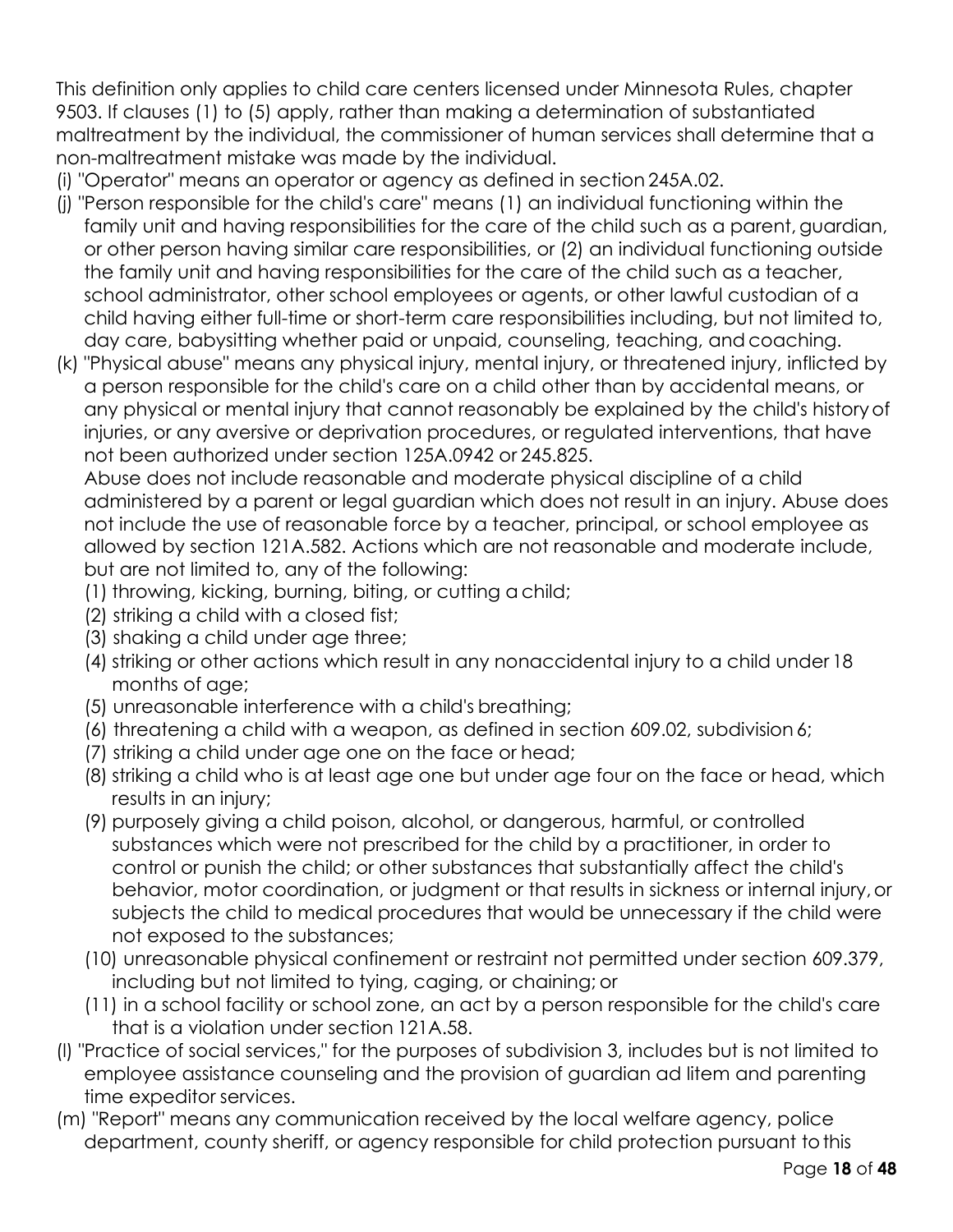section that describes neglect or physical or sexual abuse of a child and contains sufficient content to identify the child and any person believed to be responsible for the neglect or abuse, if known.

- (n)"Sexual abuse" means the subjection of a child by a person responsible for the child's care, by a person who has a significant relationship to the child, as defined in section 609.341, or by a person in a position of authority, as defined in section 609.341, subdivision 10, to any act which constitutes a violation of section 609.342 (criminal sexual conduct in the first degree), 609.343 (criminal sexual conduct in the second degree), 609.344 (criminal sexual conduct in the third degree), 609.345 (criminal sexual conduct in the fourth degree), or 609.3451 (criminal sexual conduct in the fifth degree). Sexual abuse also includes any act which involves a minor which constitutes a violation of prostitution offenses under sections 609.321 to 609.324 or 617.246. Effective May 29, 2017, sexual abuse includes all reports of known or suspected child sex trafficking involving a child who is identified as a victim of sex trafficking. Sexual abuse includes child sex trafficking as defined in section 609.321, subdivisions 7a and 7b. Sexual abuse includes threatened sexual abuse which includes the status of a parent or household member who has committed a violation which requires registration as an offender under section 243.166, subdivision 1b, paragraph (a) or (b), or required registration under section 243.166, subdivision 1b, paragraph (a) or (b).
- (o)"Substantial child endangerment" means a person responsible for a child's care, by actor omission, commits or attempts to commit an act against a child under their care that constitutes any of the following:
	- (1) egregious harm as defined in section 260C.007, subdivision 14;
	- (2) abandonment under section 260C.301, subdivision 2;
	- (3) neglect as defined in paragraph (g), clause (2), that substantially endangers the child's physical or mental health, including a growth delay, which may be referredto as failure to thrive, that has been diagnosed by a physician and is due to parental neglect;
	- (4) murder in the first, second, or third degree under section 609.185, 609.19, or 609.195;
	- (5) manslaughter in the first or second degree under section 609.20 or 609.205;
	- (6) assault in the first, second, or third degree under section 609.221, 609.222, or 609.223;
	- (7) solicitation, inducement, and promotion of prostitution under section 609.322;
	- (8) criminal sexual conduct under sections 609.342 to 609.3451;
	- (9) solicitation of children to engage in sexual conduct under section 609.352;
	- (10) malicious punishment or neglect or endangerment of a child under section 609.377 or 609.378;
	- (11) use of a minor in sexual performance under section 617.246; or
	- (12) parental behavior, status, or condition which mandates that the county attorney file a termination of parental rights petition under section 260C.503, subdivision 2.
- (p)"Threatened injury" means a statement, overt act, condition, or status that represents a substantial risk of physical or sexual abuse or mental injury. Threatened injury includes, but is not limited to, exposing a child to a person responsible for the child's care, as defined in paragraph (j), clause (1), who has:
	- (1) subjected a child to, or failed to protect a child from, an overt act or condition that constitutes egregious harm, as defined in section 260C.007, subdivision 14, or asimilar law of another jurisdiction;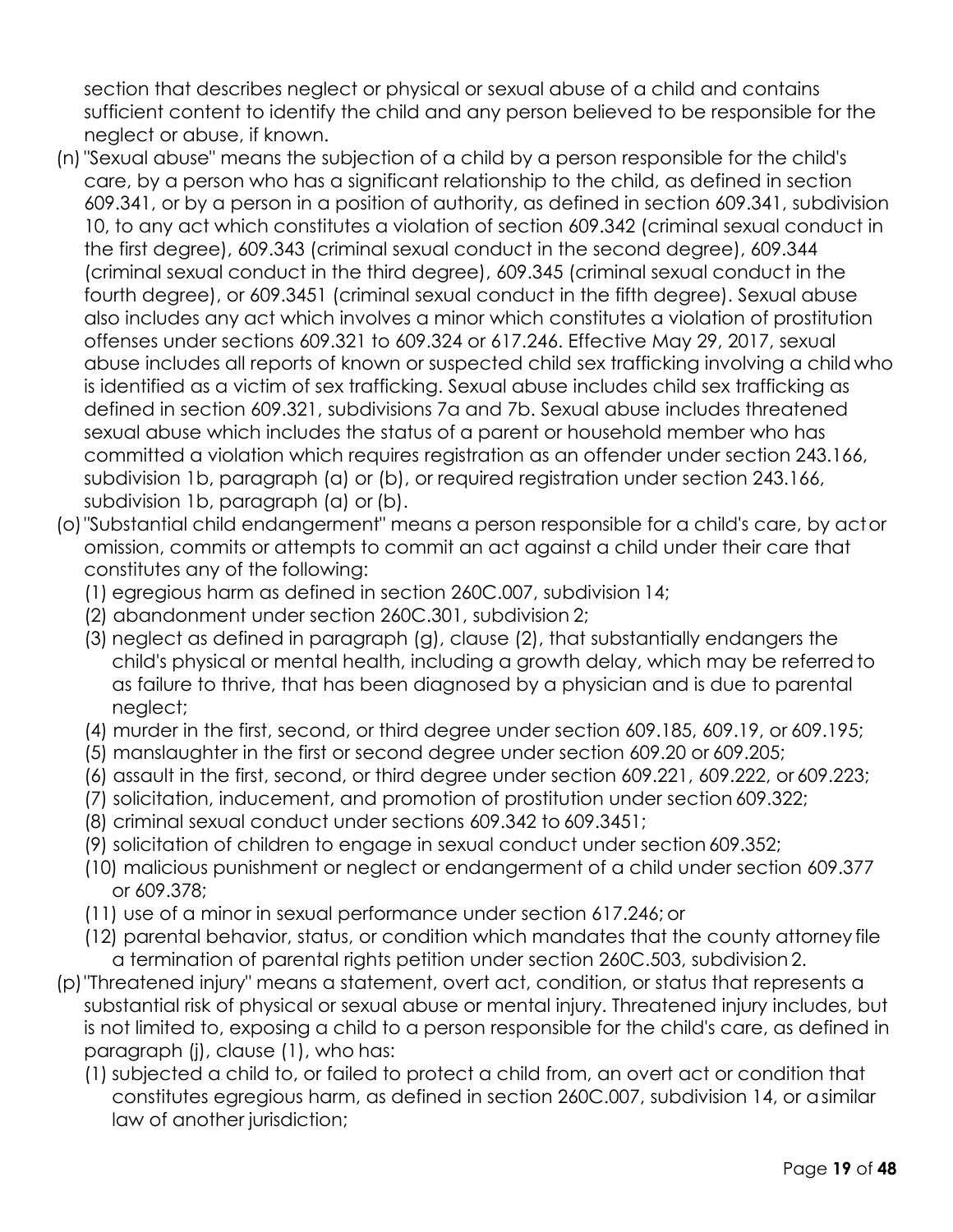- (2) been found to be palpably unfit under section 260C.301, subdivision 1, paragraph (b), clause (4), or a similar law of another jurisdiction;
- (3) committed an act that has resulted in an involuntary termination of parental rights under section 260C.301, or a similar law of another jurisdiction;or
- (4) committed an act that has resulted in the involuntary transfer of permanent legal and physical custody of a child to a relative under Minnesota Statutes 2010, section 260C.201, subdivision 11, paragraph (d), clause (1), section 260C.515, subdivision 4, or a similar law of another jurisdiction. A child is the subject of a report of threatened injury when the responsible social services agency receives birth match data under paragraph (q) from the Department of Human Services.
- (q)Upon receiving data under section 144.225, subdivision 2b, contained in a birth record or recognition of parentage identifying a child who is subject to threatened injury under paragraph (p), the Department of Human Services shall send the data to the responsible social services agency. The data is known as "birth match" data. Unless the responsible social services agency has already begun an investigation or assessment of the report due to the birth of the child or execution of the recognition of parentage and the parent's previous history with child protection, the agency shall accept the birth match data as a report under this section. The agency may use either a family assessment or investigation to determine whether the child is safe. All of the provisions of this section apply. If the child is determined to be safe, the agency shall consult with the Copyright © 2018 by the Revisor of Statutes, State of Minnesota. All Rights Reserved. 5 MINNESOTA STATUTES 2018 626.556 county attorney to determine the appropriateness of

filing a petition alleging the child is in need of protection or services under section 260C.007, subdivision 6, clause (16), in order to deliver needed services. If the child is determined not to be safe, the agency and the county attorney shall take appropriate action as required under section 260C.503, subdivision 2.(r) Persons who conduct assessments or investigations under this section shall take into account accepted childrearing practices of the culture in which a child participates and accepted teacher discipline practices, which are not injurious to the child's health, welfare, and safety.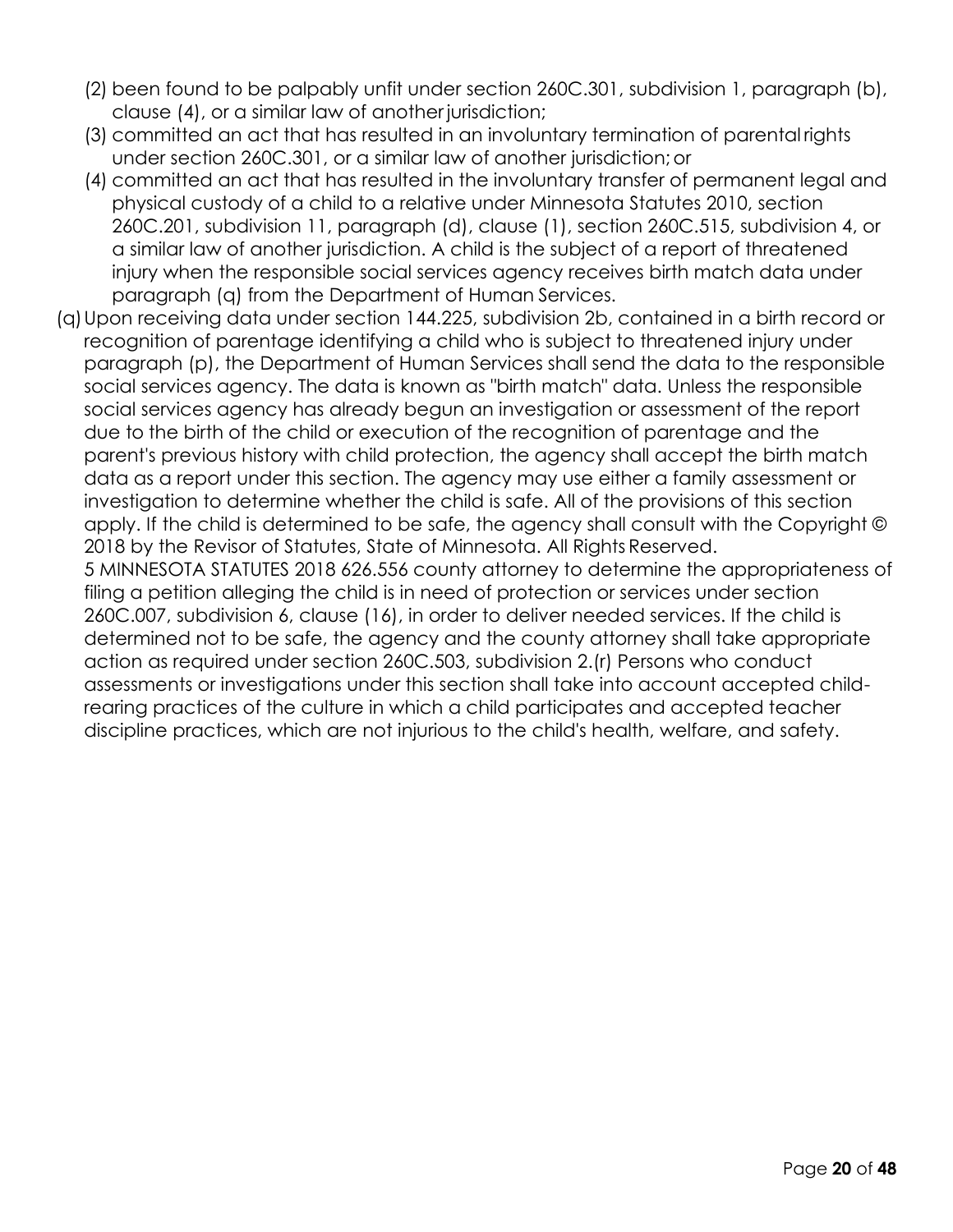# **Maltreatment of Vulnerable Adults Mandated Reporting**

## **I. Policy**

If you are a mandated reporter, and you know or suspect maltreatment of a vulnerable adult, you must report it immediately (within 24 hours).

#### **II. Procedures**

- A. Where to Report
	- 1. Call the Minnesota Adult Abuse Reporting Center (MAARC) at 844-880-1574.
	- 2. Or, report internally to the Client Relations Coordinator. If the individual listed above is involved in the alleged or suspected maltreatment, report to the administrator, Aimee Hulsing, at 763-575-8046.
- B. Internal Report
	- 1. When an internal report is received, the Client Relations Coordinator isresponsible for deciding if the report must be forwarded to the Minnesota Adult Abuse Reporting Center (MAARC).
	- 2. If that person is involved in the suspected maltreatment, the Vice President will assume responsibility for deciding if the report must be forwarded to MAARC. The report must be forwarded within 24 hours.
	- 3. If you have reported internally, you should receive, within two working days, a written notice that tells you whether or not your report has been forwarded to MAARC. You should receive this notice in a manner that protects your identity. Itwill inform you that, if you are not satisfied with the facility's decision on whether or not to report externally, you may still contact the reporting center and be protected against retaliation.
- C. Internal Review
	- 1. When the facility has reason to know that an internal or external report of alleged or suspected maltreatment has been made, the facility must complete aninternal review within 30 calendar days.
	- 2. The internal review must include an evaluation of whether:
		- a. related policies and procedures were followed;
		- b. the policies and procedures were adequate;
		- c. there is a need for additional staff training;
		- d. the reported event is similar to past events with the vulnerable adults orthe services involved; and
		- e. there is a need for corrective action by Robland Home Healthcare to protect the health and safety of vulnerable adults.
- D. Primary and secondary person or position to review The internal review will be completed by the Client Relations Coordinator. If this individual is involved in the alleged or suspected maltreatment, the Vice President will be responsible for completing the internal review.
- E. Documentation of internal review Robland Home Healthcare must document completion of the internal review and make internal

reviews accessible to the commissioner immediately upon the commissioner's request.

F. Corrective action plan Based on the results of the internal review, Robland Home Healthcare must develop, document, and implement a corrective action plan designed to correct current lapses and prevent future lapses in performance by individuals or Robland Home Healthcare, if any.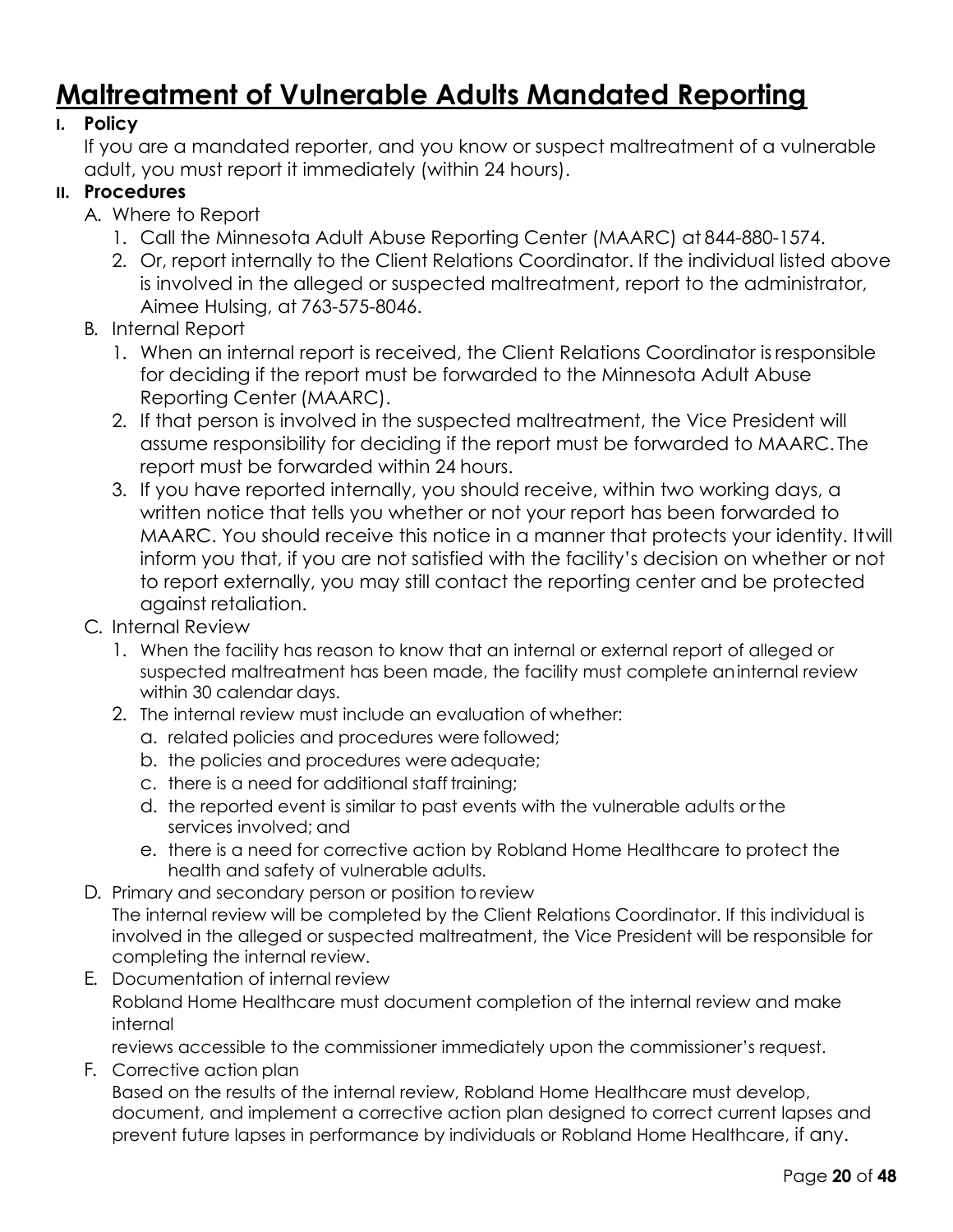#### G. Staff training

1. Robland Home Healthcare shall ensure that each new mandated reporter receives anorientation within 72 hours of first providing direct contact services to a vulnerable adult and annually thereafter. The orientation and annual review shall inform the mandated reporters of the reporting requirements and definitions specified under Minnesota Statutes, sections 626.557 and 626.5572, the requirements of Minnesota Statutes, section 245A.65, Robland Home Healthcare's program abuse prevention plan, and all internal policies and procedures related to the prevention and reporting of maltreatment of individuals receiving services. Robland Home Healthcare must document the provision of this training, monitor implementation by staff, and ensure the policy is readily accessible to staff, as specified under Minnesota Statutes, section 245A.04, subdivision 14.

THIS REPORTING POLICY MUST BE POSTED IN A PROMINENT LOCATION, AND BE MADE AVAILABLE UPON REQUEST.

Policy reviewed and authorized by Robland Home Healthcare owners and last updated 1- 2019.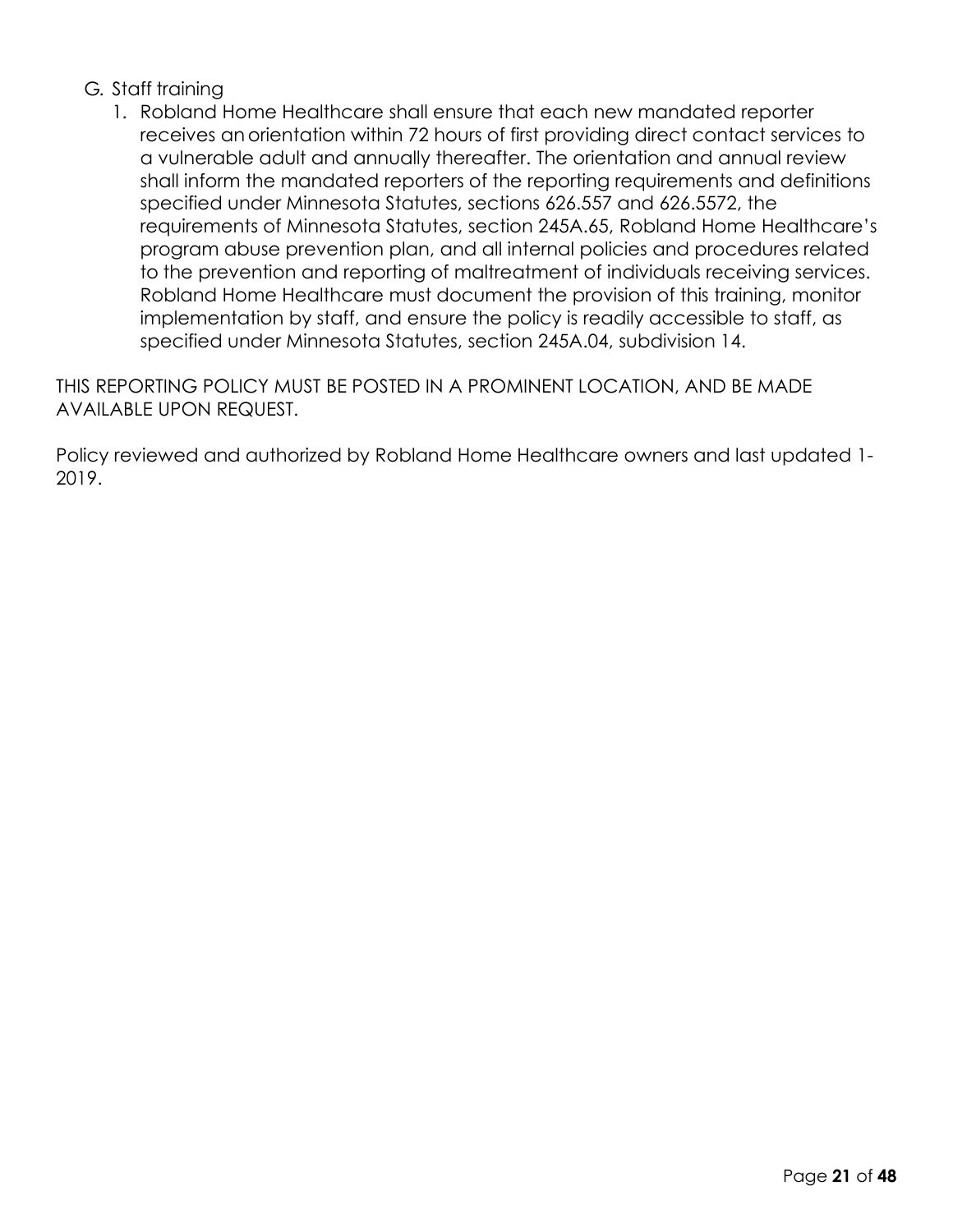# **Incident Response, Reporting, and Review Policy**

## **I. Policy**

It is the policy of Robland Home Healthcare to respond to, report, and review all incidents that occur while providing services in a timely and effective manner in order to protect the health and safety of and minimize risk of harm to persons receiving services. "Incident" means an occurrence which involves a person and requires Robland Home Healthcare to make a response that is not part of Robland Home Healthcare's ordinary provision of services to that person, and includes:

- A. Serious injury of a person;
	- 1. Fractures;
	- 2. Dislocations;
	- 3. Evidence of internal injuries;
	- 4. Head injuries with loss of consciousness or potential for a closed head injury or concussion without loss of consciousness requiring a medical assessment by a health care professional, whether or not further medical attention wassought;
	- 5. Lacerations involving injuries to tendons or organs and those for which complications are present;
	- 6. Extensive second degree or third degree burns and other burns for which complications are present;
	- 7. Extensive second degree or third-degree frostbite, and other frostbite for which complications are present;
	- 8. Irreversible mobility or avulsion of teeth;
	- 9. Injuries to the eyeball;
	- 10. Ingestion of foreign substances and objects that are harmful;
	- 11. Near drowning;
	- 12. Heat exhaustion or sunstroke;
	- 13. Attempted suicide; and
	- 14. All other injuries and incidents considered serious after an assessment by a health care professional, including but not limited to self-injurious behavior, amedication error requiring medical treatment, a suspected delay of medical treatment, a complication of a previous injury, or a complication of medical treatment for an injury.
- B. A person's death.
- C. Any medical emergencies, unexpected serious illness, or significant unexpected change in an illness or medical condition of a person that requires Robland Home Healthcare to call 911, physician treatment, or hospitalization.
- D. Any mental health crisis that requires Robland Home Healthcare to call 911 or a mental health crisis intervention team.
- E. An act or situation involving a person that requires Robland Home Healthcare staff to call 911, law enforcement, or the fire department.
- F. A person's unauthorized or unexplained absence from a program.
- G. Conduct by a person receiving services against another person receivingservices that:
	- 1. is so severe, pervasive, or objectively offensive that it substantially interferes witha person's opportunities to participate in or receive service or support;
	- 2. places the person in actual and reasonable fear of harm;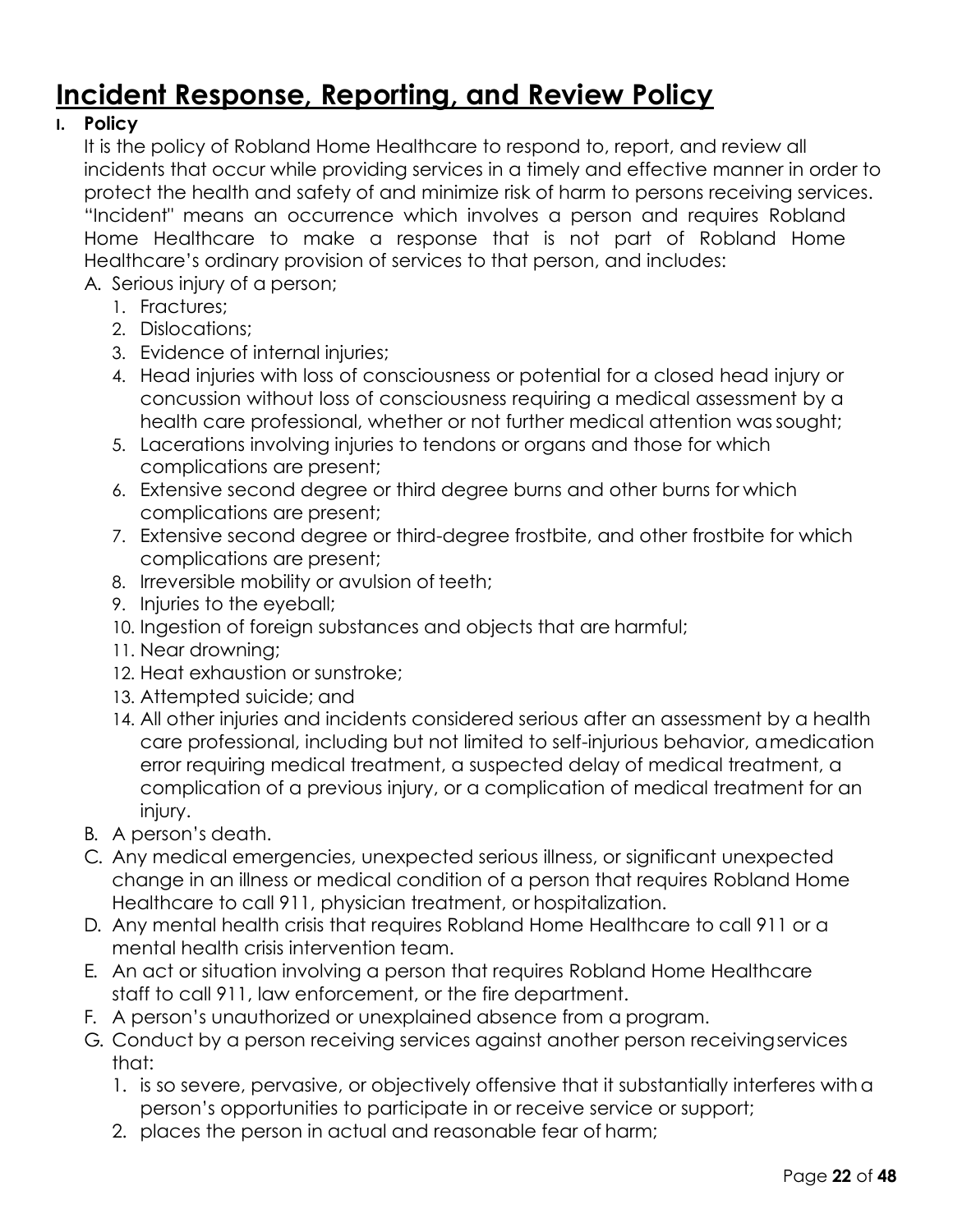- 3. places the person in actual and reasonable fear of damage to property of the person; or
- 4. substantially disrupts the orderly operation of Robland Home Healthcare.
- H. Any sexual activity between persons receiving services involving force orcoercion.
	- 1. "Force" means the infliction, attempted infliction, or threatened infliction by the actor of bodily harm or commission or threat of any other crime by the actor against the complainant or another, harm which (a) causes the complainant to reasonably believe that the actor has the present ability to execute the threatand (b) if the actor does not have a significant relationship to the complainant, also causes the complainant to submit.
	- 2. "Coercion" means words or circumstances that cause the complainant reasonably to fear that the actor will inflict bodily harm upon, or hold in confinement, the complainant or another, or force the complainant to submit to sexual penetration or contact, but proof of coercion does not require proof of a specific act orthreat).
- I. Any emergency use of manual restraint.
- J. A report of alleged or suspected child or vulnerable adult maltreatment.

## **II. Response Procedures**

- A. Serious injury
	- 1. In the event of a serious injury, staff will provide emergency first aid following instructions received during training.
	- 2. Summon additional staff, if they are immediately available, to assist inproviding emergency first aid or seeking emergency medical care.
	- 3. Seek medical attention, including calling 911 for emergency medical care, assoon as possible.
- B. Death
	- 1. If staff are alone, immediately call 911 and follow directives given to you by the emergency responder.
	- 2. If there is another person(s) with you, ask them to call 911, and follow directives given to you by the emergency responder.
- C. Medical emergency, unexpected serious illness, or significant unexpected change in an illness or medical condition
	- 1. Assess if the person requires Robland Home Healthcare to call 911, seek physician treatment,or hospitalization.
	- 2. When staff believes that a person is experiencing a life-threatening medical emergency, they must immediately call 911.
	- 3. Staff will provide emergency first aid as trained or directed until further emergency medical care arrives at Robland Home Healthcare or the person is taken to a physician or hospital for treatment.

## D. Mental health crisis

When staff believes that a person is experiencing a mental health crisis, they must call 911.

- E. Requiring 911, law enforcement, or Fire Department:
	- 1. For incidents requiring law enforcement or the fire department, staff will call 911.
	- 2. For non-emergency incidents requiring law enforcement, staff will call the local police department's non-emergency number.
	- 3. For non-emergency incidents requiring the fire department, staff will call the local fire department's non-emergency number.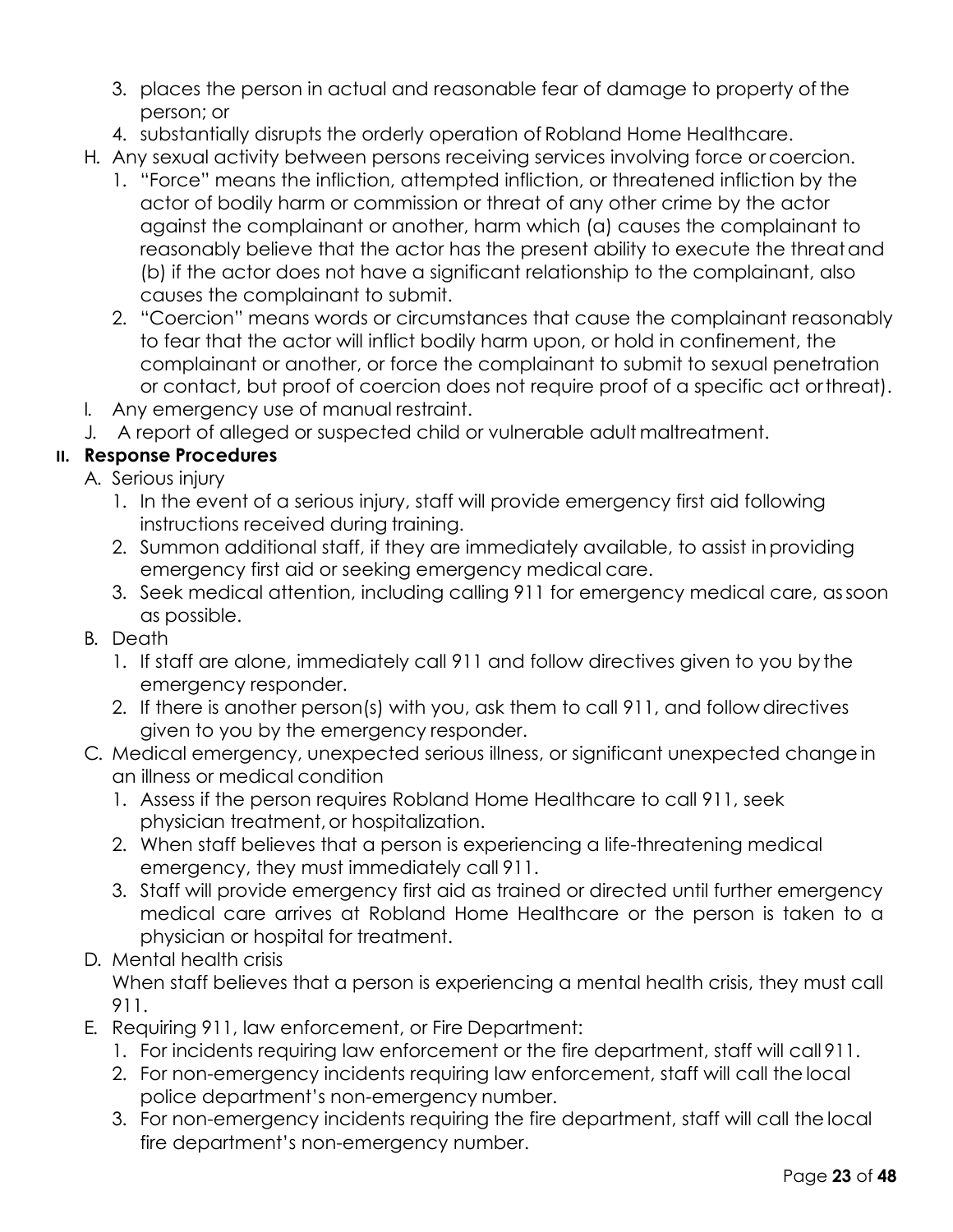- 4. Staff will explain to the need for assistance to the emergency personnel.
- 5. Staff will answer all questions asked and follow instruction given by the emergency personnel responding to the call.
- F. Unauthorized or unexplained absence When a person is determined to be missing or has an unauthorized or unexplained absence, staff will take the following steps:
	- 1. If the person has a specific plan outlined in his/her Coordinated Services and Support Plan Addendum to address strategies in the event of unauthorized or unexplained absences that procedure should be implemented immediately, unless special circumstances warrant otherwise.
	- 2. An immediate and thorough search of the immediate area that the person waslast seen will be completed by available staff. When two staff persons are available, the immediate area and surrounding neighborhood will be searched by one staff person. The second staff person will remain at the Robland Home Healthcare location. Other persons receiving services will not be left unsupervised to conduct thesearch.
	- 3. If after no more than 15 minutes, the search of the facility and neighborhoodis unsuccessful, staff will contact law enforcement authorities.
	- 4. After contacting law enforcement, staff will notify the Client RelationsCoordinator who will determine if additional staff are needed to assist in thesearch.
	- 5. A current photo will be kept in each person's file and made available to law enforcement.
	- 6. When the person is found staff will return the person to the service site or make necessary arrangements for the person to be returned to the service site.

## G. Conduct of the person

When a person is exhibiting conduct against another person receiving services that is so severe, pervasive, or objectively offensive that it substantially interferes with a person's opportunities to participate in or receive service or support; places the person in actual and reasonable fear of harm; places the person in actual and reasonable fear of damage to property of the person; or substantially disrupts the orderly operation of Robland Home Healthcare, staff will take the following steps:

- 1. Summon additional staff, if available. If injury to a person has occurred or there is eminent possibility of injury to a person, implement approved therapeutic intervention procedures following the policy on emergency use of manual restraints (see EUMR Policy).
- 2. As applicable, implement the Coordinated Service and Support Plan Addendum for the person.
- 3. After the situation is brought under control, question the person(s) as to anyinjuries and visually observe their condition for any signs of injury. If injuries are noted, provide necessary treatment and contact medical personnel ifindicated.
- H. Sexual activity involving force or coercion If a person is involved in sexual activity with another person receiving services and that sexual activity involves force or coercion, staff will take the following steps:
	- 1. Instruct the person in a calm, matter of fact, and non-judgmental manner to discontinue the activity. Do not react emotionally to the person's interaction. Verbally direct each person to a separate area.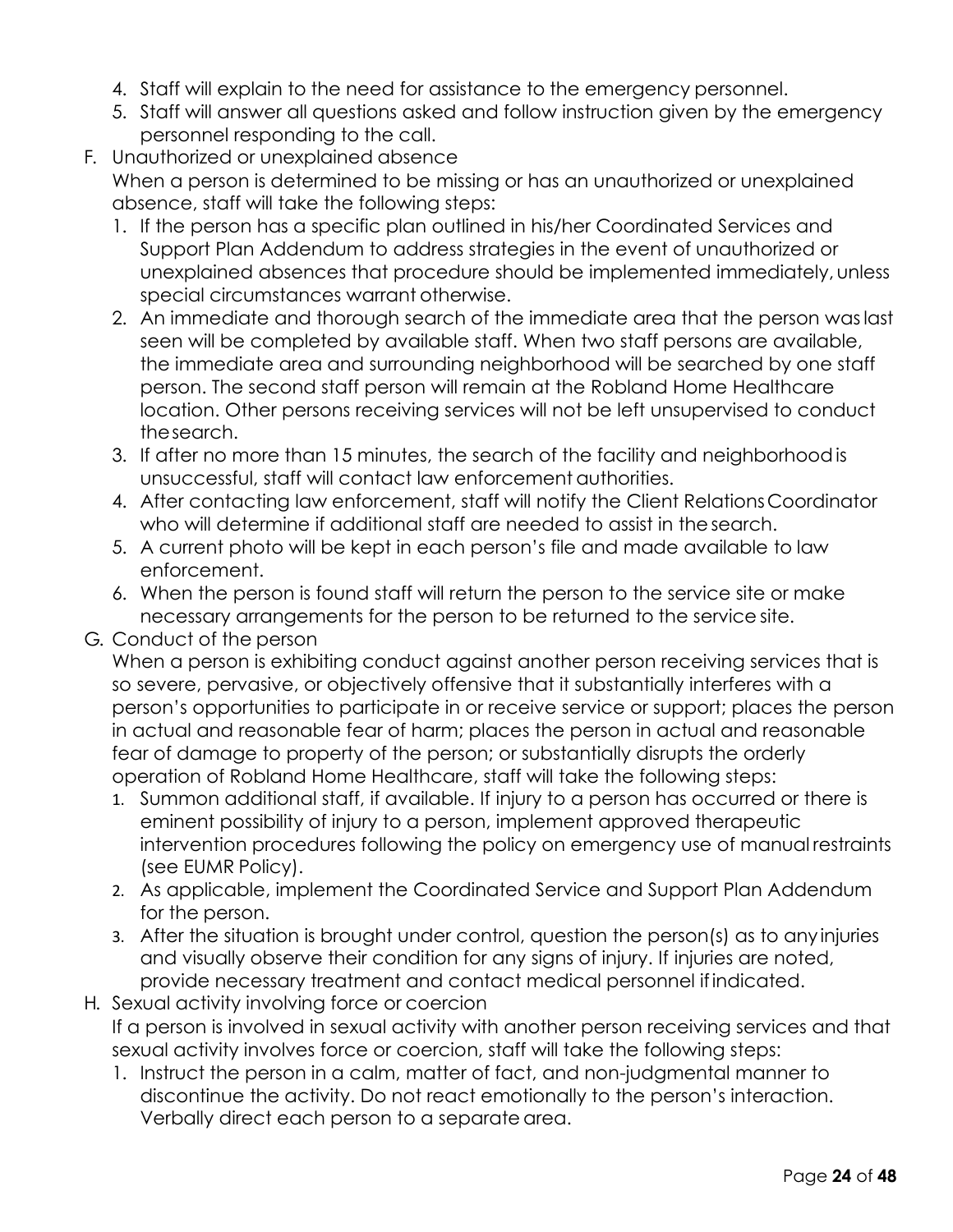- 2. If the person does not respond to a verbal redirection, intervene to protect the person from force or coercion, following the EUMR Policy as needed. Summon additional staff if necessary and feasible.
- 3. If the persons are unclothed, provide them with appropriate clothing. Do not have them redress in the clothing that they were wearing.
- 4. Do not allow them to bathe or shower until law enforcement has responded and cleared this action.
- 5. Contact law enforcement as soon as possible and follow all instructions.
- 6. If the person(s) expresses physical discomfort and/or emotional distress, or forother reasons you feel it necessary, contact medical personnel as soon as possible. Follow all directions provided by medical personnel.

#### I. Maltreatment

Follow the Maltreatment of Minors or Vulnerable Adult Reporting Policy.

#### **III. Reporting Procedures**

- A. Completing a report
	- 1. Incident reports will be completed as soon possible after the occurrence, but no later than 24 hours after the incident occurred or Robland Home Healthcare became aware ofthe occurrence. The written report will include:
		- a. The name of the person or persons involved in theincident;
		- b. The date, time, and location of the incident;
		- c. A description of the incident;
		- d. A description of the response to the incident and whether a person's Coordinated Service and Support Plan addendum or Robland Home Healthcare policies and procedures were implemented as applicable;
		- e. The name of the staff person or persons who responded to the incident;and
		- f. The results of the review of the incident (see section IV).
- 2. When the incident involves more than one person, Robland Home Healthcare will not disclose personally identifiable information about any other person when making the report to the legal representative or designated emergency contact and case manager, unless Robland Home Healthcare has consent of the person. The written report will not contain the name or initials of the other person(s) involved in the incident.
- B. Reporting incidents to team members
	- 1. All incidents must be reported to the person's legal representative or designated emergency contact and case manager:
		- a. within 24 hours of the incident occurring while services were provided;
		- b. within 24 hours of discovery or receipt of information that an incident occurred;or
		- c. as otherwise directed in a person's Coordinated Service and Support Plan or Coordinated Service and Support Plan addendum.
	- 2. Robland Home Healthcare will not report an incident when it has a reason to know that the incident has already been reported.
- C. Additional reporting requirements for deaths and seriousinjuries
	- 1. A report of the death or serious injury of a person must be reported to both the Department of Human Services Licensing Division and the Office of Ombudsman for Mental Health and Developmental Disabilities.
	- 2. The report must be made within 24 hours of the death or serious injury occurring while services were provided or within 24 hours of receipt of information that the death or serious injury occurred.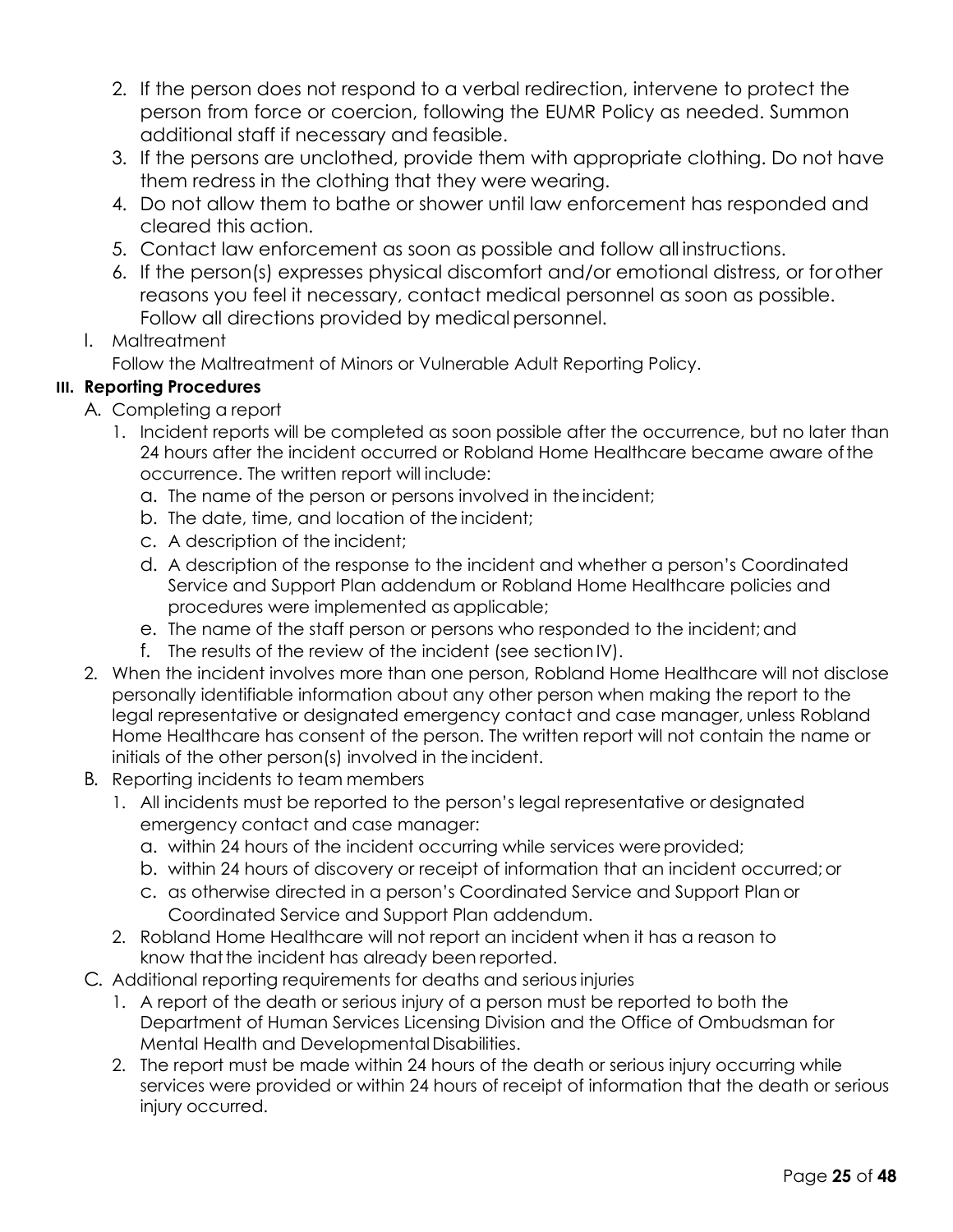- 3. Robland Home Healthcare will not report a death or serious injury when it has a reason to know that the death or serious injury has already been reported to the required agencies.
- D. Additional reporting requirements for maltreatment
	- 1. When reporting maltreatment, Robland Home Healthcare must inform the case manager ofthe report unless there is reason to believe that the case manager is involved in the suspected maltreatment.
	- 2. The report to the case manager must disclose the nature of the activity or occurrence reported and the agency that received the maltreatmentreport.

#### **IV. Reviewing Procedures**

A. Conducting a review of incidents and emergencies Robland Home Healthcare will complete a review of all incidents.

- 1. The review will be completed by the Client Relations Coordinator.
- 2. The review will be completed within 14 days of theincident.
- 3. The review will ensure that the written report provides a written summary ofthe incident.
- 4. The review will identify trends or patterns, if any, and determine if correctiveaction is needed.
- 5. When corrective action is needed, a staff person will be assigned to takethe corrective action within a specified time period.
- B. Conducting an internal review of deaths and serious injuries Robland Home Healthcare will conduct an internal review of all deaths and serious injuries that occurred while services were being provided if they were not reported as alleged or suspected maltreatment. (Refer to the Vulnerable Adults Maltreatment Reporting and Internal Review Policy and Maltreatment of Minors Reporting and Internal Review Policy when alleged or suspected maltreatment has been reported).
	- 1. The review will be completed by the Client Relations Coordinator.
	- 2. The review will be completed within 14 days of the death or seriousinjury.
	- 3. The internal review must include an evaluation of whether:
		- a. related policies and procedures were followed;
		- b. the policies and procedures were adequate;
		- c. there is need for additional staff training;
		- d. the reported event is similar to past events with the persons or theservices involved to identify incident patterns; and
		- e. there is need for corrective action by Robland Home Healthcare to protect the health and safety of the persons receiving services and to reduce future occurrences.
	- 4. Based on the results of the internal review, Robland Home Healthcare must develop, document, and implement a corrective action plan designed to correct current lapses and prevent future lapses in performance by staff or Robland Home Healthcare, ifany.
- C. Conducting an internal review of maltreatment Follow the Maltreatment of Minors or Vulnerable Adult Reporting Policy

#### **V. Record Keeping Procedures**

- A. The review of an incident will be documented on the incident reporting form andwill include identifying trends or patterns and corrective action if needed.
- B. Incident reports will be maintained in the person's record. The record must be uniform and legible.

Policy reviewed and authorized by Robland Home Healthcare owners and last updated 1-2019.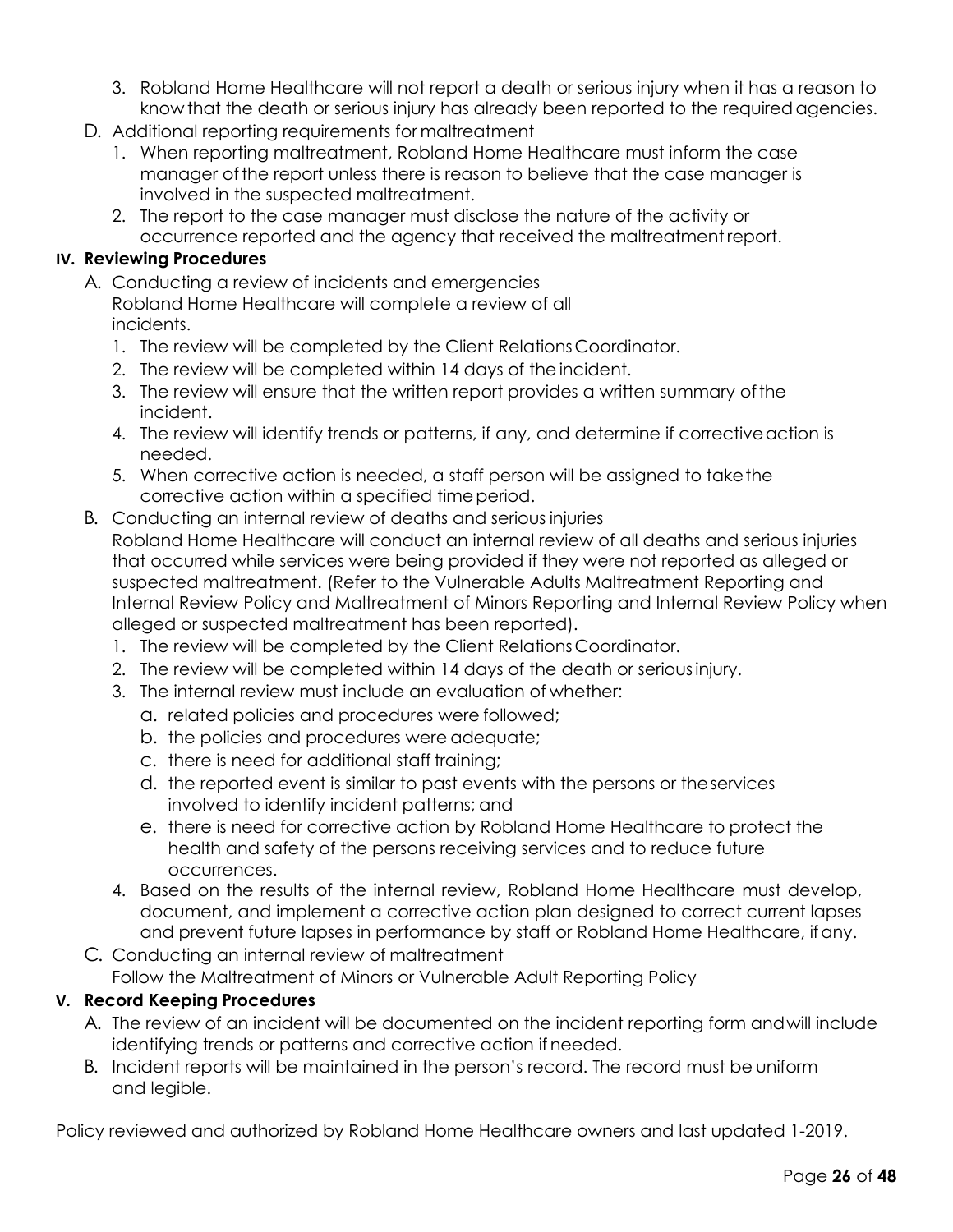# **Emergency Use of Manual Restraints Policy**

## **I. Policy**

It is the policy of Robland Home Healthcare to promote the rights of persons served by Robland Home Healthcare and to protect their health and safety during the emergency use of manual restraints. "Emergency use of manual restraint" means using a manual restraint when a person poses an imminent risk of physical harm to self or others and it is the least restrictive intervention that would achieve safety. Property damage, verbal aggression, or a person's refusal to receive or participate in treatment or programming on their own, do not constitute an emergency.

# **II. Positive support strategies and techniques** r**equired**

- A. The following positive support strategies and techniques must be used to attempt to de-escalate a person's behavior before it poses an imminent risk of physical harm to self or others:
	- 1. Follow individualized strategies in a person's Coordinated Service and Support Plan and Coordinated Service and Support Plan addendum;
	- 2. Shift the focus by verbally redirecting the person to adesired alternative activity;
	- 3. Model desired behavior;
	- 4. Reinforce appropriate behavior
	- 5. Offer choices, including activities that are relaxing and enjoyable to the person;
	- 6. Use positive verbal guidance and feedback;
	- 7. Actively listen to a person and validate their feelings;
	- 8. Create a calm environment by reducing sound, lights, and other factors that may agitate a person;
	- 9. Speak calmly with reassuring words, consider volume, tone, and non-verbal communication;
	- 10. Simplify a task or routine or discontinue until the person is calm and agrees to participate; or
	- 11. Respect the person's need for physical space and/or privacy.
- B. Robland Home Healthcare will develop a positive support transition plan on the forms and inmanner prescribed by the Commissioner and within the required timelines for each person served when required in order to:
	- 1. eliminate the use of prohibited procedures as identified in section III of thispolicy;
	- 2. avoid the emergency use of manual restraint as identified in section I of thispolicy;
	- 3. prevent the person from physically harming self or others; or
	- 4. phase out any existing plans for the emergency or programmatic use of restrictive interventions prohibited.

# **III. Permitted actions and procedures**

Use of the following instructional techniques and intervention procedures used on an intermittent or continuous basis are permitted by Robland Home Healthcare. When used on a continuous basis, it must be addressed in a person's Coordinated Service and Support Plan addendum.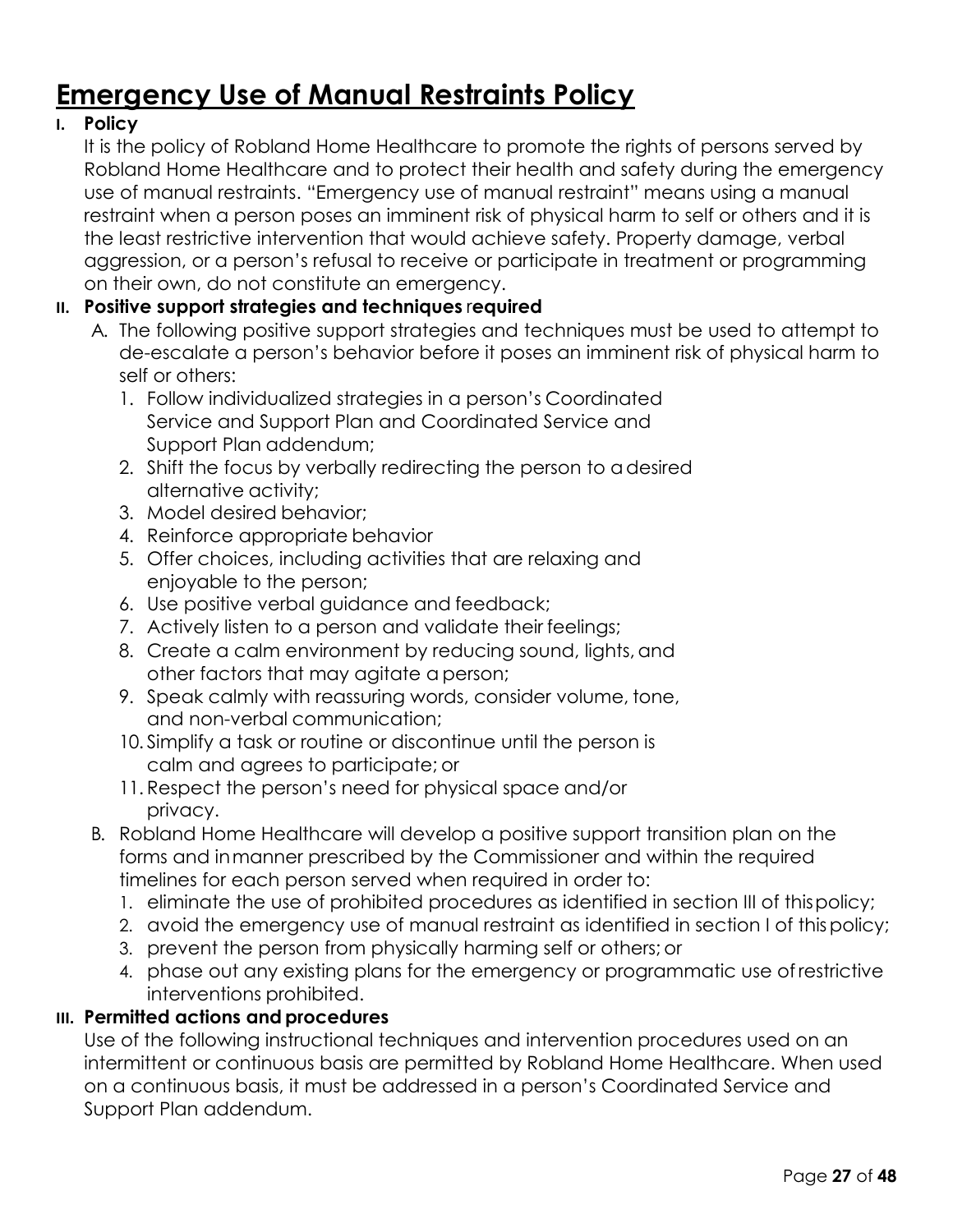- C. Physical contact or instructional techniques must use the least restrictive alternative possible to meet the needs of the person and may be used to:
	- 1. calm or comfort a person by holding that person with no resistance fromthat person;
	- 2. protect a person known to be at risk of injury due to frequent falls as a result ofa medical condition;
	- 3. facilitate the person's completion of a task or response when the person does not resist, or the person's resistance is minimal in intensity and duration; or
	- 4. block or redirect a person's limbs or body without holding the person or limiting the person's movement to interrupt the person's behavior that may result in injury to self or others, with less than 60 seconds of physical contact by staff;or
	- 5. to redirect a person's behavior when the behavior does not pose a serious threat to the person or others and the behavior is effectively redirected with less than 60 seconds of physical contact by staff.
- B. Restraint may be used as an intervention procedure to:
	- 1. allow a licensed health care professional to safely conduct a medicalexamination or to provide medical treatment ordered by a licensed health care professional to a person necessary to promote healing or recovery from an acute, meaning shortterm, medical condition; or
	- 2. assist in the safe evacuation or redirection of a person in the event ofan emergency and the person is at imminent risk of harm; or
	- 3. position a person with physical disabilities in a manner specified in the person's coordinated service and support plan addendum. Any use of manual restraint as allowed in this paragraph [Section B] must comply with the restrictions identified in [Section A].
- C. Use of adaptive aids or equipment, orthotic devices, or other medical equipment ordered by a licensed health professional to treat a diagnosed medical condition do not in and of themselves constitute the use of mechanical restraint.

## **IV. Prohibited Procedures**

Use of the following procedures as a substitute for adequate staffing, for a behavioral or therapeutic program to reduce or eliminate behavior, as punishment, or for staff convenience, is prohibited by Robland Home Healthcare:

- A. chemical restraint;
- B. mechanical restraint;
- C. manual restraint;
- D. time out:
- E. seclusion; or
- F. any aversive or deprivation procedure.

## **V. Manual Restraints Not Allowed in Emergencies**

- A. Robland Home Healthcare does not allow the emergency use of manual restraint. The following alternative measures must be used by staff to achieve safety when a person's conduct poses an imminent risk of physical harm to self or others and less restrictive strategies have not achieved safety:
	- 1. Continue to utilize the positive support strategies;
	- 2. Continue to follow individualized strategies in a person's Coordinated Service and Support Plan and Coordinated Service and Support Plan addendum;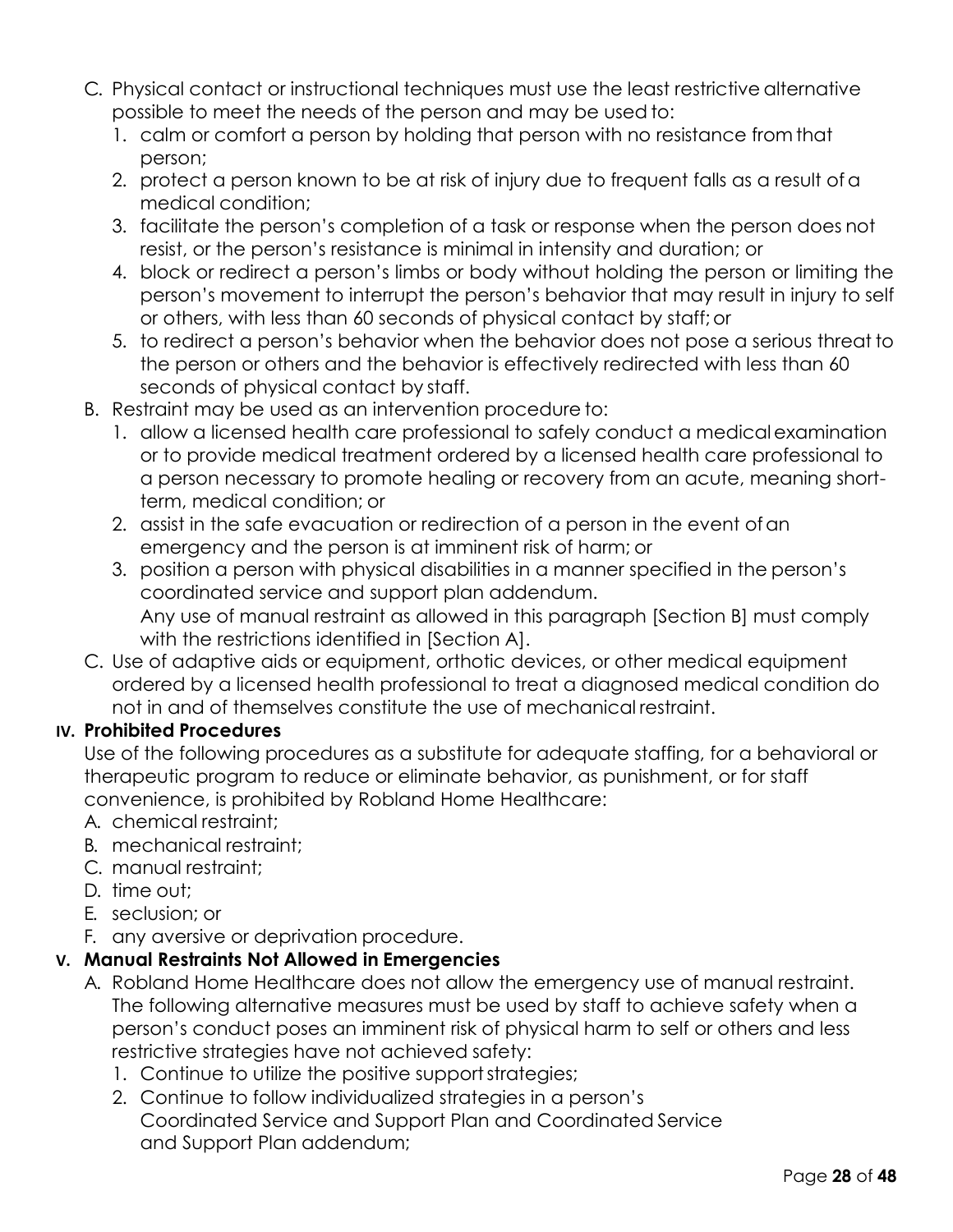- 3. Ask the person and/or others if they would like to move to another area where they may feel safer or calmer;
- 4. Remove objects from the person's immediate environment that they may use to harm self or others
- 5. Call 911 for law enforcement assistance if the alternative measures listed above are ineffective in order to achieve safety for the person and/or others. While waiting for law enforcement to arrive staff will continue to offer the alternative measures listed above if doing so does not pose a risk of harm to the person and/or others.
- 6. Refer to the attached list of alternative measures that includes a description of each of the alternative measures trained staff are allowed to use and instructions for the safe and correct implementation of those alternative measures.
- B. Robland Home Healthcare will not allow the use of an alternative safety procedure with a person when it has been determined by the person's physician or mental health provider to be medically or psychologically contraindicated for a person. Robland Home Healthcare will complete an assessment of whether the allowed procedures are contraindicated for each person receiving services as part of the required service planning required under the 245D Home and Community-based Services (HCBS) Standards (section [245D.07,](https://www.revisor.mn.gov/statutes/?id=245D.07) subdivision 2, for recipients of basic support services; or section [245D.071,](https://www.revisor.mn.gov/statutes/?id=245D.071) subdivision 3, for recipients of intensive support services).

#### **VI. Reporting Emergency Use of Manual Restraint**

As stated in section V, Robland Home Healthcare does not allow the emergency use of manual restraint. Any staff person who believes or knows that a manual restraint was implemented during an emergency basis they must immediately report the incident to the person listed below:

▪ Robland Home Healthcare has identified the Client Relations Coordinator as responsible for reporting the emergency use of manual restrain according to the standardsin section 245D.061 and part 9544.0110, when determined necessary.

Policy reviewed and authorized by Robland Home Healthcare owners and last updated 1- 2019.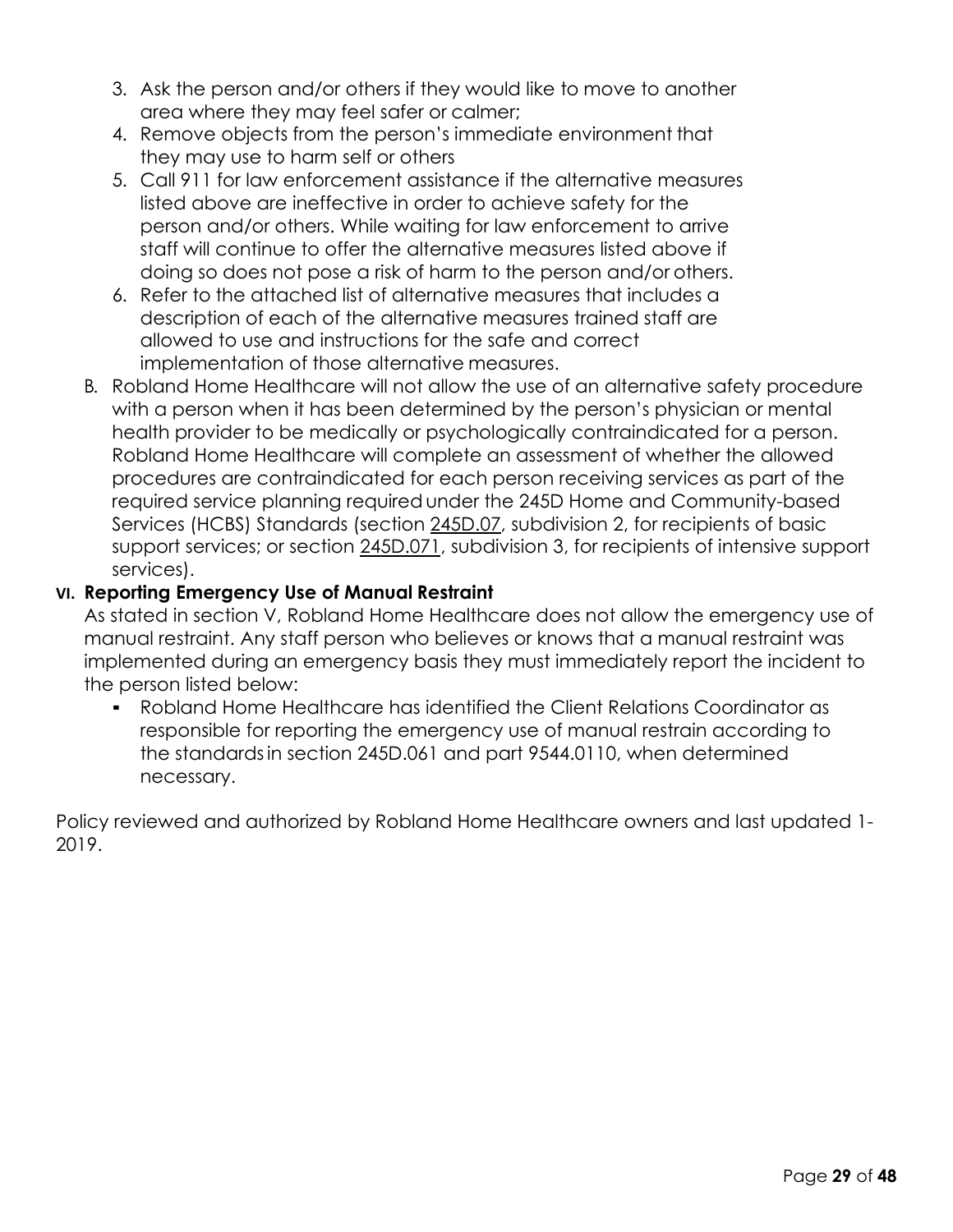# **Emergency Response, Reporting, and Review Policy**

## **I. Policy**

It is the policy of Robland Home Healthcare to effectively respond to, report, and review all emergencies to ensure the safety of persons receiving services and to promote the continuity of services until emergencies are resolved.

"Emergency" means any event that affects the ordinary daily operation of Robland Home Healthcare including, but not limited to:

- A. fires, severe weather, natural disasters, power failures, or other events that threatenthe immediate health and safety of a person receiving services; and
- B. that require calling 911, emergency evacuation, moving to an emergency shelter, or temporary closure or relocation of Robland Home Healthcare to another facility or service site for more than 24 hours.

#### **II. Response Procedures**

- A. Fires. Additional information on safety in fires is available online at: [http://www.ready.gov/fires.](http://www.ready.gov/fires) In the event of a fire emergency, staff will take the following actions:
	- 1. Evacuate all people in the immediate area to an area of safety, closing doors against smoke and heat. Test a closed door before opening by feeling near the top. If the door is hot, use an alternative exit. If a roomis smoke-filled, keep close to the floor to breathe more easily.
	- 2. When evacuating outside, the designated meeting place is the parking lot in front of the building.
	- 3. Remain calm and keep everyone together. Do not reenter until the fire department determines it is safe to do so.
	- 4. Call 911 for the fire department and provide them with relevant information. Provide emergency first aid as required until emergency personnel arrive.
- B. Severe weather and natural disasters. Additional information on safety in severe weather or natural disasters is available online at: [http://www.ready.gov/natural](http://www.ready.gov/natural-disasters)[disasters.](http://www.ready.gov/natural-disasters) In the event of a severe weather emergency, staff will take the following actions:
	- 1. Monitor weather conditions: Listen to local television or radio or a weather-radio for weather warnings and watches. Follow their directions on the need to change plans and activities, stay indoors, or seek shelter.
	- 2. WARNING: severe weather is either occurring or is imminent. A warning is the most significant and staff must take immediate action to protect people by seeking immediate shelter.
	- 3. WATCH: severe weather is possible as conditions are favorable for the weather event. Staff should plan and prepare for the possibility of the severe weather. Staff should help people change their plans for travel and outdoor activities.
	- 4. ADVISORY: weather conditions may cause inconvenience or difficulty when traveling or being outside. Staff should help people consider changing their plans for travel and outdoor activities or consider that additional time may be required to complete their plans.
	- 5. Account for the well-being of all people receiving services.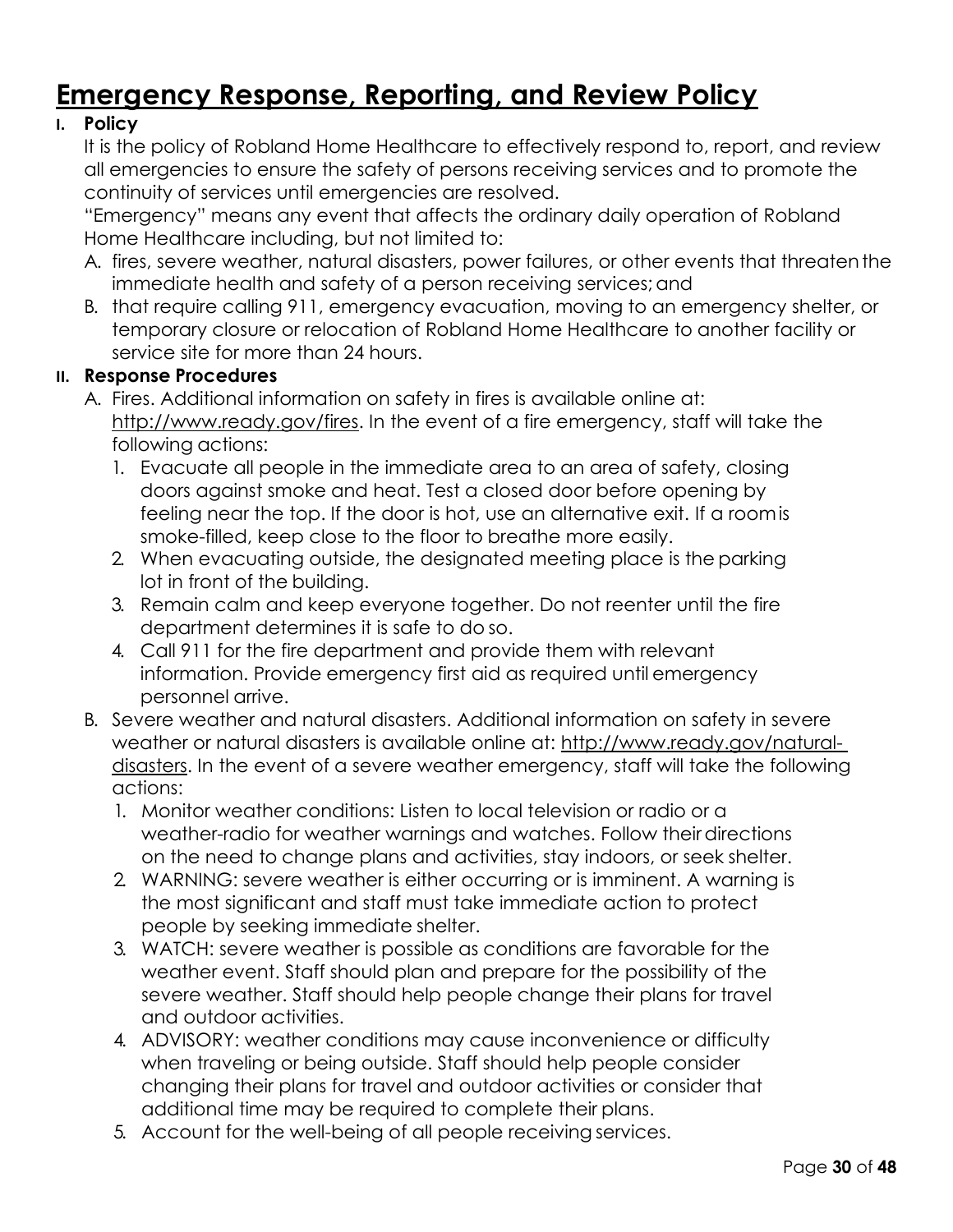- 6. Inform people why plans and activities are changing and what theyare doing to keep them safe.
- C. Power failures. Additional information on safety during power failures is available online at: [http://www.ready.gov/technological-accidental-hazards.](http://www.ready.gov/technological-accidental-hazards) In the event of a power failure emergency, staff will take the following actions:
	- 1. Report power failures to the local power provider.
	- 2. Use emergency supplies (flashlights, battery-operated radio).
	- 3. Account for the well-being of all people receiving services.
	- 4. Inform people why plans and activities are changing and what they are doing to keep them safe.
- D. Emergency shelter. Additional information on emergency shelter is available online at: [http://www.ready.gov/shelter .](http://www.ready.gov/shelter) Some emergencies will be best met by seeking safety in an emergency shelter. Depending on the emergency you may need to shelter in place or shelter outside the disaster area.
	- 1. Follow directions of local emergency personnel to locate the closest emergency shelter.
	- 2. If time allows, move to the emergency shelter with a 24-hour supply of medications and medical supplies, medical books/information, and emergency contact names and information.
	- 3. At the emergency shelter, notify personnel of any special needsrequired to use the emergency shelter.
	- 4. Remain calm and keep everyone informed of why events are occurring.
	- 5. Use of an emergency shelter may include severe weather, natural disasters, power failures, and other events that threaten the immediate health and safety of people receiving services.
- E. Emergency evacuation. Additional information on emergency evacuation is available online at: [http://www.ready.gov/evacuating-yourself-and-your-family.](http://www.ready.gov/evacuating-yourself-and-your-family)
- F. Some emergencies will be best met by leaving a Robland Home Healthcare site or the community and seeking safety in an emergency shelter. Often the emergency evacuation will be directed by police, fire, or other emergency personnel who will direct people where to seek safety.
	- 1. Account for the well-being of all people receiving services.
	- 2. Inform people why they are leaving Robland Home Healthcare and what is being done to keep them safe.
	- 3. Follow directions received from administrative staff, police, fire, andother emergency personnel.
	- 4. If time allows, evacuate with medication and medical supplies, medicaland Robland Home Healthcare books/information, clothing, grooming supplies, other necessary personal items, and emergency contact names andinformation.
	- 5. Emergency evacuation may include severe weather, natural disasters, power failures, and other events that threaten the immediate healthand safety of people receiving services.
- G. Temporary closure or relocation.

Some emergencies will be best met by temporarily closing or relocating a Robland Home Healthcare site for more than 24 hours. This decision will be directed by Robland Home Healthcare administrative staff.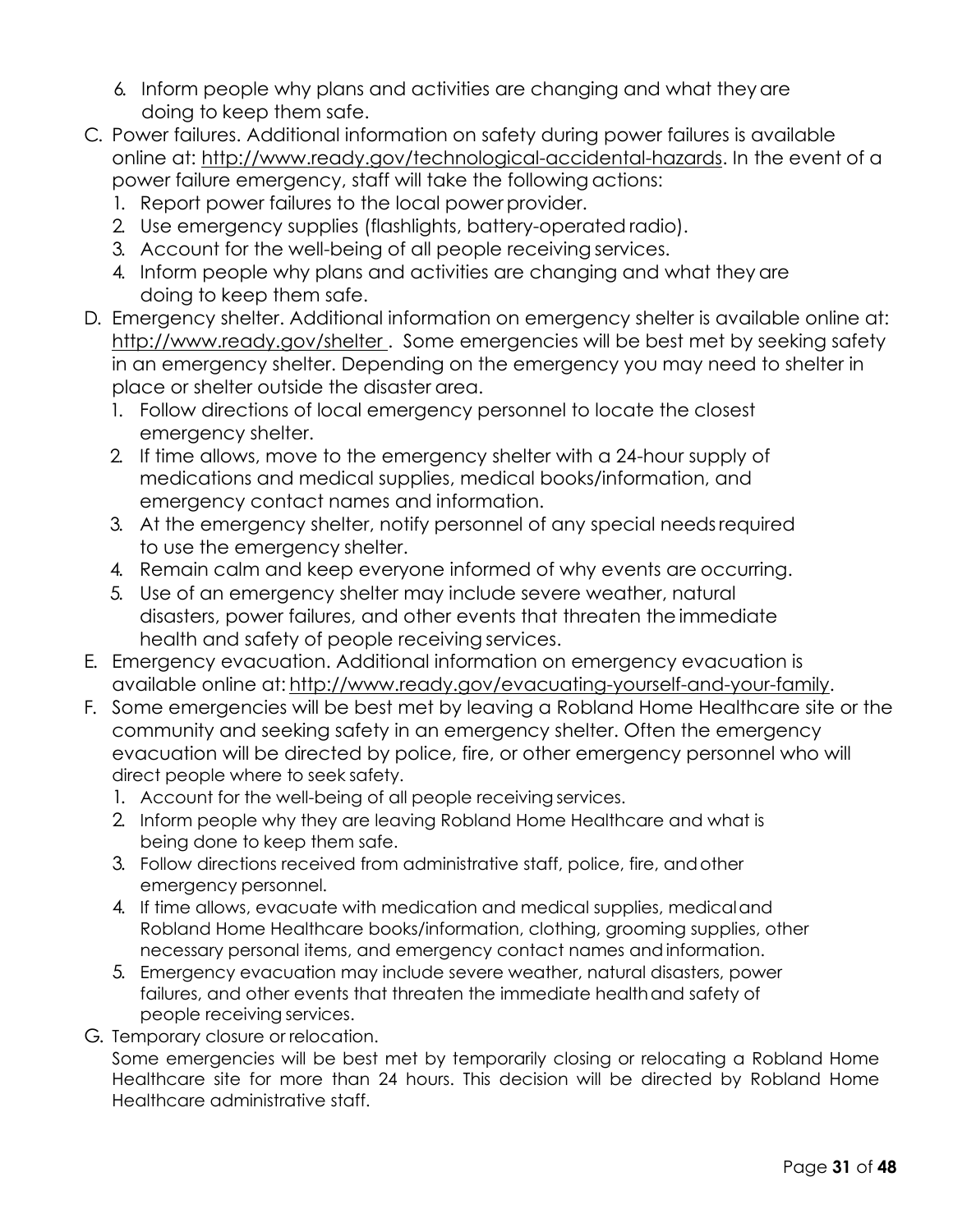- 1. Inform people why Robland Home Healthcare is closing and relocating to keep them safe. Formal notification to the person receiving services, legal representatives, and case managers will be completed by administrative staff.
- 2. Follow directions received from administrative staff, police, fire, andother emergency personnel.
- 3. If time allows, remove from Robland Home Healthcare medication and medicalsupplies, medical and Robland Home Healthcare books/information, clothing, grooming supplies, consumer funds, other necessary program and personal items, and emergency contact names and information.
- 4. Closure or relocation may include severe weather, natural disasters, power failures, and other events that threaten the immediate health and safety of people receiving services.

#### **III. Reporting Procedures**

Emergency reports will be completed using Robland Home Healthcare's emergency report and review form as soon as possible after the occurrence, but no later than 24 hours after the emergency occurred or Robland Home Healthcare became aware of the occurrence. The written report will include:

- A. The date, time, and location of the emergency;
- B. A description of the emergency;
- C. A description of the response to the emergency and whether a person's Coordinated Service and Support Plan addendum or Robland Home Healthcare policies and procedures were implemented as applicable;
- D. The name of the staff person or persons who responded to the emergency; and
- E. The results of the review of the emergency (see section IV).
- F. It is not necessary to identify all persons affected by or involved in the emergency unless the emergency resulted in an incident to a person or persons;

#### **IV. Review Procedures**

Robland Home Healthcare will complete a review of all emergencies.

A. The review will be completed using Robland Home Healthcare's attached emergency report and

review form by the Client Services Coordinator.

- B. The review will be completed within 30 days of the emergency.
- C. The review will ensure that the written report provides a written summary ofthe emergency.
- D. The review will identify trends or patterns, if any, and determine if corrective actionis needed.
- E. When corrective action is needed, a staff person will be assigned to takethe corrective action within a specified time period.

#### **V. Record Keeping Procedures**

- A. The review of an emergency will be documented on the emergency reporting form and will include identifying trends or patterns and corrective action if needed.
- B. Emergency reports will be maintained at the Robland Home Healthcare facility inBlaine.

Policy reviewed and authorized by Robland Home Healthcare owners a last update 1-2019. NOTE: Websites from the Federal Emergency Management Agency (FEMA) are included as a resource for additional information. Another useful website is the Minnesota Department of Public Safety, Homeland Security and Emergency Management Division [\(https://dps.mn.gov/divisions/hsem/planning-preparedness/Pages/default.aspx \)](https://dps.mn.gov/divisions/hsem/planning-preparedness/Pages/default.aspx).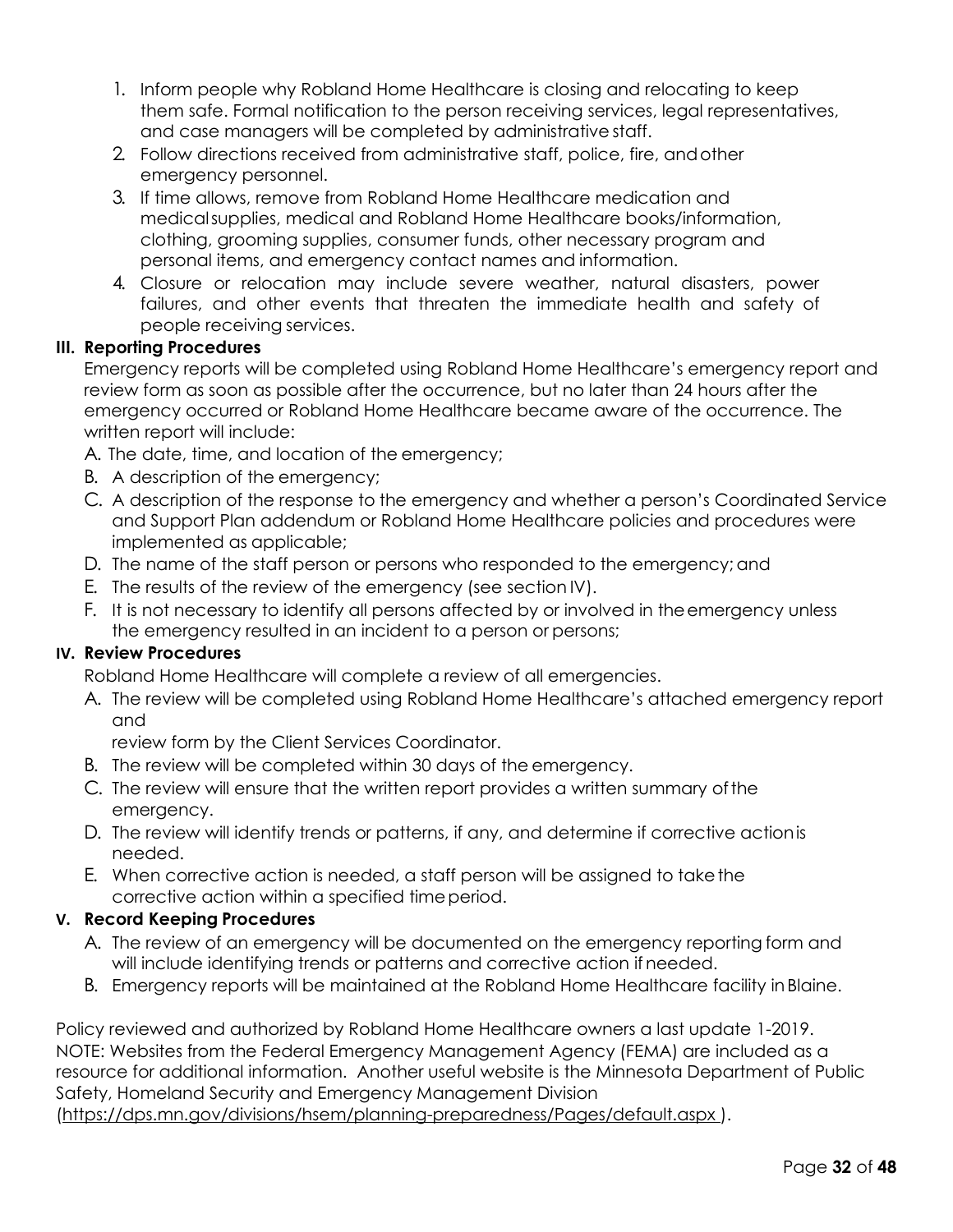# **Temporary Service Suspension Policy**

## **I. Policy**

It is the policy of Robland Home Healthcare to ensure our procedures for temporary service suspension promote continuity of care and service coordination for persons receiving services.

## **II. Procedures**

- A. Robland Home Healthcare will limit temporary service suspension to the followingsituations:
	- 1. The person's conduct poses an imminent risk of physical harm to self or othersand either:
		- a. positive support strategies have been implemented to resolve the issues leading to the temporary service suspension but have not been effective and additional positive support strategies would not achieve and maintain safety;or
		- b. less restrictive measures would not resolve the issues leading to the suspension; OR
	- 2. The person has emergent medical issues that exceed the license holder's abilityto meet the person's needs; OR
	- 3. Robland Home Healthcare has not been paid for services.
- B. Prior to giving notice of temporary service suspension, Robland Home Healthcare must document actions taken to minimize or eliminate the need for servicesuspension.
	- 1. Action taken by Robland Home Healthcare must include, at a minimum:
		- a. Consultation with the person's support team or expanded support team to identify and resolve issues leading to issuance of the notice; and
		- b. A request to the case manager for intervention services identified, including behavioral support services, in-home or out-of-home crisis respite services, specialist services, or other professional consultation or intervention servicesto support the person in the program.
	- 2. If, based on the best interests of the person, the circumstances at the time of the notice were such that Robland Home Healthcare was unable to consult with the person's team or request intervention services, Robland Home Healthcare must document the specific circumstances and the reason for being unable to do so.
- C. The notice of temporary service suspension must meet the followingrequirements:
	- 1. Robland Home Healthcare must notify the person or the person's legal representative and the case

manager in writing of the intended temporary service suspension.

- 2. Notice of temporary service suspension must be given on the first day of theservice suspension.
- 3. The written notice of service suspension must include the followingelements:
	- a. The reason for the action;
	- b. A summary of actions taken to minimize or eliminate the need fortemporary service suspension; and
	- c. Why these measures failed to prevent the suspension.
- 4. During the temporary suspension period Robland Home Healthcaremust:
	- a. Provide information requested by the person or case manager;
	- b. Work with the support team or expanded support team to develop reasonable alternatives to protect the person and others and to support continuity of care; and
	- c. Maintain information about the service suspension, including the writtennotice of temporary service suspension in the person's record.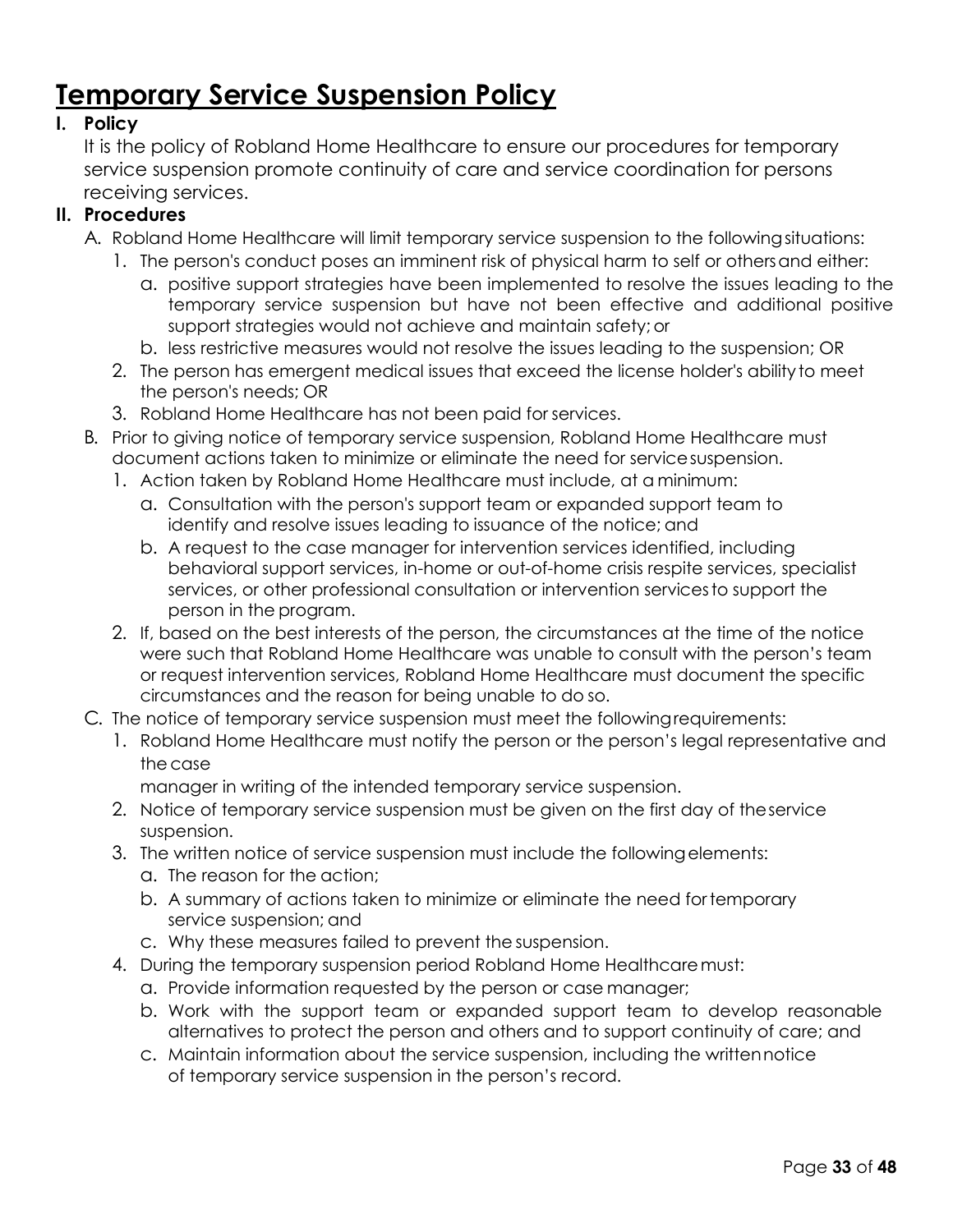- D. A person has the right to return to receiving services during or following aservice suspension with the following conditions:
	- 1. Based on a review by the person's support team or expanded support team, the person no longer poses an imminent risk of physical harm to self or others, the person has a right to return to receiving services.
	- 2. If, at the time of the service suspension or at any time during the suspension, the person is receiving treatment related to the conduct that resulted in the service suspension, the support team or expanded support team must consider the recommendation of the licensed health professional, mental health professional, or other licensed professional involved in the person's care or treatment when determining whether the person no longer poses an imminent risk of physical harm to self or others and can return to the program.
	- 3. If the support team or expanded support team makes a determination that is contrary to the recommendation of a licensed professional treating the person, Robland Home Healthcare must document the specific reasons why a contrary decision was made.

Policy reviewed and authorized by Robland Home Healthcare owners and last updated 1- 2019.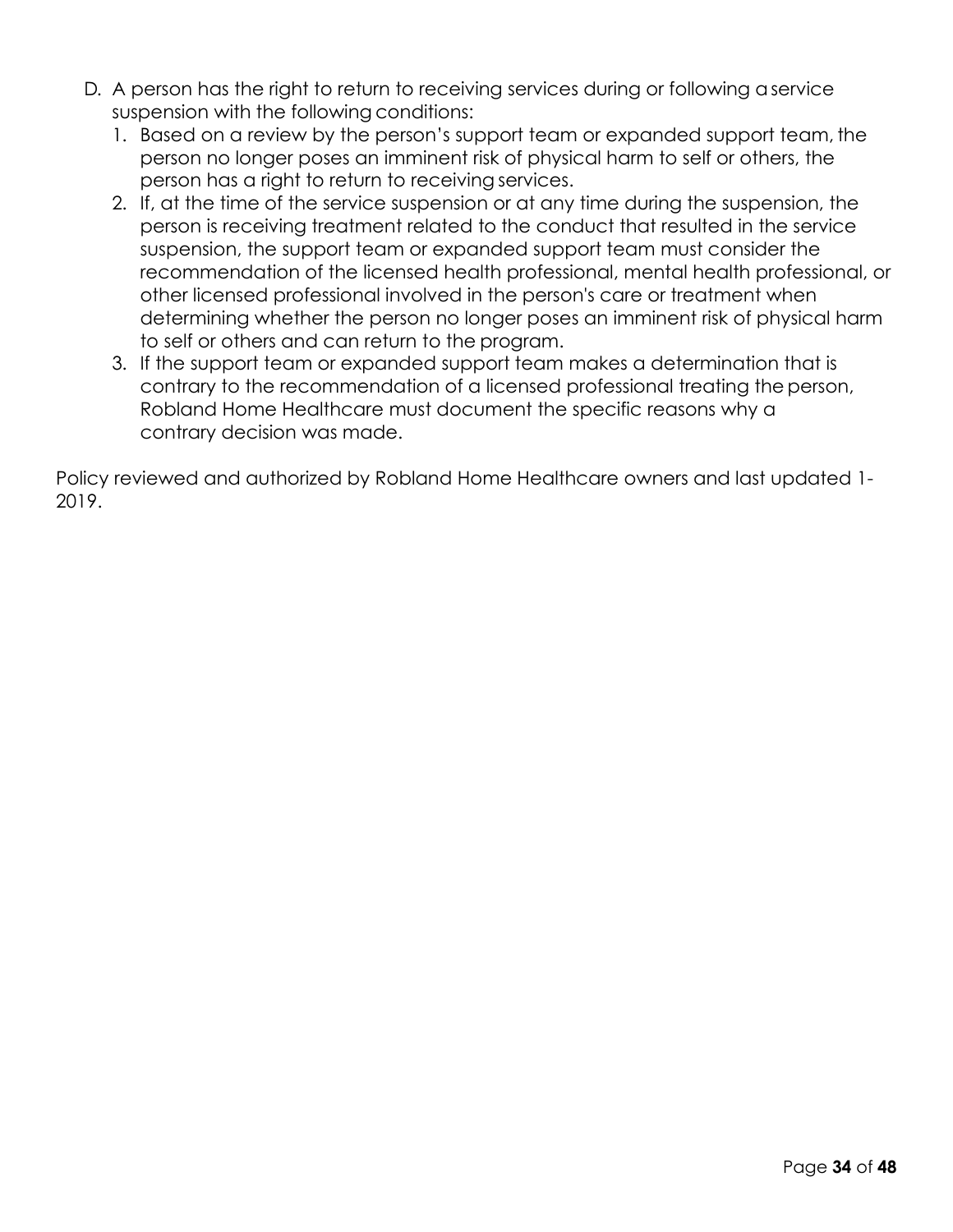# **Service Termination Policy**

## **I. Policy**

It is the policy of Robland Home Healthcare to ensure our procedures for service termination promote continuity of care and service coordination for persons receiving services.

## **II. Procedures**

- A. Robland Home Healthcare must permit each person to remain with Robland Home Healthcare and must not terminate services unless:
	- 1. The termination is necessary for the person's welfare and the person's needs cannot be met through Robland Home Healthcare;
	- 2. The safety of the person or others in the program is endangered and positive support strategies were attempted and have not achieved and effectively maintained safety for the person or others;
	- 3. The health of the person or others in the program would otherwise beendangered;
	- 4. Robland Home Healthcare has not been paid for services;
	- 5. Robland Home Healthcare ceases to operate; or
	- 6. The person has been terminated by the lead agency from waivereligibility.
- B. Prior to giving notice of service termination Robland Home Healthcare must document the actions taken to minimize or eliminate the need for termination.
	- 1. Action taken by the license holder must include, at a minimum:
		- a. Consultation with the person's support team or expanded support team to identify and resolve issues leading to the issuance of the notice; and
		- b. A request to the case manager for intervention services, including behavioral support services, in-home or out-of-home crisis respite services, specialist services, or other professional consultation or intervention services to support the person in the program.

The request for intervention services will not be made for service termination notices issued because Robland Home Healthcare has not been paid for services.

- 2. If, based on the best interests of the person, the circumstances at the time of the notice were such that Robland Home Healthcare was unable to consult with the person's team or request interventions services, the program must document the specific circumstances and the reason for being unable to do so.
- C. The notice of service termination must meet the followingrequirements:
	- 1. Robland Home Healthcare must notify the person or the person's legal representative and the case manager in writing of the intended service termination.
	- 2. The written notice of a proposed service termination must include all ofthe following elements:
		- a. The reason for the action;
		- b. A summary of actions taken to minimize or eliminate the need for service termination or temporary service suspension, and why these measures failed to prevent the termination or suspension. A summary of actions is not required when service termination is a result of the when Robland Home Healthcare is ceasingoperation;
		- c. The person's right to appeal the termination of services underMinnesota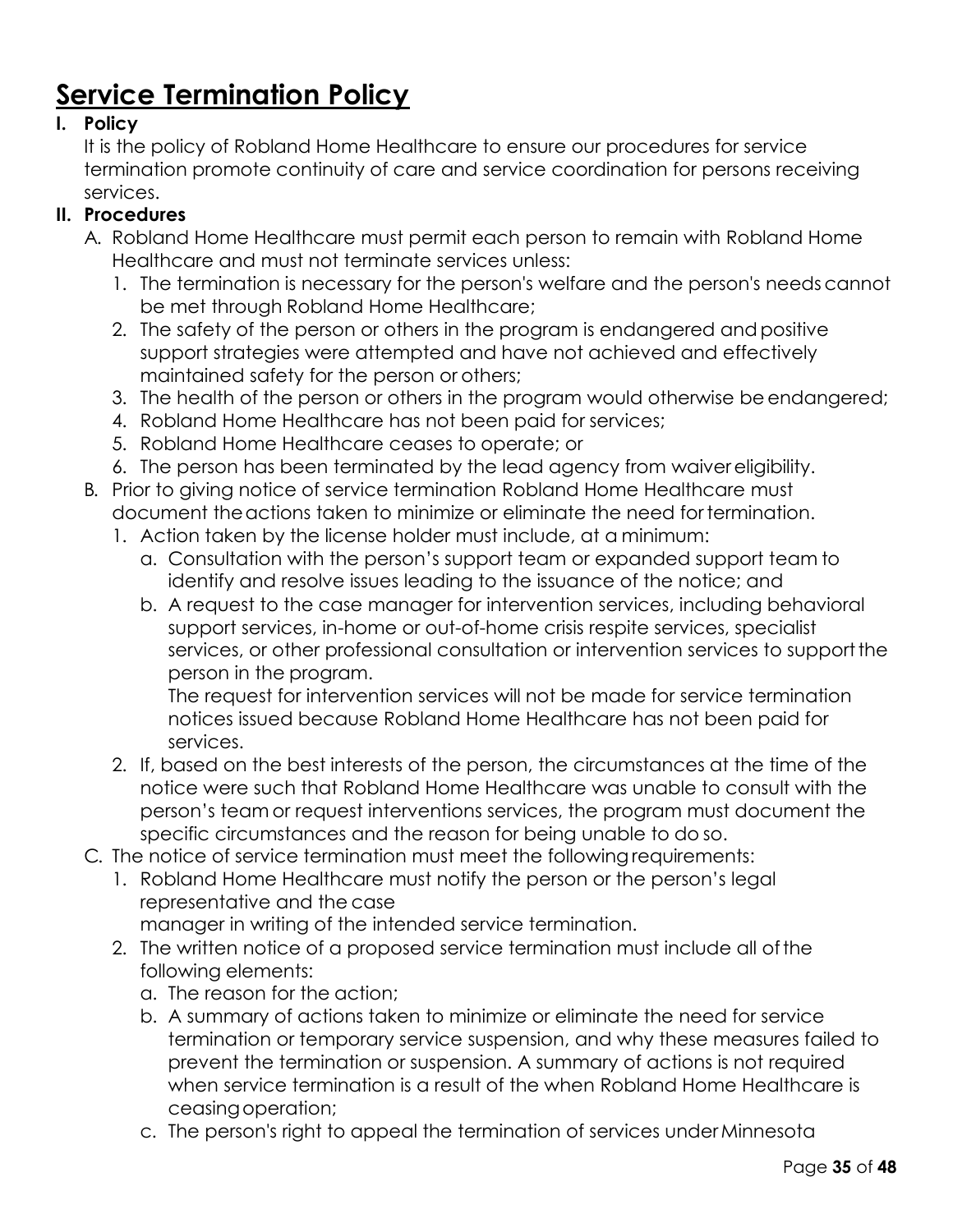Statutes, section 256.045, subdivision 3, paragraph (a); and

- d. The person's right to seek a temporary order staying the termination of services according to the procedures in section 256.045, subdivision 4a or 6, paragraph (c).
- 3. The written notice of a proposed service termination, including thosesituations which began with a temporary service suspension, must be given before the proposed effective date of service termination.
	- a. For those persons receiving intensive supports and services, the notice mustbe provided at least 60 days before the proposed effective date of service termination.
	- b. For those persons receiving other services, the notice must be provided at least 30 days before the proposed effective date of service termination.
- 4. This notice may be given in conjunction with a notice of temporary service suspension.
- D. During the service termination notice period, Robland Home Healthcaremust:
	- 1. Work with the support team or expanded support team to develop reasonable alternatives to protect the person and others and to support continuity ofcare;
	- 2. Provide information requested by the person or case manager; and
	- 3. Maintain information about the service termination, including the written noticeof intended service termination, in the person's record.

Policy reviewed and authorized by Robland Home Healthcare owners and last updated 1- 2019.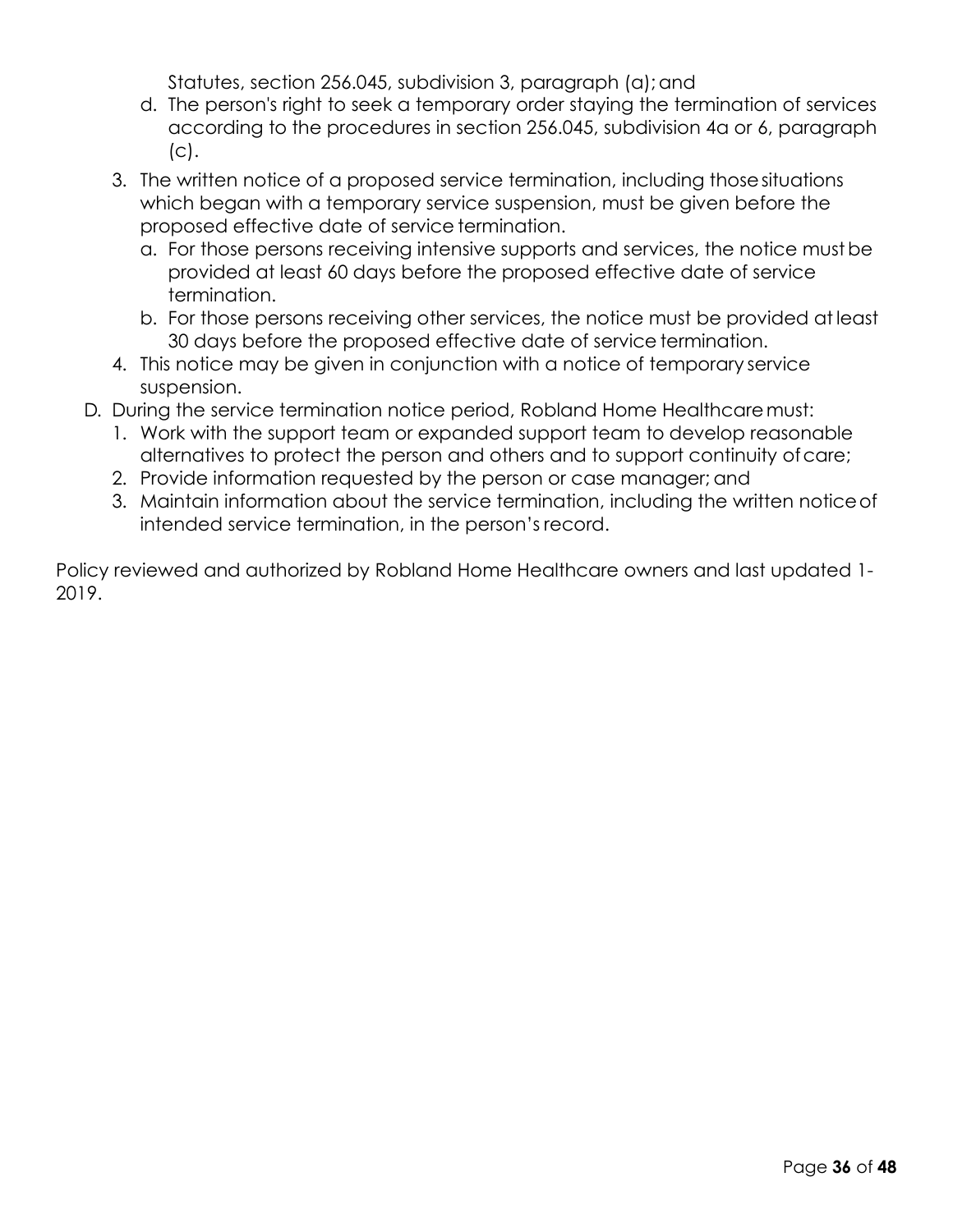# **Safe Medication Assistance and Administration Policy**

## **I. Policy**

- A. It is the policy of Robland Home Healthcare not to provide medication setup, assistance, or administration unless explicitly authorized. When authorized, Robland Home Healthcare willprovide safe medication setup, assistance, and administration:
	- 1. when assigned responsibility to do so in the person's Coordinated Service and Support Plan (CSSP) or the CSSP addendum;
	- 2. using procedures established in consultation with a registered nurse, nurse practitioner, physician's assistant or medical doctor; and
	- 3. by staff who have successfully completed medication administration training before actually providing medication setup, assistance andadministration.
- B. For the purposes of this policy, medication assistance and administration include, but is not limited to:
	- 1. Providing medication-related services for a person;
	- 2. Medication setup;
	- 3. Medication administration;
	- 4. Medication storage and security;
	- 5. Medication documentation and charting;
	- 6. Verification of monitoring of effectiveness of systems to ensure safemedication handling and administration;
	- 7. Coordination of medication refills;
	- 8. Handling changes to prescriptions and implementation of those changes;
	- 9. Communicating with the pharmacy; or
	- 10. Coordination and communication with the prescriber.

# **II. Definitions**

For the purposes of this policy the following terms have the meaning given in section [245D.02 o](https://www.revisor.mn.gov/statutes/?id=245D.02)f the 245D Home and Community-based Services Standards:

- A. "Medication" means a prescription drug or over-the-counter drug and includes dietary supplements.
- B. "Medication administration" means following the procedures in section III. of this policy to ensure that a person takes his or her medications and treatments as prescribed
- C. "Medication assistance" means medication assistance is provided in a manner that enables the person to self-administer medication or treatment when the person is capable of directing the person's own care, or when the person's legal representative is present and able to direct care for the person.
- D. "Medication setup" means arranging medications according to the instructions provided by the pharmacy, prescriber or licensed nurse, for lateradministration.
- E. "Over-the-counter drug" means a drug that is not required by federal law to bear the statement "Caution: Federal law prohibits dispensing without prescription."
- F. "Prescriber" means a person who is authorized under section [148.235;](https://www.revisor.mn.gov/statutes/?id=148.235) [151.01,](https://www.revisor.mn.gov/statutes/?id=151.01) subdivision 23; or [151.37 t](https://www.revisor.mn.gov/statutes/?id=151.37)o prescribe drugs.
- G. "Prescriber's order and written instructions" means the current prescription order or written instructions from the prescriber. Either the prescription label or the prescriber's written or electronically recorded order for the prescription is sufficient to constitute written instructions from the prescriber.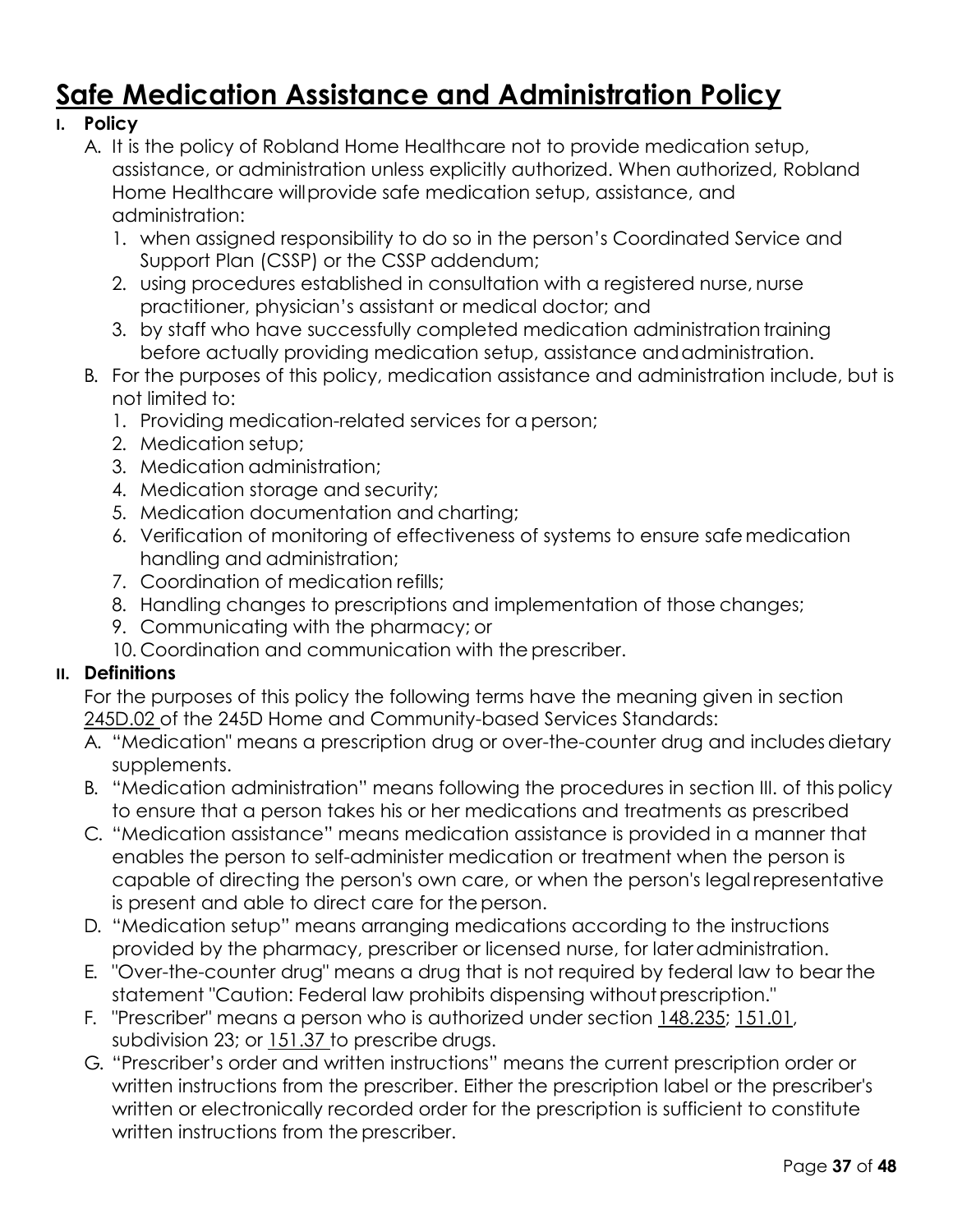- H. "Prescription drug" has the meaning given in section [151.01,](https://www.revisor.mn.gov/statutes/?id=151.01) subdivision 16.
- I. "Psychotropic medication" means any medication prescribed to treat the symptoms of mental illness that affect thought processes, mood, sleep, or behavior. The major classes of psychotropic medication are antipsychotic (neuroleptic), antidepressant, antianxiety, mood stabilizers, anticonvulsants, and stimulants and nonstimulants for the treatment of attention deficit/hyperactivity disorder. Other miscellaneous medications are considered to be a psychotropic medication when they are specifically prescribed to treat a mental illness or to control or alterbehavior.

#### **III. Procedures**

A. Medication setup

When Robland Home Healthcare is responsible for medication setup staff must document the

following in the person's medication administration record:

- 1. Dates of set-up;
- 2. Name of medication;
- 3. Quantity of dose;
- 4. Times to be administered; and
- 5. Route of administration at time of set-up.
- 6. When the person receiving services will be away from home, the staff must document to whom the medications were given.

## B. Medication assistance

When Robland Home Healthcare is responsible for medication assistance staff may:

- 1. Bring to the person and open a container of previously set upmedications;
- 2. Empty the container into the person's hand;
- 3. Open and give the medications in the original container to the person;
- 4. Bring to the person liquids or food to accompany the medication; and
- 5. Provide reminders, in person, remotely, or through programming devices such as telephones, alarms, or medication boxes, to take regularly scheduled medication or perform regularly scheduled treatments and exercises.
- 6. Provide medication assistance in a manner that enables a person to self-administer medications or treatments when the person is capable of directing the person's own care, or when the person's legal representative is present and able to direct the care for the person.
- C. Medication administration
	- 1. Information on the current prescription label or the prescriber's current written or electronically recorded order or prescription that includes the person's name, description of the medication or treatment to be provided, and the frequency and other information needed to safely and correctly administer the medication or treatment to ensure effectiveness;
	- 2. Information on any risks or other side effects that are reasonable to expect, and any contraindications to its use. This information must be readily available to all staff administering the medication;
	- 3. The possible consequences if the medication or treatment is not taken or administered as directed;
	- 4. Instruction on when and to whom to report the following:
		- a. if a dose of medication is not administered or treatment is not performedas prescribed, whether by error by the staff or the person or by refusal by the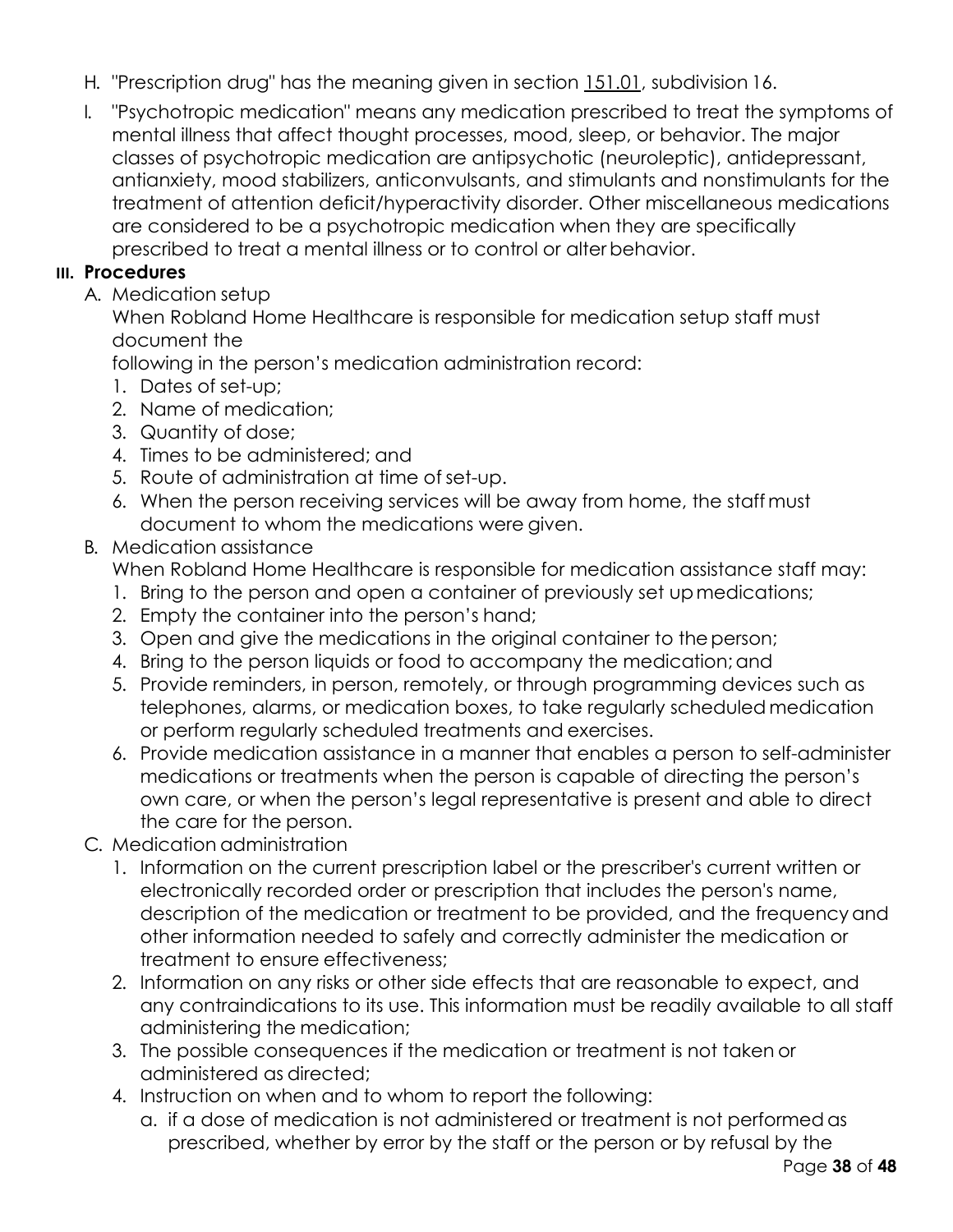person; and

- b. the occurrence of possible adverse reactions to the medication or treatment.
- 5. Staff must complete the following when responsible for medication administration:
	- a. Check the person's medication administration record (MAR);
	- b. Prepare the medications as necessary;
	- c. Administer the medication or treatment the person according to the prescriber's order;
	- d. Document in the MAR:
		- i. the administration of the medication or treatment or the reason for not administering the medication or treatment;
		- ii. notation of any occurrence of a dose of medication not beingadministered or treatment not performed as prescribed, whether by error by the staff or the person or by refusal by the person, or of adverse reactions, and when and to whom the report was made; and
		- iii. notation of when a medication or treatment is started, administered, changed, or discontinued;
	- e. Report any concerns about the medication or treatment, including sideeffects, effectiveness, or a pattern of the person refusing to take the medication or treatment as prescribed, to the prescriber or a nurse; and
	- f. Adverse reactions must be immediately reported to the prescriber or a nurse.

# D. Injectable medications

Robland Home Healthcare may administer injectable medications according to a prescriber's order

and written instructions when one of the following conditions has been met:

- 1. Robland Home Healthcare's registered nurse or licensed practical nurse will administer injections;
- 2. Robland Home Healthcare's supervising registered nurse with a physician's order delegates the

administration of injections to staff and has provided the necessary training; or

3. There is an agreement signed by Robland Home Healthcare, the prescriber and the person orthe person's legal representative identifying which injectable medication may be given, when, and how and that the prescriber must retain responsibility for Robland Home Healthcare administering the injection. A copy of the agreement must be maintained in the person's record.

Only licensed health professionals are allowed to administer psychotropic medications by injection.

- E. Psychotropic medication use, and monitoring
	- 1. When Robland Home Healthcare is responsible for administration of a psychotropic medication, Robland Home Healthcare must develop, implement, and maintain the following documentation in the person's CSSP addendum according to the requirements in sections 245D.07 and 245D.071:
		- a. A description of the target symptoms the prescribed psychotropic medication is to alleviate. Robland Home Healthcare must consult with the expanded support team to identify target symptoms. "Target symptom" refers to any perceptible diagnostic criteria for a person's diagnosed mental disorder, as defined by the Diagnostic and Statistical Manual of Mental Disorders Fourth Edition Text Revision (DSM-IV-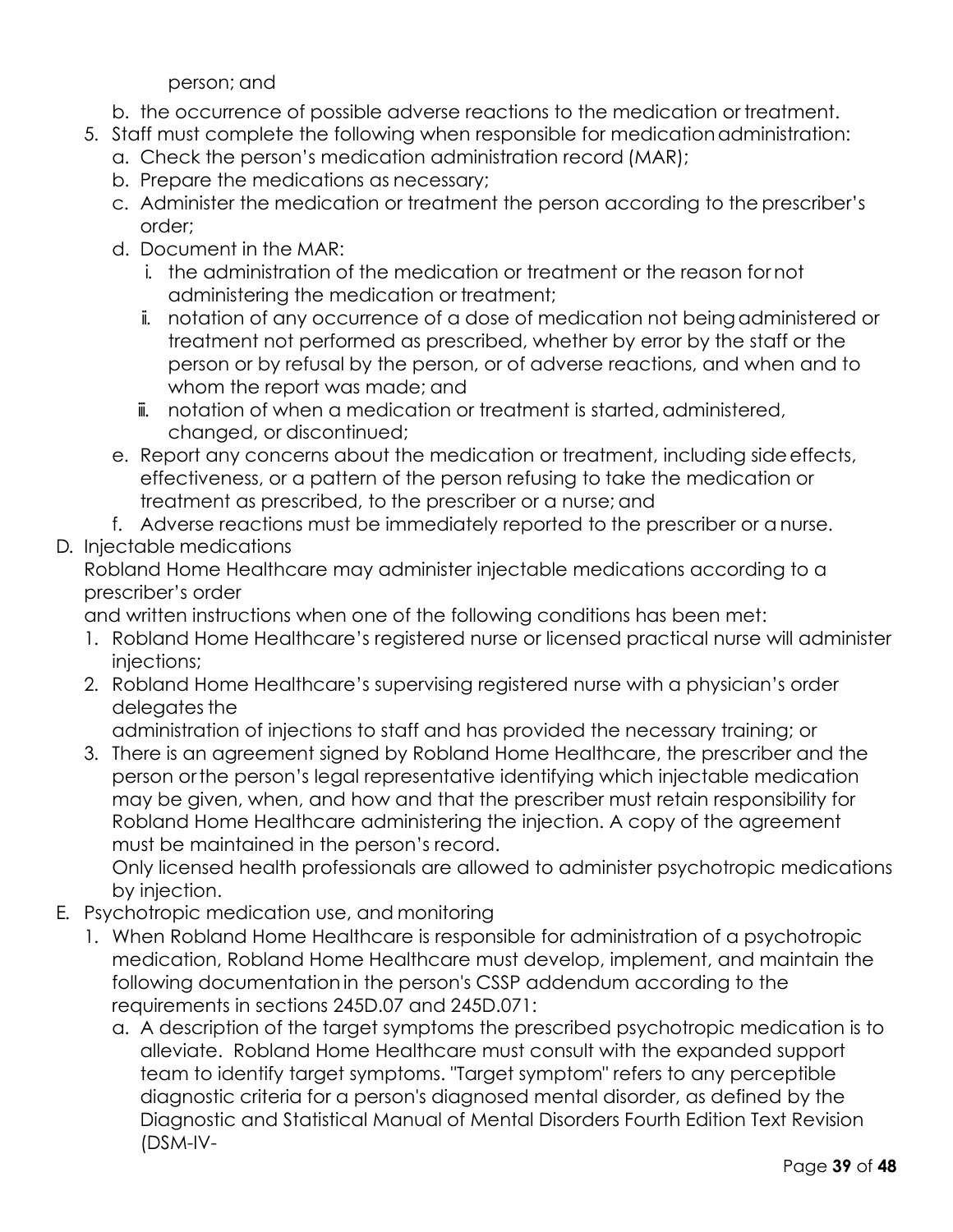TR) or successive editions, that has been identified for alleviation; and

- b. The documentation methods Robland Home Healthcare will use to monitor and measure changes in target symptoms that are to be alleviated by the psychotropic medications if required by the prescriber.
- 2. Robland Home Healthcare must collect and report on medication and symptomrelated dataas instructed by the prescriber.
- 3. Robland Home Healthcare must provide the monitoring data to the expanded support team for review every three months, or as otherwise requested by the person or the person's legal representative.
- F. Written authorization

Written authorization is required for medication administration or medication assistance, including psychotropic medications or injectable medications.

- 1. Robland Home Healthcare must obtain written authorization from the person or the person's legal representative before providing assistance with or administration of medicationsor treatments, including psychotropic medications and injectable medications.
- 2. If the person or the person's legal representation refuses to authorize Robland Home Healthcare to

administer medication, the staff must not administer the medication.

- 3. Robland Home Healthcare must report the refusal to authorize medication administration tothe prescriber as expediently as possible.
- G. Refusal to authorize psychotropic medication
	- 1. If the person receiving services or their legal representative refuses to authorize the administration of a psychotropic medication, Robland Home Healthcare must not administer the medication and report the refusal to authorize to the prescriber in 24 hours.
	- 2. After reporting the refusal to authorize to the prescriber in 24 hours, Robland Home Healthcaremust follow and document all directives or orders given by the prescriber.
	- 3. A court order must be obtained to override a refusal for psychotropic medication administration.
	- 4. A refusal to authorize administration of a specific psychotropic medication is not grounds for service termination and does not constitute an emergency. A decision to terminate services must comply with Robland Home Healthcare's service suspension and termination policy.
- H. Reviewing and reporting medication and treatment issues
	- 1. When assigned responsibility for medication administration, including psychotropic medications and injectable medications, Robland Home Healthcare must ensure that the information maintained in the medication administration record is current and is regularly reviewed to identify medication administration errors.
	- 2. At a minimum, the review must be conducted every three months or more frequently as directed in the CSSP or CSSP addendum or as requested by the person or the person's legal representative.
	- 3. Based on the review, Robland Home Healthcare must develop and implement a plan tocorrect patterns of medication administration errors when identified.
	- 4. When assigned responsibility for medication assistance or medication administration, Robland Home Healthcare must report the following to the person's legal representative and case manager as they occur or as otherwise directed in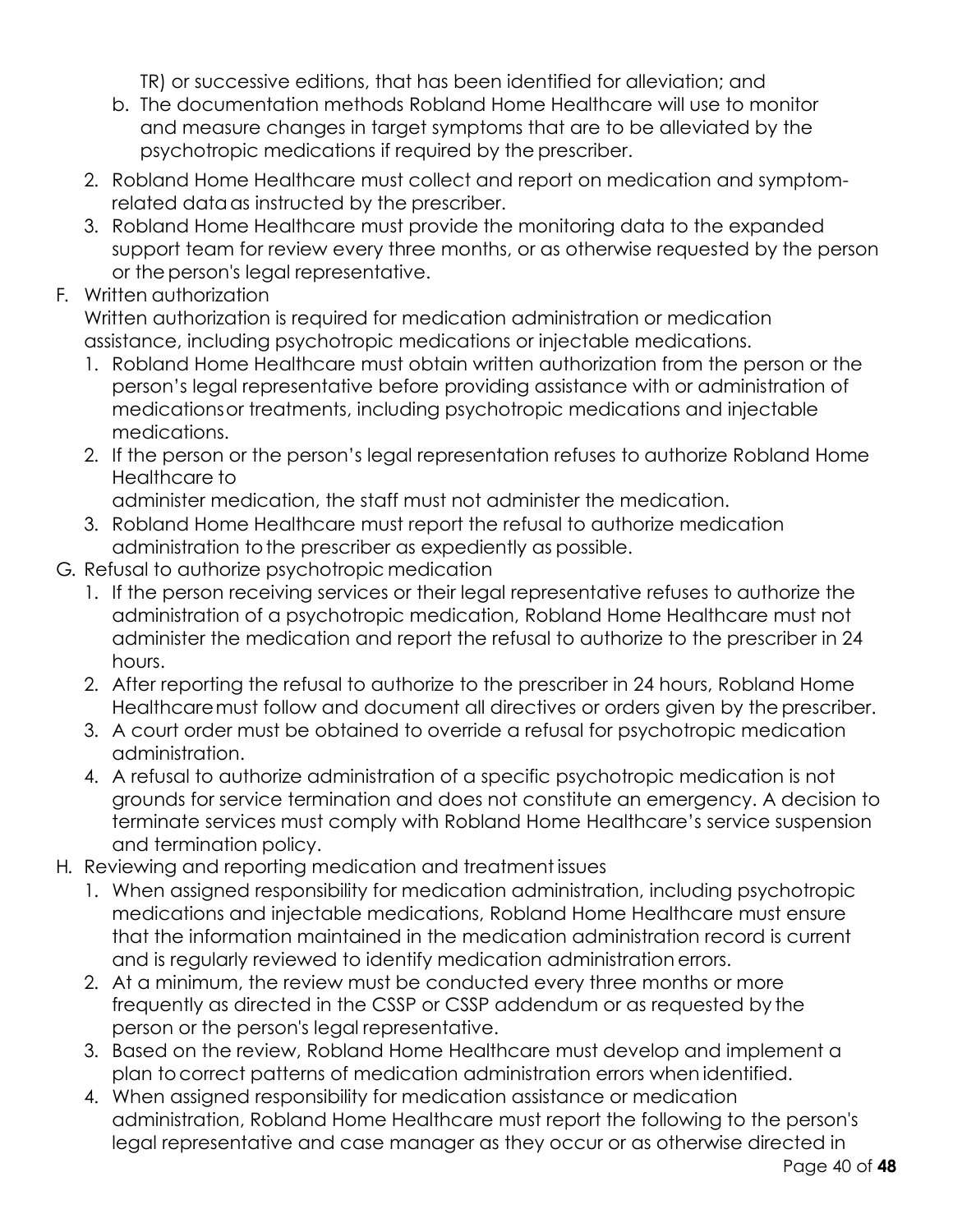the CSSP or CSSP addendum:

- a. any reports made to the person's physician or prescriber required sectionIII.D.2. of this policy;
- b. a person's refusal or failure to take or receive medication or treatment as prescribed; or
- c. concerns about a person's self-administration of medication or treatment.
- I. Staff Training
	- 1. Unlicensed staff may administer medications only after successful completion of a medication administration training using a training curriculum developed by a registered nurse, clinical nurse specialist in psychiatric and mental health nursing, certified nurse practitioner, physician's assistant, or physician. The training curriculum must incorporate an observed skill assessment conducted by the trainer to ensure staff demonstrate the ability to safely and correctly follow medication procedures
	- 2. Staff must review and receive instruction on individual medication administration procedures established for each person when assigned responsibility for medication administration.
	- 3. Staff may administer injectable medications only when the necessary traininghas been provided by a registered nurse.
	- 4. Medication administration must be taught by a registered nurse, clinical nurse specialist, certified nurse practitioner, physician's assistant, or physician if, at the time of service initiation or any time thereafter, the person has or develops a health care condition that affects the service options available to the person becausethe condition requires:
		- a. specialized or intensive medical or nursing supervision; and
		- b. nonmedical service providers to adapt their services to accommodatethe health and safety needs of the person.
- J. Storage and disposal of medication

Schedule II controlled substances in the facility that are named in section 152.02, subdivision3, must be stored in a locked storage area permitting access only by persons and staff authorized to administer the medication. Medications must be disposed of according to the Environmental Protection Agency recommendations.

Policy reviewed and authorized by Robland Home Healthcare owners in consultation with Nancy Florence, RN and last updated 3-2019.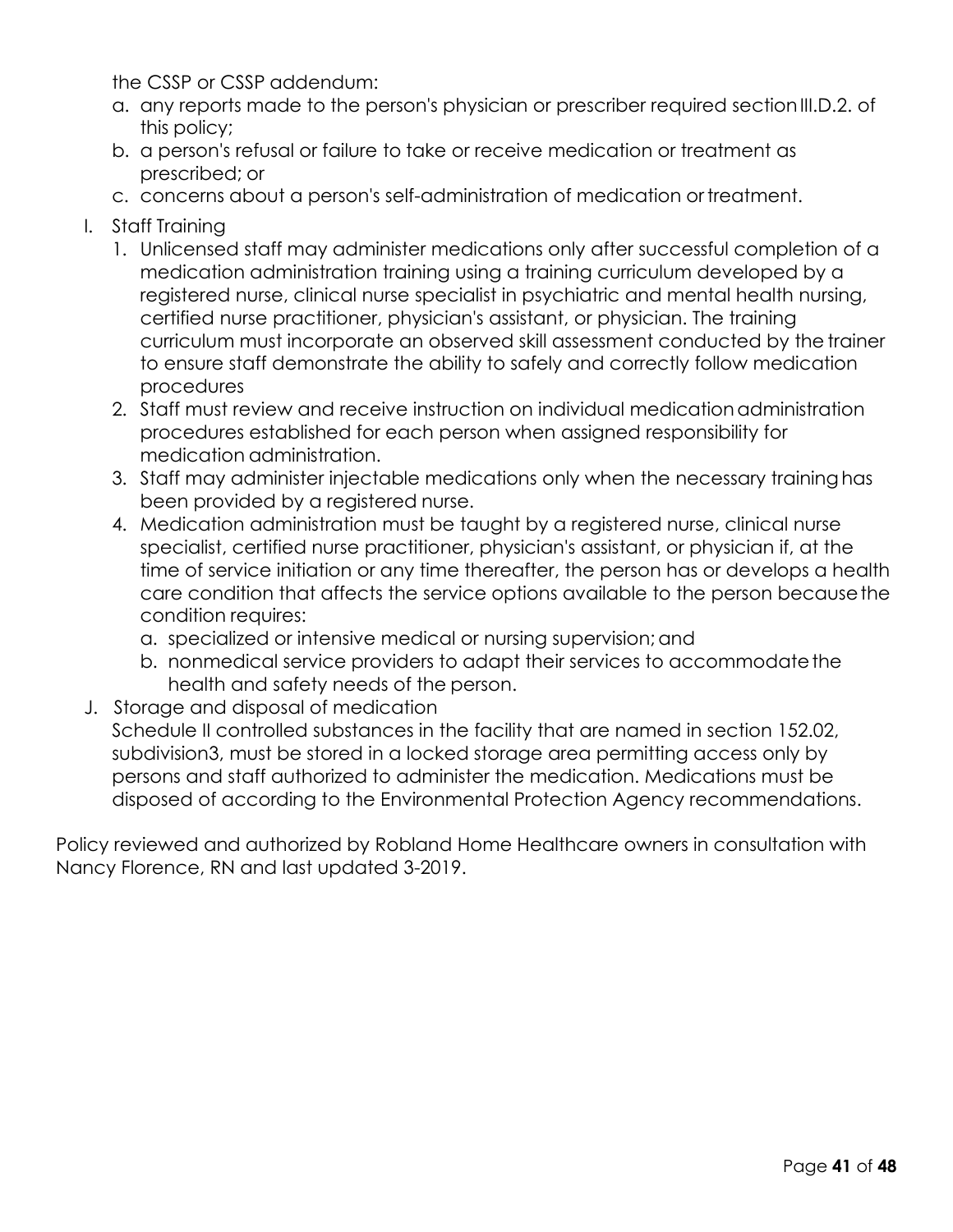# **Person-Centered Planning and Service Delivery Requirements**

Every home and community-based services program licensed under chapter 245D is required to provide services in response to each person's identified needs, interests, preferences, and desired outcomes as specified in the Coordinated Service and Support Plan and the Coordinated Service and Support Plan Addendum, and in compliance with the requirements of the 245D Home and Community-Based Services (HCBS) Standards.

As required in section 245D.07, subdivision 1a of the 245D HCBS Standards, 245D licensed programs must provide services in a manner that supports each person's preferences, daily needs, and activities and accomplishment of the person's personal goals and service outcomes, consistent with the principles of:

A. Person-centered service planning and delivery that:

- 3. Identifies and supports what is important to the person as well as what is important for the person, including preferences for when, how, and by whom direct support service is provided;
- 4. Uses that information to identify outcomes the person desires; and
- 5. Respects each person's history, dignity, and cultural background.
- B. Self-determination that supports and provides:
	- 3. Opportunities for the development and exercise of functional and age-appropriate skills, decision making and choice, personal advocacy, and communication; and
	- 4. The affirmation and protection of each person's civil and legal rights; and
- C. Providing the most integrated setting and inclusive service delivery thatsupports, promotes, and allows:
	- 3. Inclusion and participation in the person's community as desired by the person in a manner that enables the person to interact with nondisabled persons to the fullest extent possible and supports the person in developing and maintaining a role as a valued community member;
	- 4. Opportunities for self-sufficiency as well as developing and maintainingsocial relationships and natural supports; and
	- 5. A balance between risk and opportunity, meaning the least restrictive supportsor interventions necessary are provided in the most integrated settings in the most inclusive manner possible to support the person to engage in activities of the person's own choosing that may otherwise present a risk to the person's health, safety, or rights.

The following questions can be used by persons receiving services licensed under chapter 245D to help identify how they want services provided to them. It is recommended that the support team or extended support team discuss these questions together when completing service assessments, planning, and evaluation activities to help ensure the goals of personcentered planning service delivery are met for each person served.

Samples of Person-Centered Planning and Service Delivery Questions for initial planning:

- 1. What are your goals for service outcomes?
- 2. What are your preferences related to:
	- a. Time you wake up in the morning?
	- b. Time you go to bed?
	- c. What your favorite foods are?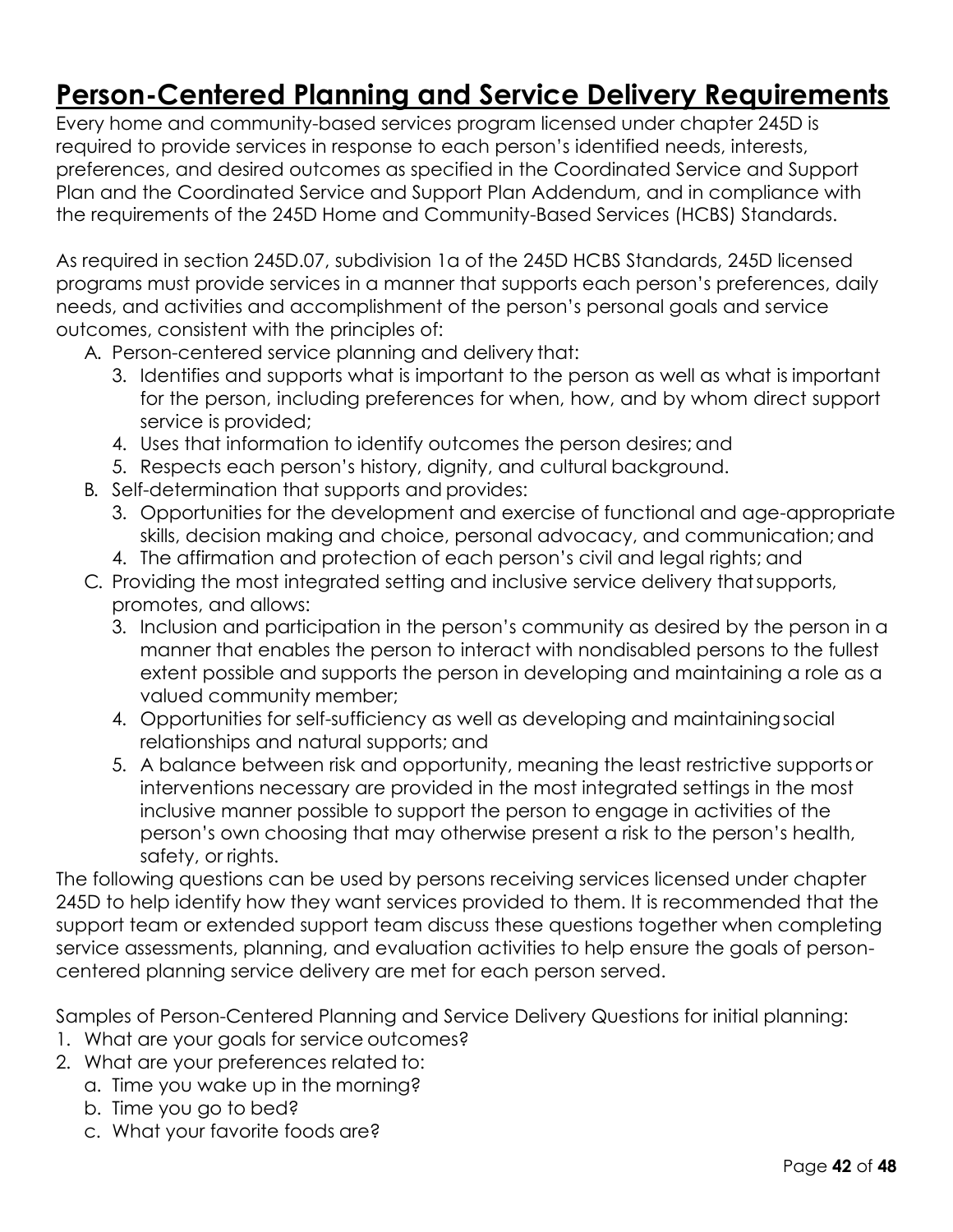- d. What foods you don't like?
- e. Whom you prefer direct support service provided from?
- 3. Do you take any medication?
- 4. Do you need help with your medications?
- 5. What are some of your interests?
- 6. Do you have any hobbies?
- 7. What are things you like to do in the community?
- 8. Is there an activity or skill that you would like to learn?
- 9. Do you have any special relationships?
- 10. Do you work in the community?

Samples of person-centered planning and service delivery questions for program evaluation and/or progress review:

- 1. Do you feel like your relationships are supported by staff?
- 2. What do you like about your home?
- 3. Is there anything that bothers you about your home?
- 4. Do you like the people you live with?
- 5. Do you feel the house you live in is safe?
- 6. Do you feel any rules in your house are unfair?
- 7. Do you have a private place to go to at home?
- 8. Do you have goals to meet at home?
- 9. Do you want to work?
- 10. Is there anything that bothers you at work?
- 11. Do you have specific goals set at work?
- 12. Do you feel that staff treat you with dignity and respect?
- 13. Do you feel that your privacy is respected?
- 14. Do you feel that decisions you make are respected?
- 15. Do you feel that you are given the opportunity to be as independent aspossible?

You or your support team may think of other questions that are important to you. You should feel free to discuss these questions with your service provider.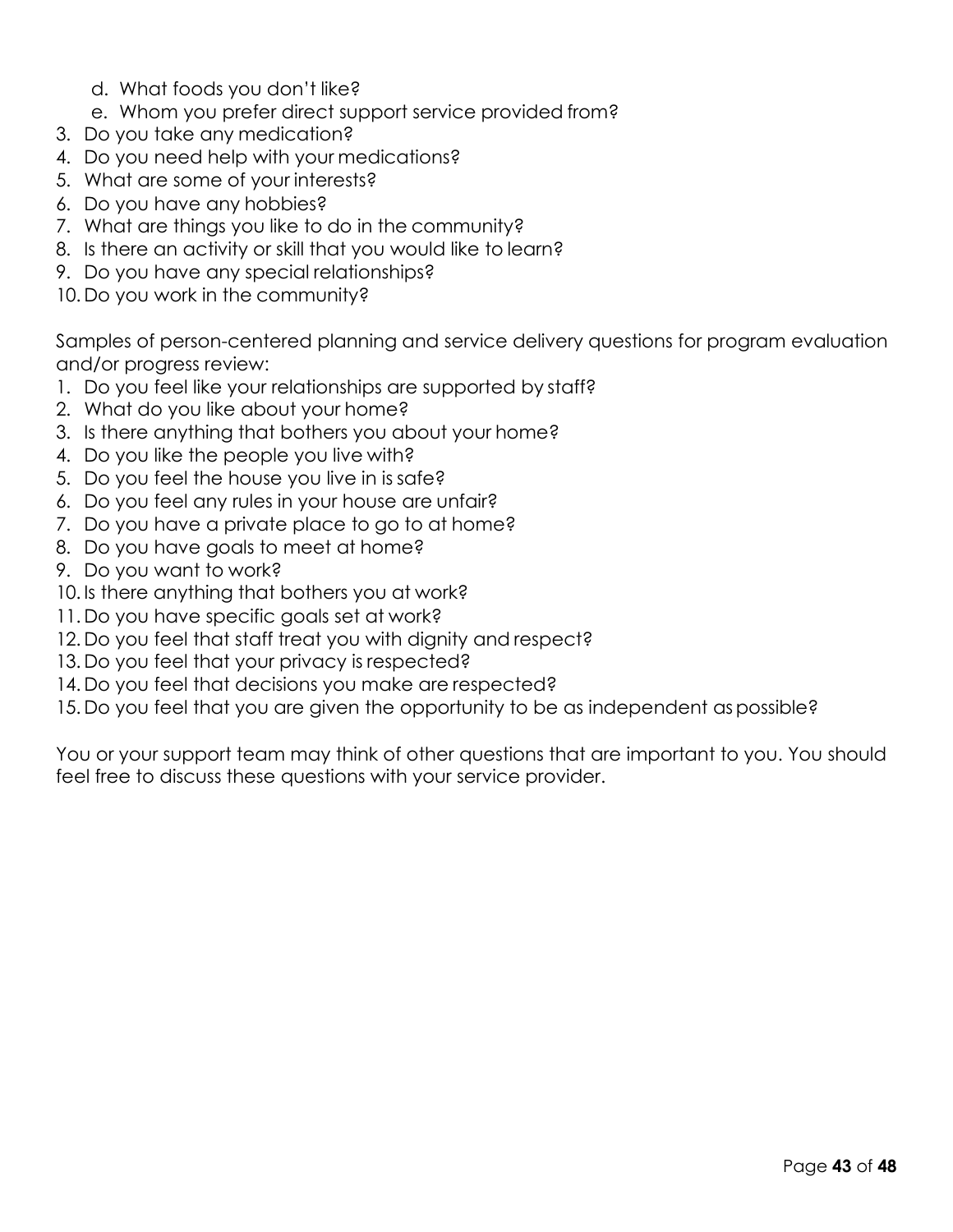# **Data Privacy Policy**

## **III. Policy**

Robland Home Healthcare recognizes the right of each person receiving services from Robland Home Healthcare to confidentiality and data privacy. This policy provides general guidelines and principles for safeguarding service recipient rights to data privacy under section [245D.04,](https://www.revisor.mn.gov/statutes/?id=245D.04) subdivision 3(a) and access to their records under section [245D.095,](https://www.revisor.mn.gov/statutes/?id=245D.095) subdivision 4, of the 245D Home and Community-based Services Standards.

#### **IV. Procedures**

- A. Private Data
	- 1. Private data includes all information on persons that has been gathered by Robland Home Healthcare or from other sources for program purposes as contained in an individual data file, including their presence and status in this program.
	- 2. Data is private if it is aboutindividuals and is classified as private by state or federal law. Only the following persons are permitted access to private data:
		- a. The individual who is the subject of the data or a legal representative.
		- b. Anyone to whom the individual gives signed consent to view thedata.
		- c. Employees of the welfare system whose work assignments reasonably require access to the data. This includes staff persons in this program.
		- d. Anyone the law says can view the data.
		- e. Data collected within the welfare system about individuals are considered welfare data. Welfare data is private data on individuals; including medical and/or health data. Agencies in the welfare system include, but are notlimited to: Department of Human Services; local social services agencies, including a person's case manager; county welfare agencies; human services boards; the Office of Ombudsman for Mental Health and Developmental Disabilities; and persons and entities under contract with any of the above agencies; this includes Robland Home Healthcare and other licensed caregivers jointly providing services to the same person.
		- f. Once informed consent has been obtained from the person or the legal representative there is no prohibition against sharing welfare data with other persons or entities within the welfare system for the purposes of planning, developing, coordinating and implementing needed services
	- 3. Data created prior to the death of a person retains the same legal classification (public, private, confidential) after the person's death that it had before thedeath. B. Providing Notice

At the time-of-service initiation, the person and his/her legal representative, if any, will be notified of Robland Home Healthcare's data privacy policy. Staff will document that this information was provided to the individual and/or their legal representative in the individual record.

- C. Obtaining Informed Consent or Authorization for Release of Information
	- 1. At the time informed consent is being obtained staff must tell the person orthe legal representative the following:
		- a. why the data is being collected;
		- b. how the agency intends to use the information;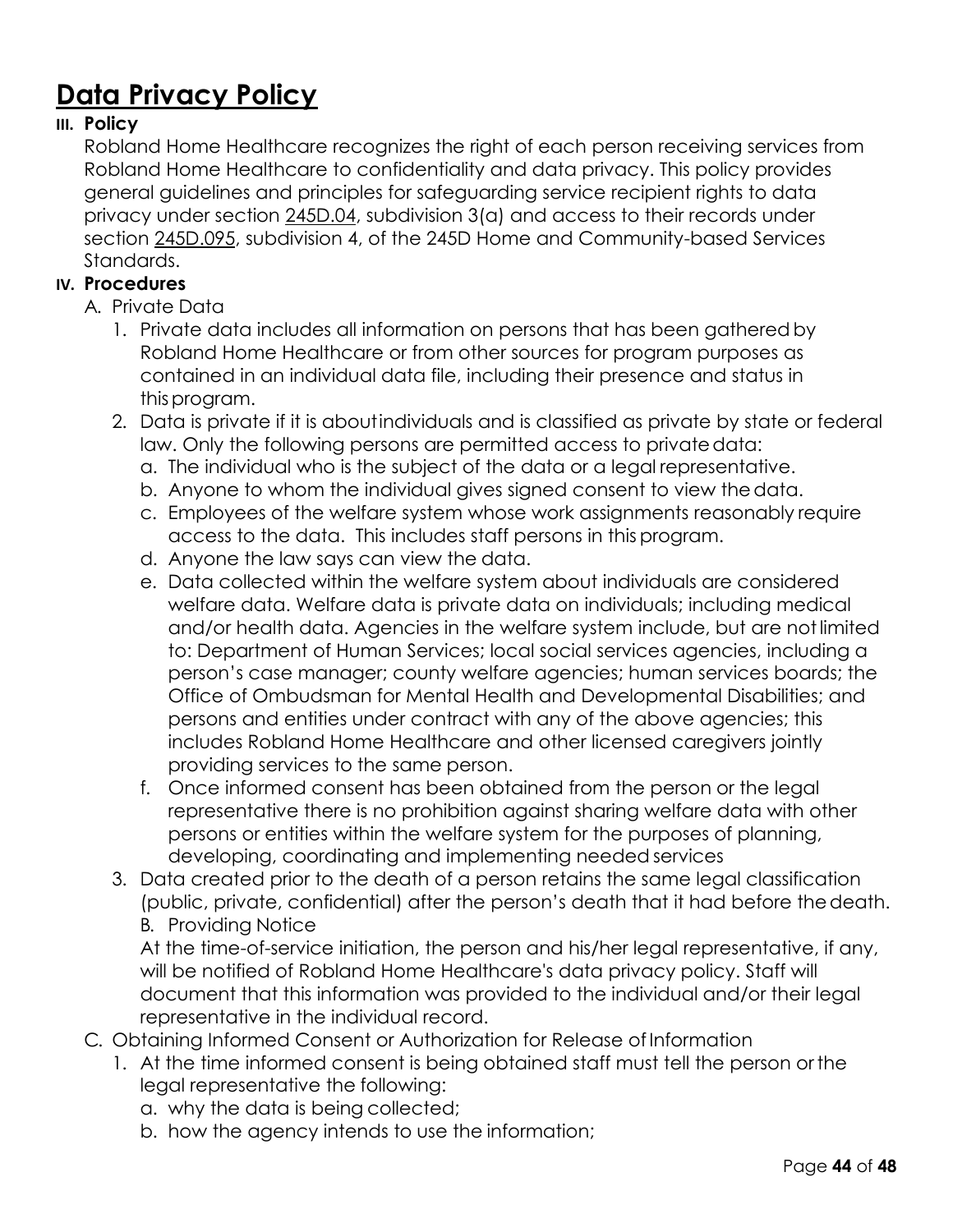c. whether the individual may refuse or is legally required to furnish the information;

- d. what known consequences may result from either providing or refusing to disclose the information; and with whom the collecting agency is authorized by law to share the data. What the individual can do if they believe theinformation is incorrect or incomplete;
- e. how the individual can see and get copies of the data collected about them; and any other rights that the individual may have regarding the specific typeof information collected.
- 2. A proper informed consent or authorization for release of information form must include these factors (unless otherwise prescribed by the HIPAA Standards of Privacy of Individually Identifiable Health Information [45 C.F.R. section](http://www.access.gpo.gov/nara/cfr/waisidx_01/45cfr164_01.html) 164):
	- a. be written in plain language;
	- b. be dated;
	- c. designate the particular agencies or person(s) who will get theinformation;
	- d. specify the information which will be released;
	- e. indicate the specific agencies or person who will release theinformation;
	- f. specify the purposes for which the information will be used immediately and in the future;
	- g. contain a reasonable expiration date of no more than one year; and
	- h. specify the consequences for the person by signing the consent form, including: "Consequences: I know that state and federal privacy laws protect my records. I know:
		- i. Why I am being asked to release thisinformation.
		- ii. I do not have to consent to the release of this information. But not doing so may affect Robland Home Healthcare's ability to provide needed services to me.
		- iii. If I do not consent, the information will not be released unless the law otherwise allows it.
		- iv. I may stop this consent with a written notice at any time, but this written notice will not affect information Robland Home Healthcare has already released.
		- v. The person(s) or agency(ies) who get my information may be able to passit on to others.
		- vi. If my information is passed on to others by Robland Home Healthcare, it may no longerbe protected by this authorization.
		- vii. This consent will end one year from the date I sign it, unless the law allows for a longer period."
	- i. Maintain all informed consent documents in the consumer's individual record.
- D. Staff Access to Private Data
	- 1. This policy applies to all program staff, volunteers, and persons or agenciesunder contract with Robland Home Healthcare (paid or unpaid).
	- 2. Staff persons do not automatically have access to private data about the persons served by Robland Home Healthcare or about other staff or agency personnel. Staff persons must have a specific work function need for the information. Private data about persons are available only to those Robland Home Healthcare employees whose work assignments reasonably require access to the data; or who are authorized by law to have access to the data.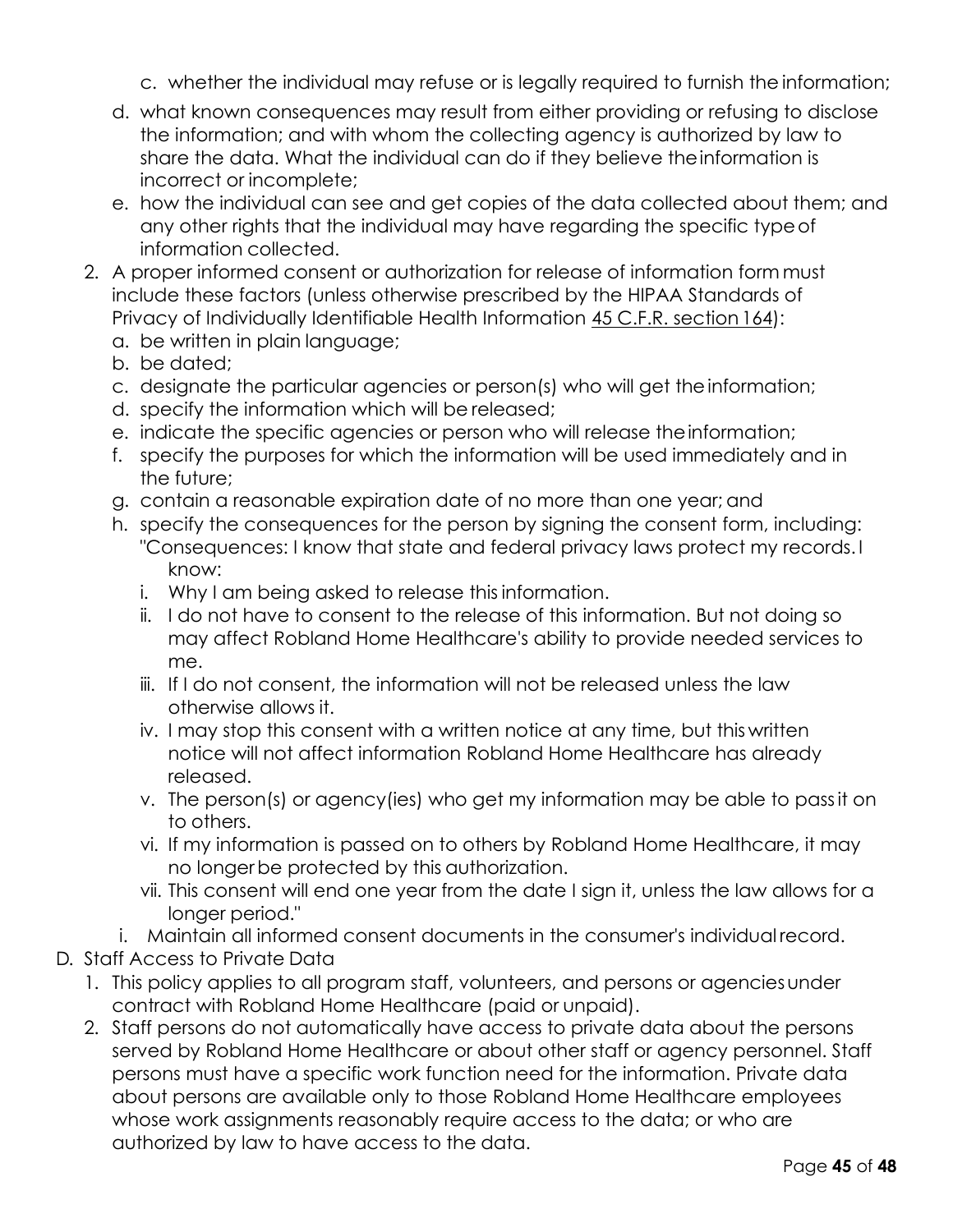3. Any written or verbal exchanges about a person's private information by staff with other staff or any other persons will be done in such a way as topreserve

confidentiality, protect data privacy, and respect the dignity of the person whose private data is being shared.

- 4. As a general rule, doubts about the correctness of sharing information should be referred to the supervisor.
- E. Individual access to private data.

Individuals or their legal representatives have a right to access and review the individual record.

- 1. A staff person will be present during the review and will make an entry in the person's progress notes as to the person who accessed the record, date andtime of review, and list any copies made from the record.
- 2. An individual may challenge the accuracy or completeness of information contained in the record. Staff will refer the individual to the grievance policy for lodging a complaint.
- 3. Individuals may request copies of pages in their record.
- 4. No individual, legal representative, staff person, or anyone else may permanently remove or destroy any portion of the person's record.
- F. Case manager access to private data.

A person's case manager has access to the records of persons served by Robland Home Healthcare

under section 245D.095, subd. 4.

- G. Requesting Information from Other Licensed Caregivers or Primary Health Care Providers.
	- 1. Complete the attached release of information authorization form. Carefully list all the consults, reports or assessments needed, giving specific dates whenever possible. Also, identify the purpose for the request.
	- 2. Clearly identify the recipient of information. If information is to be sent to the program's health care consultant or other staff at the program, include Attention: (name of person to receive the information), and the name and address of the program.
	- 3. Assure informed consent to share the requested private data with the personor entity has been obtained from the person or the legal representative.
	- 4. Keep the document in the person's record.

Policy reviewed and authorized by Robland Home Healthcare owners and last Updated 1- 2019.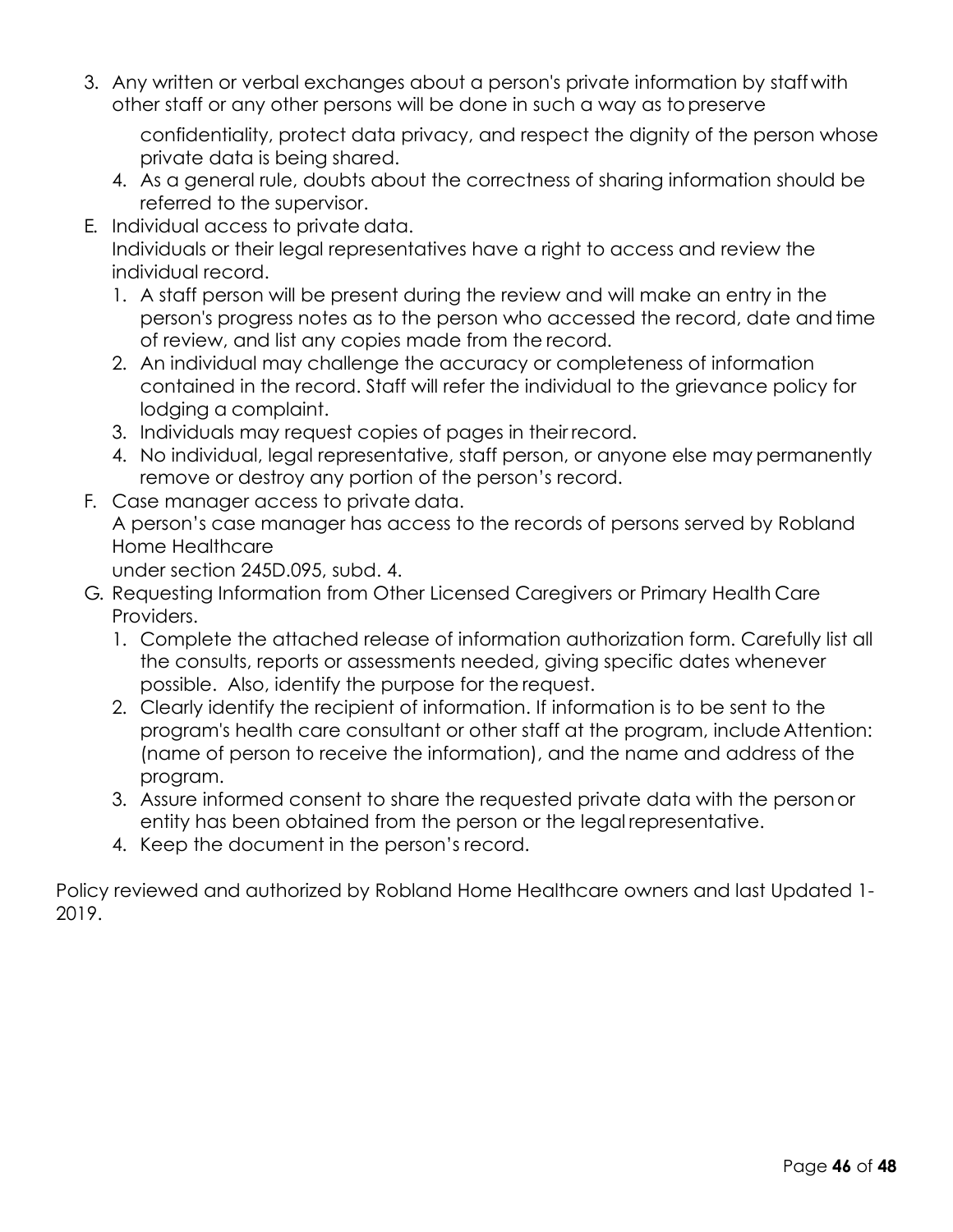# **Employee Right to Know Policy**

- 1. Every employee may be exposed to multiple environmental substances.
- 2. It is the employee's responsibility to make the service recipient aware of any environmental allergies and/or sensitivities. An employee may be subject to substances they are sensitive to or allergic to, as Robland Home Healthcare has no control of what the client has or will have in their home. It is the employee's responsibility to remove themselves fromthe area and inform the service recipient of the situation.
- 3. Employees are responsible for reading the label on all items they may use or come in contact with at a service recipient's residence. This includes all cleaning, disinfectants, laundry, and dish cleaning products; all pesticides, fragrances, lotions, body and hair cleaning products and all products of any kind that the employee is exposed to in any way.
- 4. Employees will inform the service recipient of any reaction or suspected reaction to any environmental substance. It is the employee's responsibility to decide if/when they should seek medical attention for an exposure.
- 5. It is the employee's responsibility to follow Universal Precautions.

# **Workplace Accident and Injury Reduction Policy**

This policy was developed in response to the workplace Accident and Injury Reduction Act (AWAIR Act), which was made law by the Minnesota Legislature in 1990. The act is designed to reduce the occurrence of work-related accidents and employee injuries. Robland Home Healthcare recognizes the importance of safe and healthy working environments and conditions for all employees. On-the-job accidents and injuries can cause pain and suffering; they affect our ability to provide the continued quality of care and services that our consumer's need and deserve.

Each Robland Home Healthcare employee is responsible to ensure that the workplace is safe and healthy for both consumers and employees by:

- 1. Using care and caution on the job; and
- 2. Correcting or bringing to the management's attention any unsafe conditions at the earliest opportunity.

Whenever an unsafe situation cannot be immediately corrected, employees will work cooperatively in alerting co-workers and consumers, and will work together in keeping the hazard to a minimum. Employees are responsible to know, understand, and implement all general safety and health rules of the organization.

Management accepts overall responsibility for the provision of training, guidance, and control of the safety program as outlined in this plan, and for the ultimate detection and correction of unsafe conditions in the workplace.

# **General Safety Rules:**

- 1. Report all work related injuries and/or illnesses to your supervisor immediately, andreport in writing as mandated by policy and procedure.
- 2. Know and understand all manufacturer's operating guidelines provided with each piece of equipment required to execute your duties and responsibilities in the workplace.